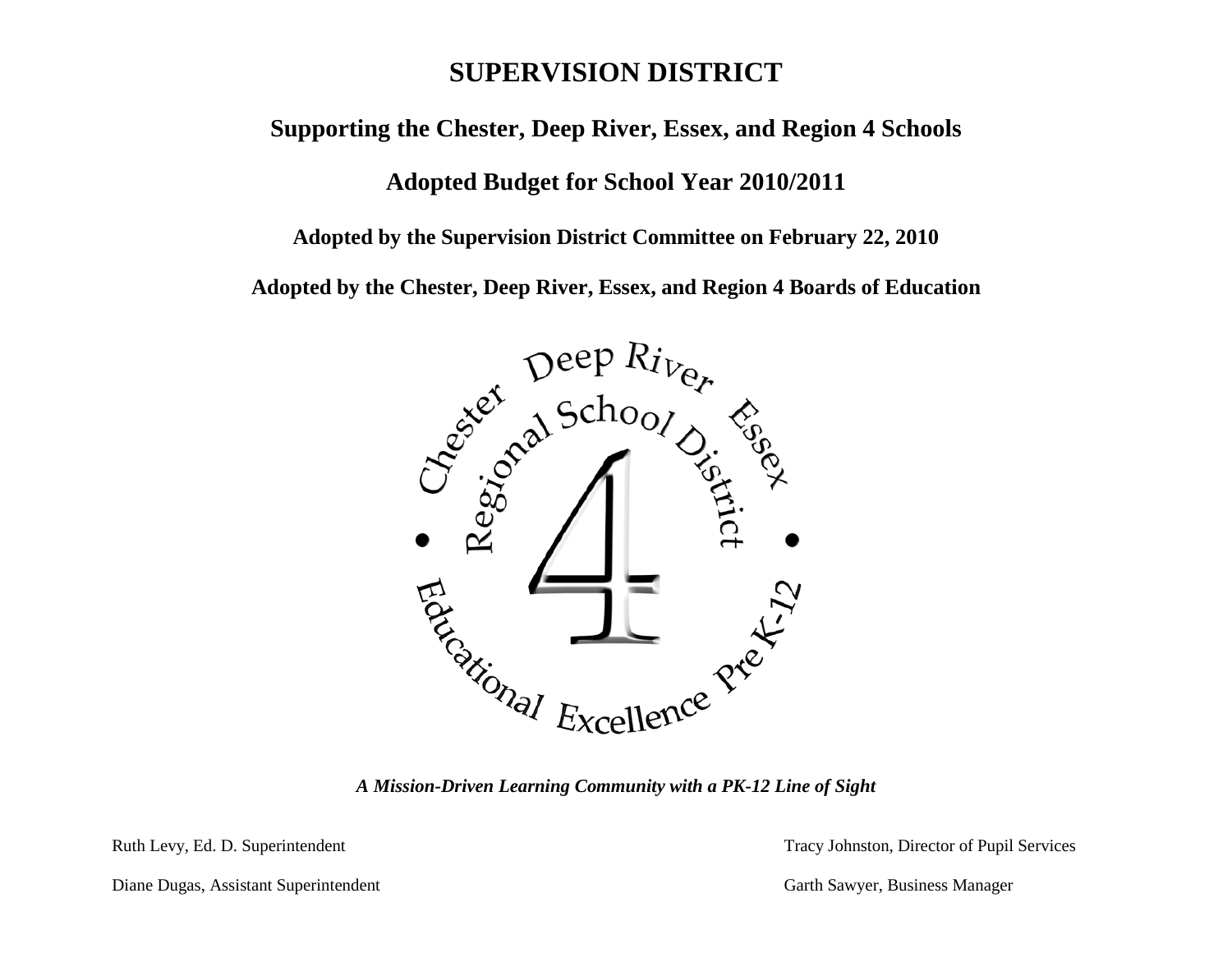

**Proposed Budget for School Year 2010/2011**

# **SUPERVISION DISTRICT**

| <b>TABLE OF CONTENTS</b>                  |          |  |  |  |  |  |
|-------------------------------------------|----------|--|--|--|--|--|
|                                           |          |  |  |  |  |  |
| <b>Supervision District</b>               | 3        |  |  |  |  |  |
|                                           |          |  |  |  |  |  |
| <b>Core Beliefs and Mission Statement</b> | 4        |  |  |  |  |  |
|                                           |          |  |  |  |  |  |
| <b>Average Daily Membership</b>           |          |  |  |  |  |  |
|                                           |          |  |  |  |  |  |
| <b>Enrollment Projection</b>              | 6        |  |  |  |  |  |
|                                           |          |  |  |  |  |  |
| <b>Budget Summary</b>                     |          |  |  |  |  |  |
| <b>Budget Overview</b><br>$\blacksquare$  |          |  |  |  |  |  |
| <b>Budget Summary</b><br>п                | 8        |  |  |  |  |  |
|                                           |          |  |  |  |  |  |
| <b>Budget Detail</b>                      | $9 - 28$ |  |  |  |  |  |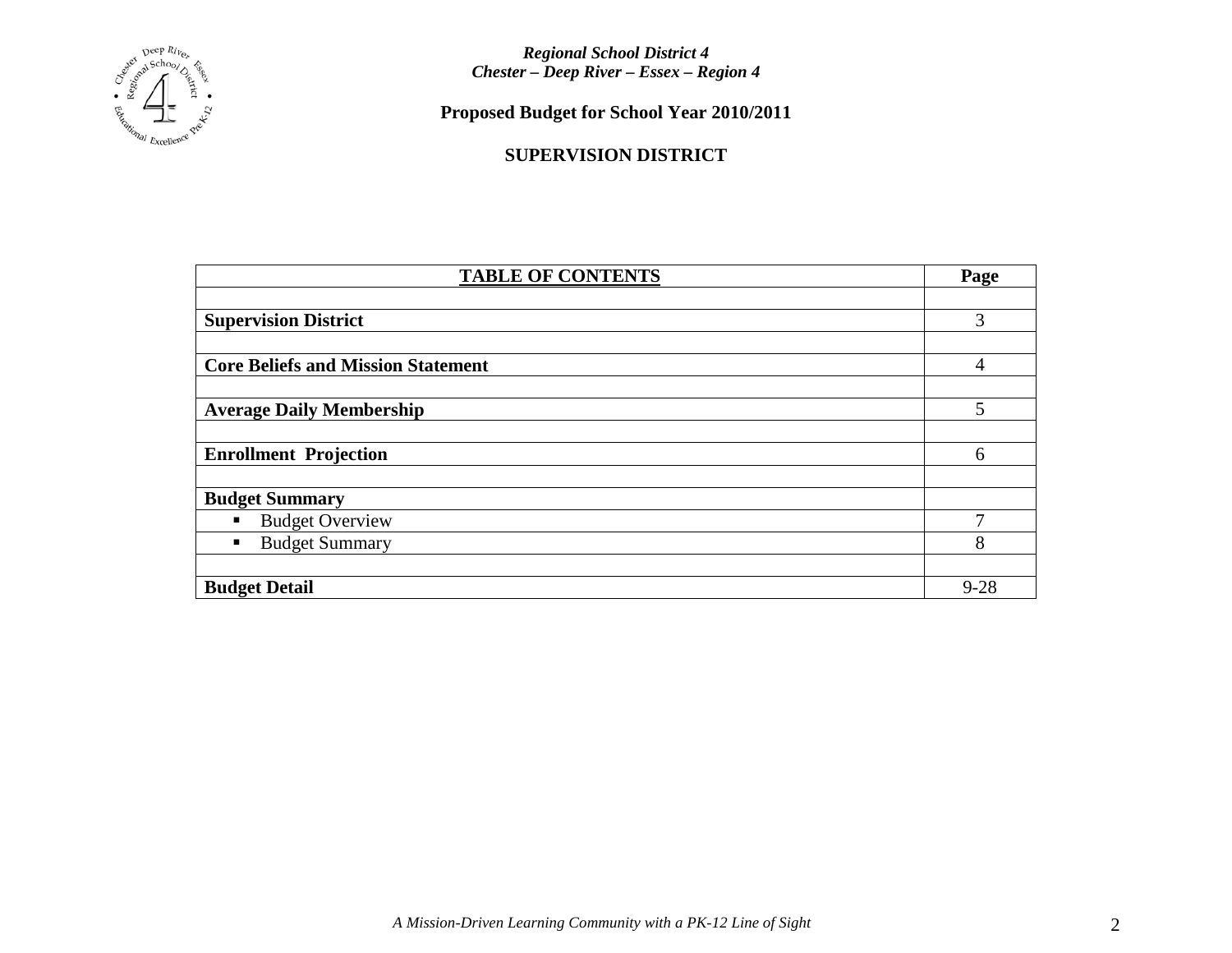

**Proposed Budget for School Year 2010/2011**

# **SUPERVISION DISTRICT**

# **What is Supervision District?**

The Boards of Education of Chester, Deep River, Essex, and Region 4 endeavor to work together as multiple Boards of Education to support the Region's mission and strategic goals. High-achieving school districts intentionally align school goals, district goals, and Board goals to cultivate a mission-driven organization. The development of a cohesive educational program pre-kindergarten through grade twelve is a fundamental condition for educational excellence.

The Supervision District is unique to the educational system in Chester, Deep River, and Essex due to the complex multiple-board organizational structure. It is a key element facilitating regional cohesiveness. The Supervision District Committee provides oversight of the budget for the Central Administrative Office, which consists of the Superintendent, Assistant Superintendent, Director of Pupil Services, Director of Technology, and the Business Manager.

The Supervision District provides essential shared services to all of the Region's schools including administrative and fiscal services, curricular organization, professional development, the provision of special services, legal support, personnel services, student transportation, and best practices. The Supervision District also provides teachers and staff who work, or are available to work, in any of the Region's schools such as special education, preschool services, gifted and talented support, summer school, and elementary world language, music, and art teachers.

Chartered through an agreement in 1964 among the Boards of Education of Chester, Deep River, Essex, and Region 4, and modified in 2000, the Supervision District was established to fund those programs and services best shared across our schools. A committee composed of three members each from the Chester, Deep River, Essex, and Region 4 Boards of Education govern the Supervision District. The town Boards of Education govern each town's elementary school. The Region 4 Board of Education governs John Winthrop Middle School and Valley Regional High School. The Supervision District Committee chair rotates annually among the chairs of the Boards of Education.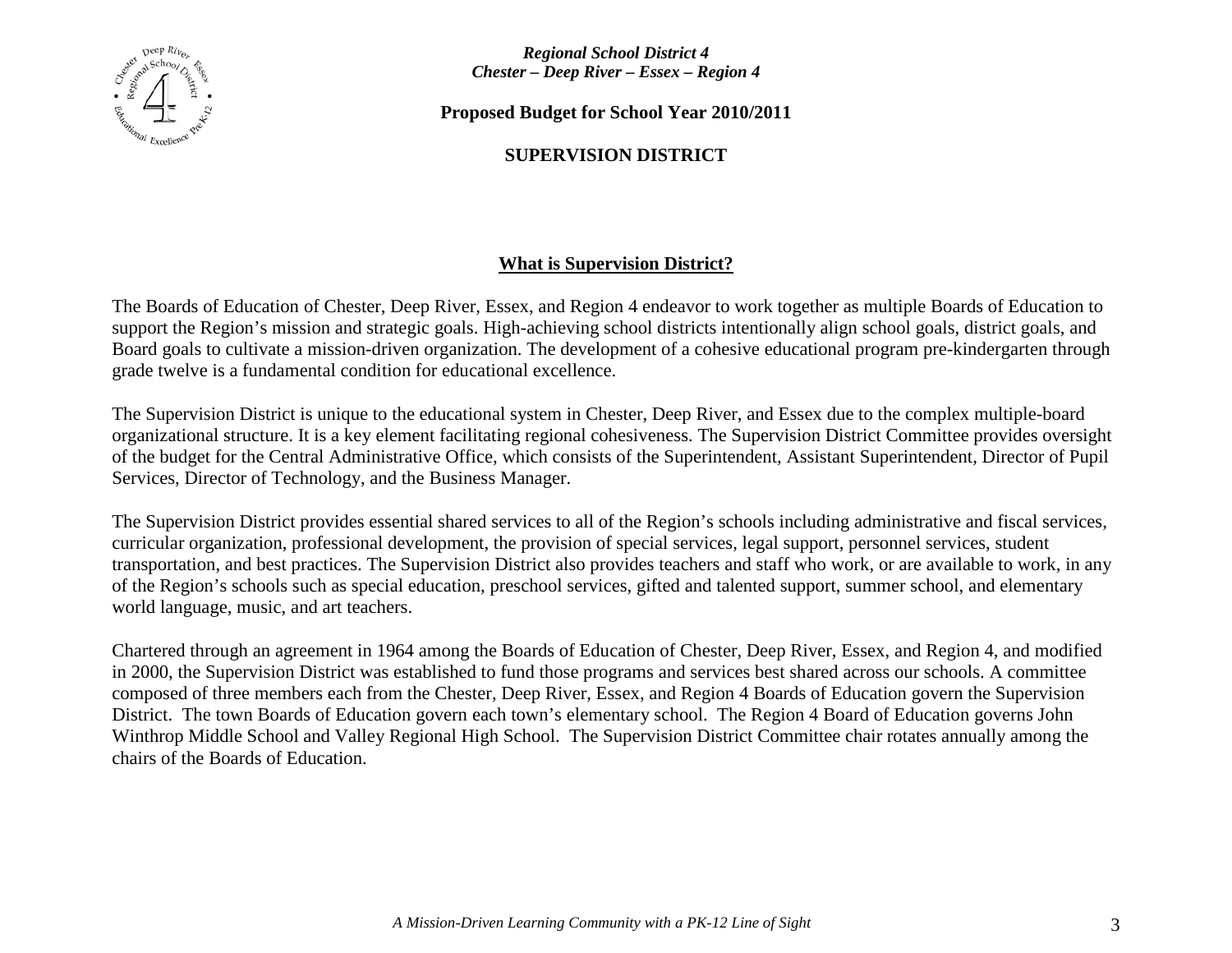

**Proposed Budget for School Year 2010/2011**

# **SUPERVISION DISTRICT**

# **Core Beliefs & Mission Statement**

Vision Statement

Our schools endeavor to develop an educational program of excellence where all students achieve at high levels and best instructional strategies are pursued in an environment of inquiry, collaboration, support, and trust.

Mission Statement

We, the schools of Chester, Deep River, Essex, and Region 4, engage all students in a rigorous, challenging, and cohesive educational program. As a community of learners, we foster individual student achievement and empower students to excel in an environment of collaboration, responsibility, and mutual respect. We prepare our students to be knowledgeable, involved citizens in a rapidly changing world.

# Core Beliefs

| Teaching:          | We believe in high academic standards in an environment where all students are challenged, supported, and engaged.                                                                                                                                                               |
|--------------------|----------------------------------------------------------------------------------------------------------------------------------------------------------------------------------------------------------------------------------------------------------------------------------|
| Learning:          | We believe that all students can learn at high levels. Our attitudes, expectations, and effort directly impact student<br>achievement and life long learning.                                                                                                                    |
| Leadership:        | We believe that effective leadership exhibits all aspects of our mission and beliefs, and creates an environment of trust,<br>cooperation, and understanding, where all members of the school community strive for continuous district-wide<br>improvement.                      |
| Culture & Climate: | We believe a safe and supportive learning environment requires a culture of collaboration, trust, open communication,<br>tolerance, and respect for and among all stakeholders.                                                                                                  |
| Community:         | We value every child and believe that it is the shared responsibility of the entire community to educate, support, and<br>nurture each child. We should be held accountable for the results, for the resources provided, and for the accomplishment<br>of our mission and goals. |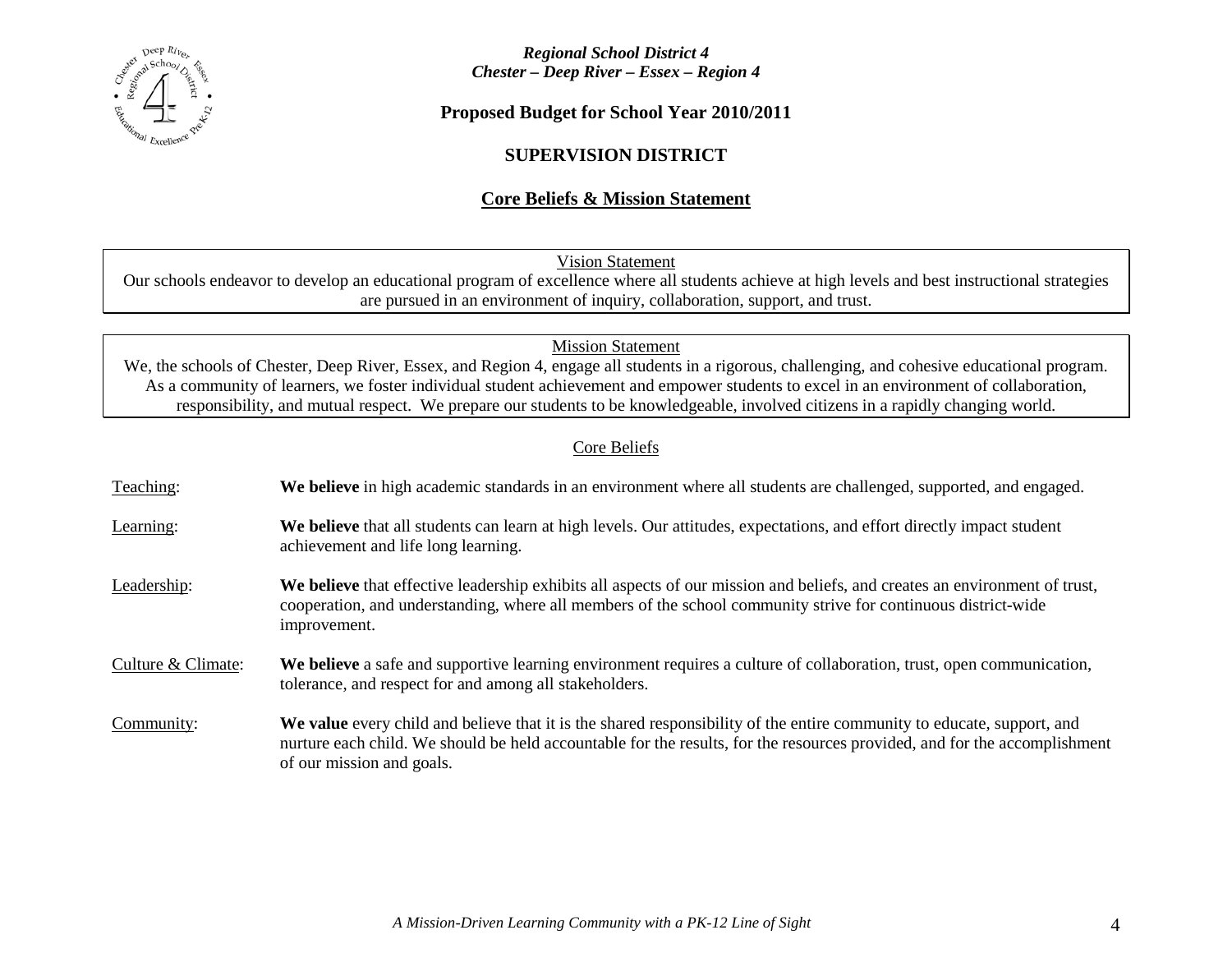

**Proposed Budget for School Year 2010/2011**

# **SUPERVISION DISTRICT**

# **Average Daily Membership**

# **What is Average Daily Membership (ADM)?**

The Supervision District provides essential shared services to the Chester, Deep River, Essex, and Region 4 schools. The costs associated with Supervision District are assigned to member districts using a three-way allocation for shared elementary services. A four-way allocation is used for services shared by all member districts including Region 4. The allocations are based on the Average Daily Membership (ADM) among the participating Boards of Education. Average Daily Membership for the subsequent budget year is determined by the total number of students in each district grades K-6 or 7-12 based upon the Connecticut State Department of Education October 1 census of actual enrollment in the current year. Preschool special needs students (minus typical peers) are counted and assigned to the home district. Students educated out of district assigned to the home district (special education, vocational agriculture) not including students attending Technical High Schools and Adult Education.

# **Average Daily Membership for the 2010/2011 Budget**

Average Daily Membership based upon a three-way allocation to the elementary districts

|                       | Chester    | Deep River | Essex   |
|-----------------------|------------|------------|---------|
| School Year 2010/2011 | 24.90%     | 29.05%     | 46.05%  |
| School Year 2009/2010 | 26.00%     | 28.80%     | 45.20\% |
| Change                | $-01.10\%$ | 00.25%     | 00.85%  |

Average Daily Membership based upon a four-way allocation to all member districts

|                         | Chester    | Deep River | <u>Essex</u> | <u>Region 4</u> |
|-------------------------|------------|------------|--------------|-----------------|
| School Year $2010/2011$ | 13.82%     | 16.13%     | 25.56%       | 44.49%          |
| School Year 2009/2010   | 14.69%     | 16.27%     | 25.54%       | 43.50%          |
| Change                  | $-00.87\%$ | $-00.14\%$ | 00.02%       | 00.99%          |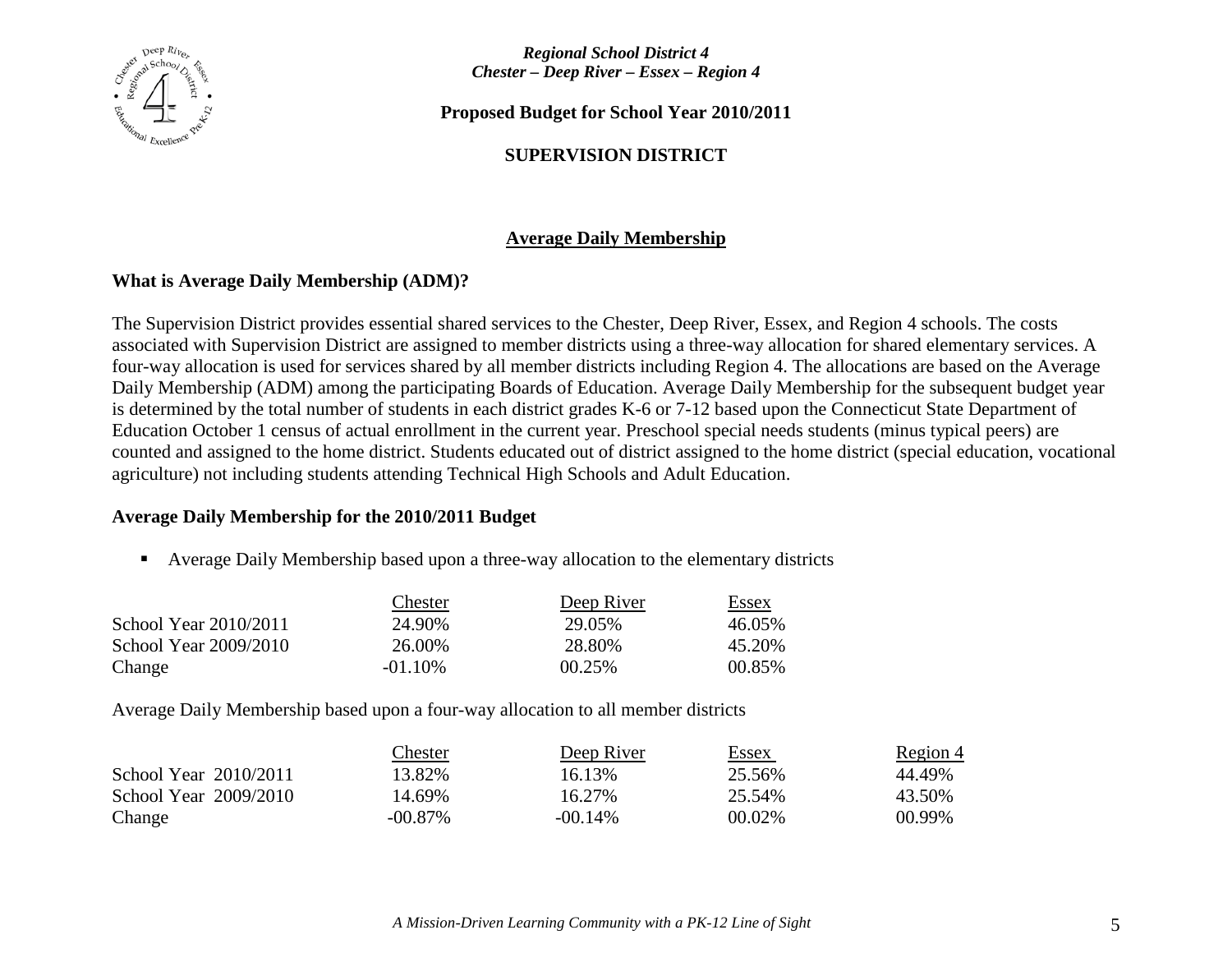

**Proposed Budget for School Year 2010/2011**

**SUPERVISION DISTRICT**

# Total: Chester, Deep River, Essex, and Region 4 **Actual Enrollment and Projections grades PK-12** 2004/05-2010/11

(actual enrollment based upon SDE October 1 census report PSIS)

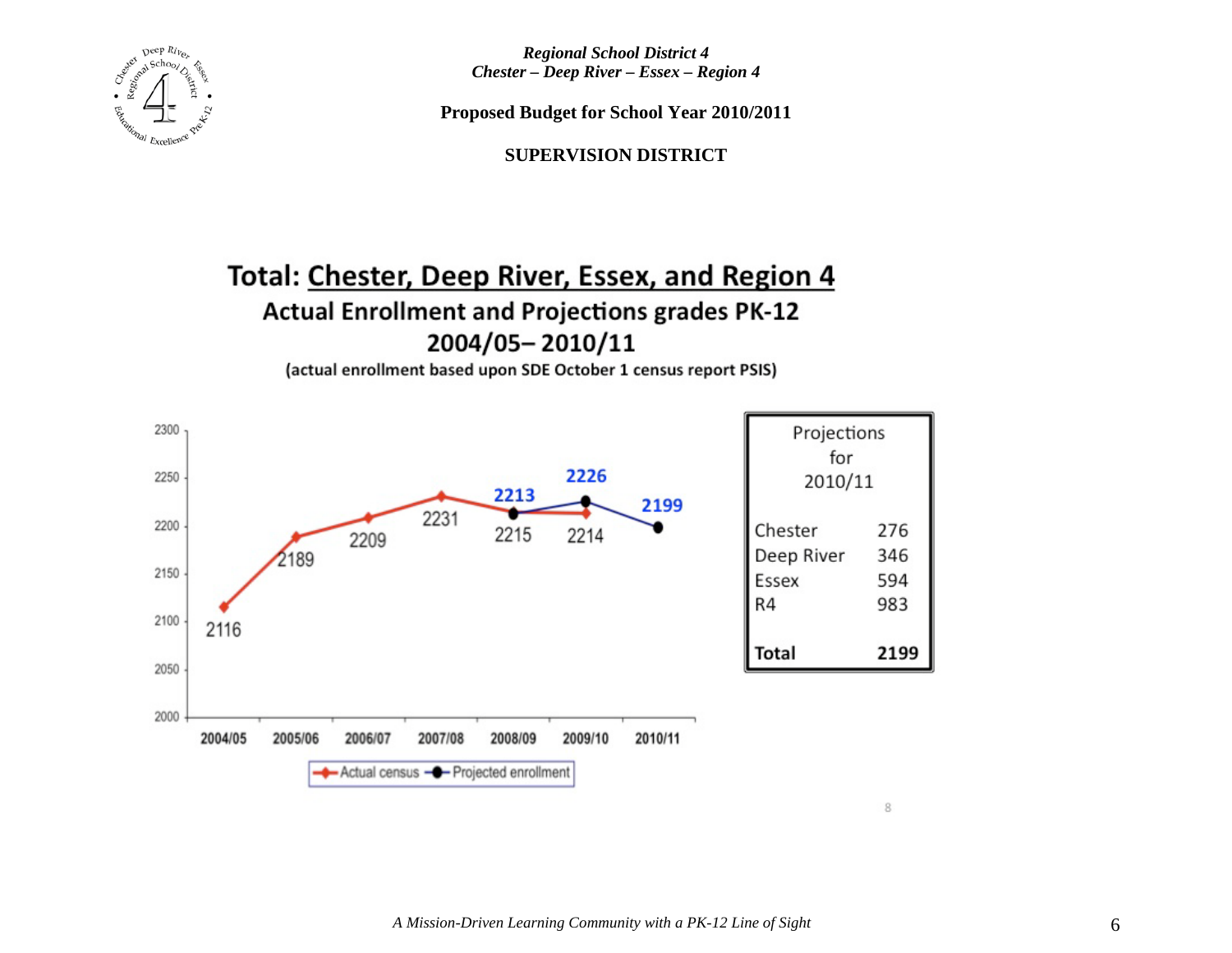

**Proposed Budget for School Year 2010/2011**

**SUPERVISION DISTRICT**

# **Budget Overview**

| <b>Budget Drivers</b>                                  | <b>Amount</b><br><b>of</b><br><b>Increase</b> | <b>Increase in Total Budget</b> |
|--------------------------------------------------------|-----------------------------------------------|---------------------------------|
| Increase                                               |                                               |                                 |
| <b>Salary Contractual Increase</b>                     | \$6195                                        | 0.11%                           |
| <b>Health Benefits</b>                                 | \$145,287                                     | 2.59%                           |
| <b>Purchased Services</b>                              | \$13,745                                      | 0.24%                           |
| Diesel Fuel - Transportation                           | \$8,150                                       | 0.15%                           |
| Other minor increase made to bring to current<br>level | \$7,401                                       | 0.13%                           |
| <b>Operational and Contractual Increase</b>            | \$180,778                                     | $3.22\%$                        |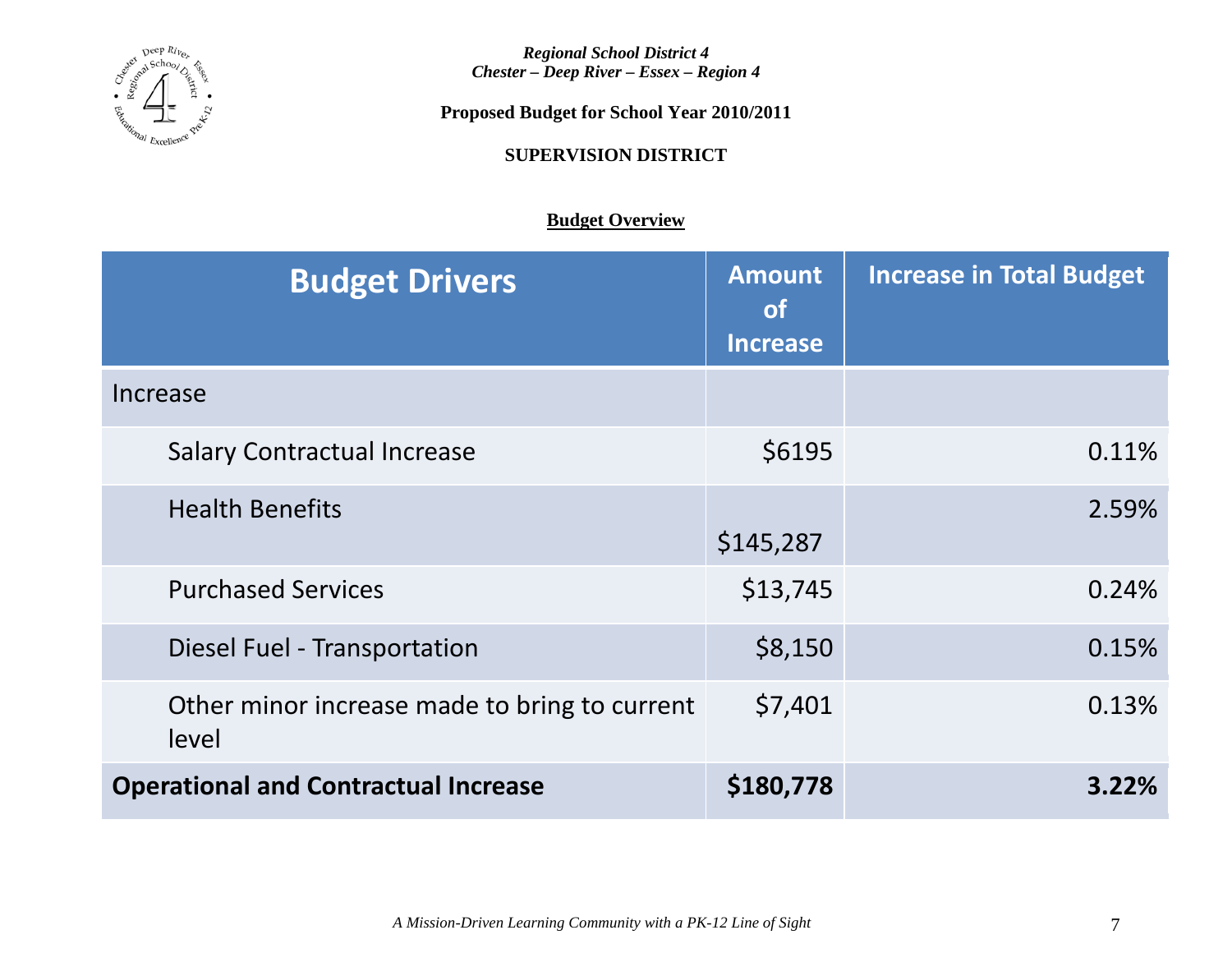

**Proposed Budget for School Year 2010/2011**

**SUPERVISION DISTRICT**

| <b>Budget Summary Expenditures by Object Code</b> | 2010-11 Requested   |
|---------------------------------------------------|---------------------|
| Salaries (100)                                    | \$3,535,245         |
| Employee Benefits (200)                           | \$1,019,878         |
| Professional & Technical Services (300)           | \$255,085           |
| <b>Purchased Property Services (400)</b>          | \$26,123            |
| <b>Other Purchased Services (500)</b>             | \$764,267           |
| Supplies (600)                                    | \$158,315           |
| Property (700)                                    | $\overline{0}$      |
| Other Objects (800)                               | \$9,250             |
| <b>Total</b>                                      | \$5,768,163         |
| <b>New Positions and Services</b>                 | \$43,070            |
| <b>Grand Total</b>                                | 3.5%<br>\$5,811,233 |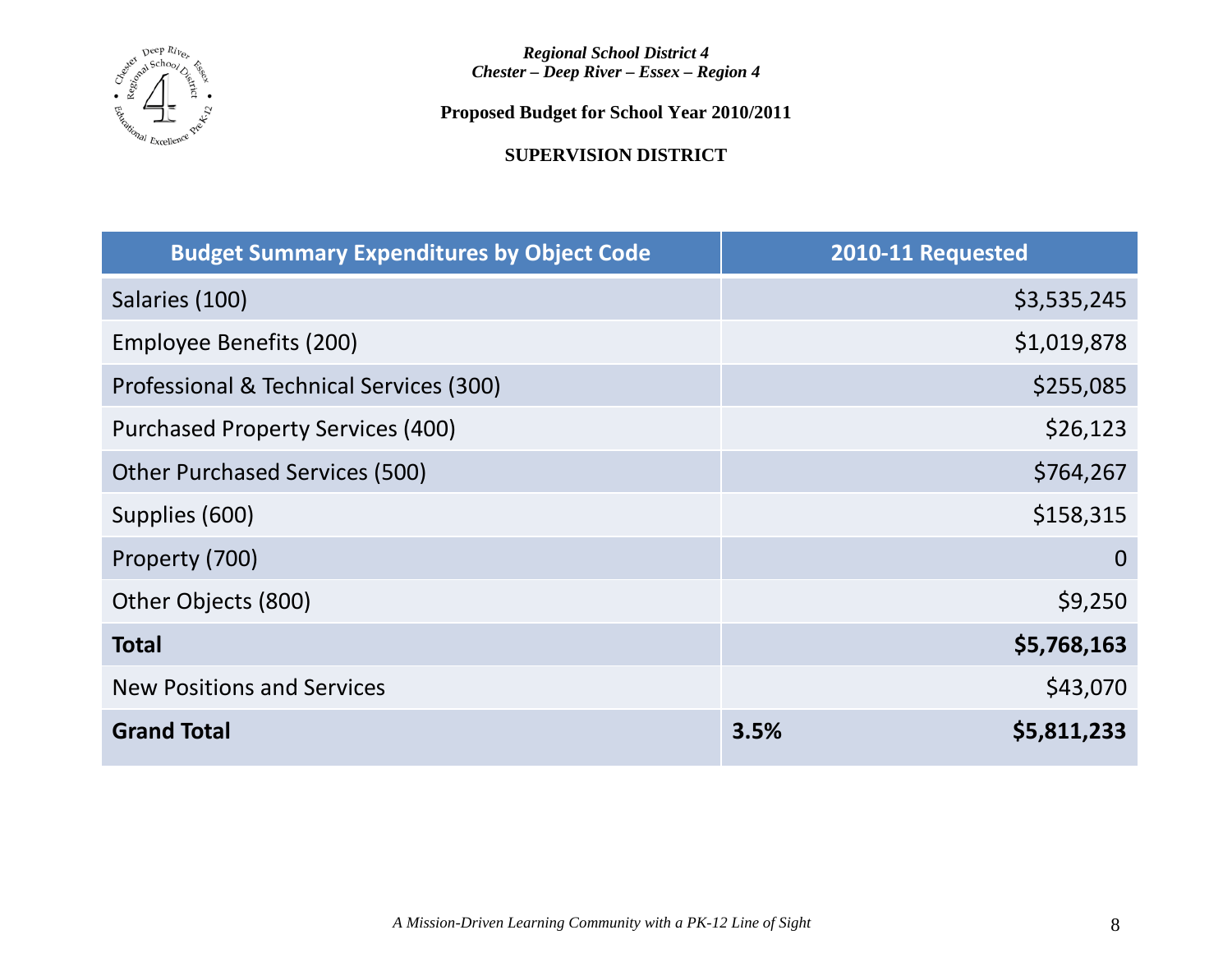

# **2010-2011 Analysis of Proposed Budget by Object**

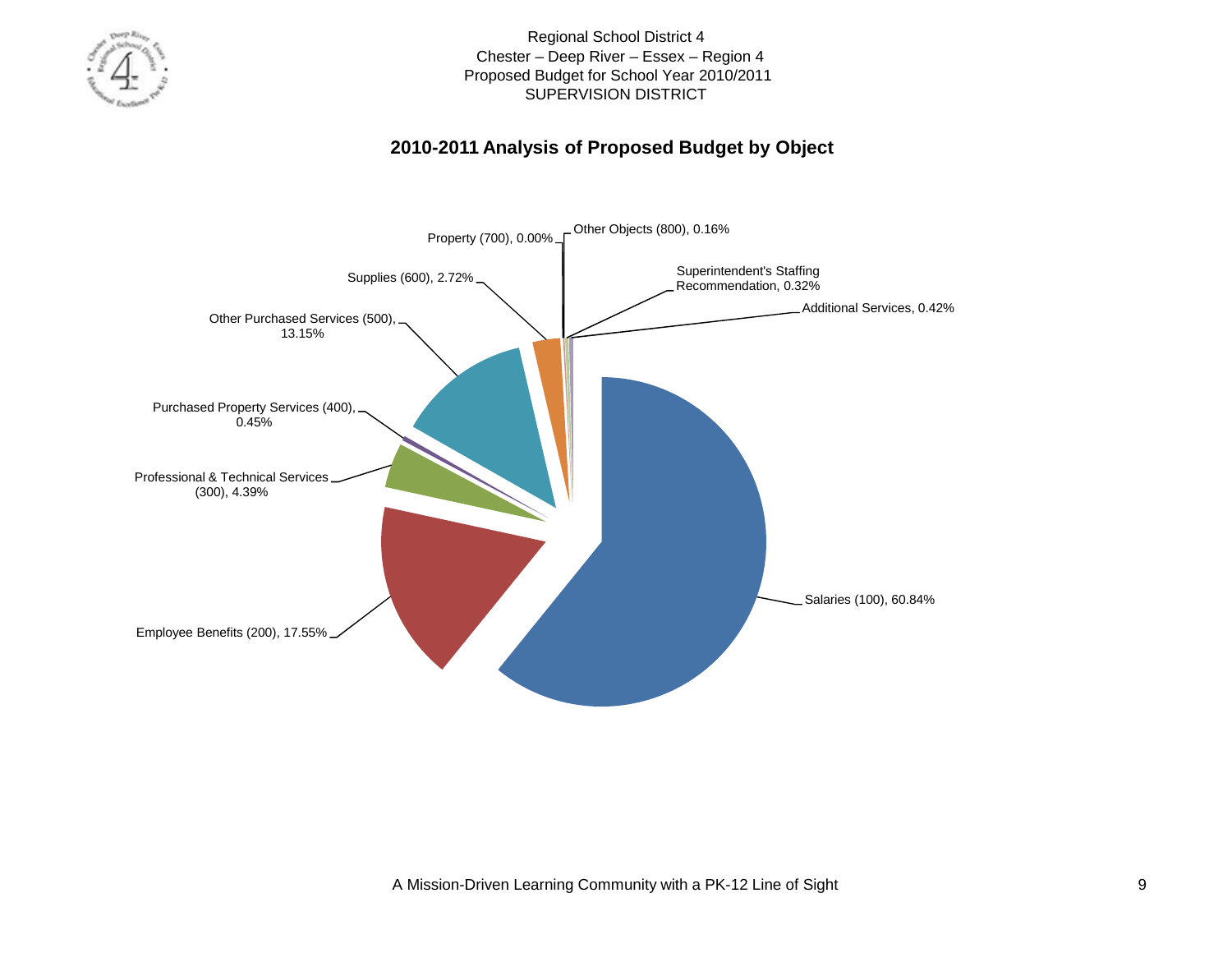

| <b>BUDGET SUMMARY</b><br><b>EXPENDITURES BY OBJECT</b> | 2007-08<br>Original<br><b>Budget</b> | 2007-08<br><b>Actual</b><br><b>Expense</b> | 2008-09<br>Original<br><b>Budget</b> | 2008-09<br>Actual<br><b>Expense</b> | 2009-10<br>Original<br><b>Budget</b> | 2009-10<br>Projected | 2010-11         | as of 2/22/10 Requested Object Description                                                                                                                              |
|--------------------------------------------------------|--------------------------------------|--------------------------------------------|--------------------------------------|-------------------------------------|--------------------------------------|----------------------|-----------------|-------------------------------------------------------------------------------------------------------------------------------------------------------------------------|
| <b>CODE</b>                                            |                                      |                                            |                                      |                                     |                                      |                      |                 |                                                                                                                                                                         |
| Salaries (100)                                         | 3,341,263                            | 3,325,479                                  | 3,498,121                            | 3,486,726                           | 3,525,659                            | 3,494,945            |                 | 3,535,245 Includes regular and extra compensatory wages for<br>employees                                                                                                |
| Employee Benefits (200)                                | 713,827                              | 741,962                                    | 828,212                              | 839,769                             | 894,699                              | 887,782              | 1.019.878       | Contractual Benefits for employees including<br>medical, life insurance, annuities and<br>FICA/Medicare. Additionally, includes Worker's &<br>Unemployment Compensation |
| Professional & Technical Services (300)                | 251,759                              | 239,629                                    | 291,340                              | 237,239                             | 246,340                              | 263,240              |                 | 255,085 Primarily legal, consulting, rehabilitative, and<br>professional development services performed by<br>outside contractors.                                      |
| Purchased Property Services (400)                      | 62,939                               | 54,446                                     | 57,700                               | 53,069                              | 31,430                               | 31,430               | 26,123          | Expenditures from these accounts are used for<br>upkeep and repairs of school buildings and<br>equipment.                                                               |
| Other Purchased Services (500)                         | 730,841                              | 731,190                                    | 747,756                              | 755,115                             | 758,616                              | 758,119              | 764,267         | Expenditures from these accounts are used primarily<br>for student transportation for all districts,<br>communications, travel, and conferences.                        |
| Supplies (600)                                         | 136,894                              | 136,170                                    | 161,478                              | 212,115                             | 148,465                              | 148,209              |                 | 158,315 Includes supplies, materials, textbooks, utilities such<br>as propane heat and diesal fuel for the student<br>buses.                                            |
| Property (700)                                         | $\mathbf 0$                          | $\mathbf 0$                                | $\mathbf 0$                          | $\mathbf 0$                         | 0                                    | $\mathbf 0$          |                 | 0 Funds from these accounts are used for new and<br>replacement equipment.                                                                                              |
| Other Objects (800)                                    | 7,250                                | 6,135                                      | 10,750                               | 9,508                               | 9,250                                | 9,250                | 9.250           | These accounts are used to budget for professional<br>memberships.                                                                                                      |
| <b>TOTAL</b>                                           | 5,244,773                            | 5,235,011                                  | 5,595,357                            | 5,593,542                           | 5,614,459                            | 5,592,975            | 5,768,163 2.74% | Operational & Contractual Increase<br>\$153,704                                                                                                                         |
| <b>Superintendent's Staffing Recommendation</b>        |                                      |                                            |                                      |                                     |                                      |                      | 18,410 0.33%    |                                                                                                                                                                         |
| <b>Additional Services</b>                             |                                      |                                            |                                      |                                     |                                      |                      | 24,660 0.44%    |                                                                                                                                                                         |
| <b>GRAND TOTAL</b>                                     | 5,244,773                            | 5,235,011                                  | 5,595,357                            | 5,593,542                           | 5,614,459                            | 5,592,975            | 5,811,233 3.50% | Increase with Additions<br>\$196,774                                                                                                                                    |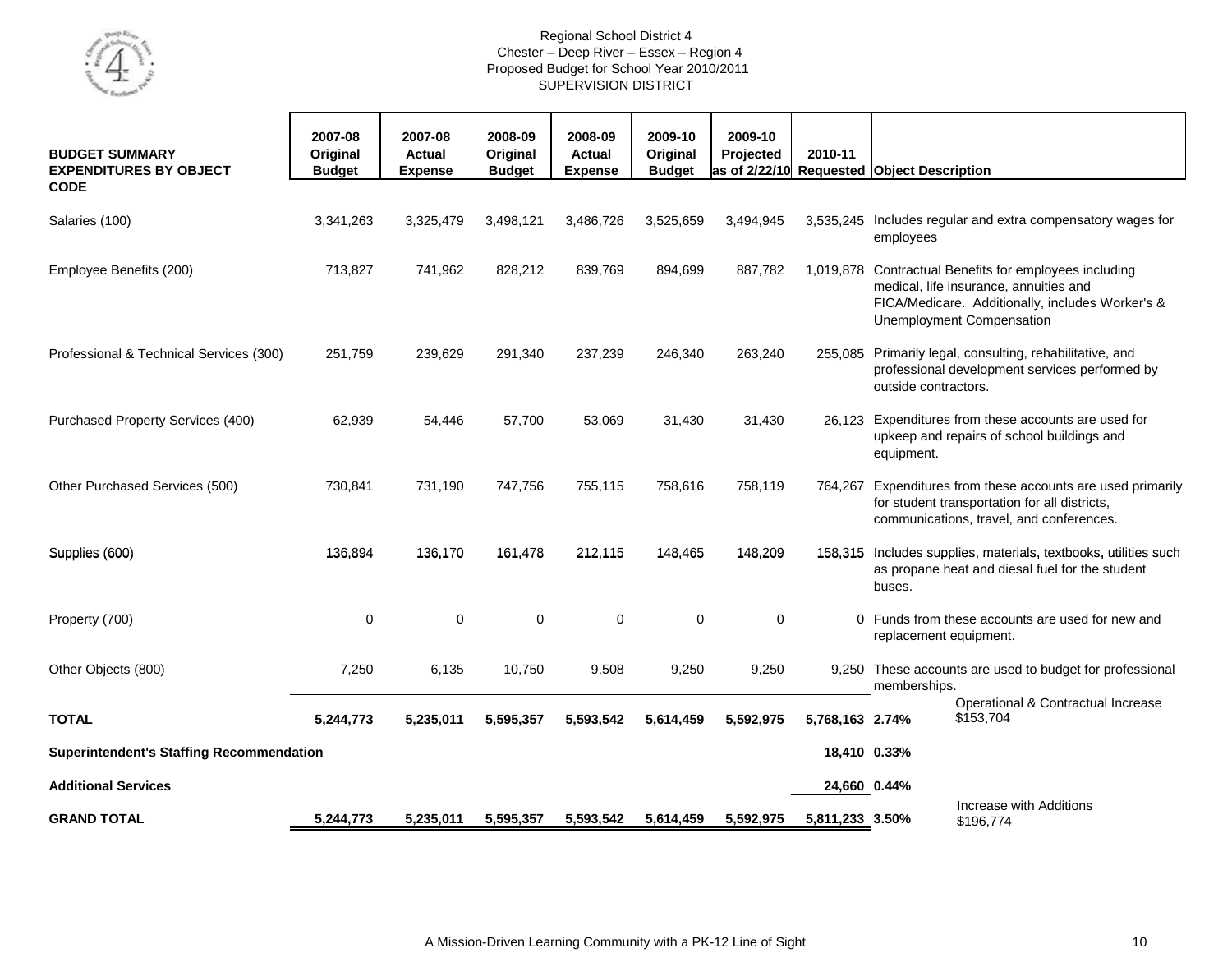

| <b>New Positions &amp; Upgrades</b><br>Location | FTE. | <b>Position</b>                               | <b>Salary</b> | <b>Benefits</b> | Total     | <b>Justification</b>                                                                                                                                                                             |          |
|-------------------------------------------------|------|-----------------------------------------------|---------------|-----------------|-----------|--------------------------------------------------------------------------------------------------------------------------------------------------------------------------------------------------|----------|
| <b>Certified</b><br><b>Pupil Services</b>       | 0.4  | Upgrade, Psychologist                         | 17.892.00     | 518.00          |           | 18,410.00 Additional service hours needed in the elementary to                                                                                                                                   | $0.33\%$ |
|                                                 |      |                                               |               |                 |           | meet increased student needs. The current position is<br>funded as a .6 psychologist. This would upgrade the<br>person to a 1.0 FTE inorder to meet the requirements<br>for student instruction. |          |
| <b>Pupil Services</b>                           | 1.0  | English as a Second Language (ESL)<br>Teacher | 0.00          | 0.00            |           | 0.00 A new position to service our students who are english<br>language learners. Removed \$68,286 Request                                                                                       | $0.00\%$ |
| <b>TOTAL</b>                                    | 1.4  |                                               | 17.892.00     | 518,00          | 18.410.00 |                                                                                                                                                                                                  |          |

## **Additional Services for the Supervision Budget**

| <b>Object</b> | Program                      | Amount     |                                                                                                                                                                                                                                                                                          |          |
|---------------|------------------------------|------------|------------------------------------------------------------------------------------------------------------------------------------------------------------------------------------------------------------------------------------------------------------------------------------------|----------|
| 5330          | School Physician             | 8.000<br>Φ | Given the increasing number of medically involved students across our district, state<br>mandates, regulations, reports, and Pandemic illnesses, the importance of having a school<br>physician to call and rely upon is essential. Reduced Request by \$2,000.                          | $0.14\%$ |
| 5322          | Co-Teaching PD               | \$         | - In response to SRBI practices and the need for comprehensive differentiated classrooms,<br>the districts will be offering Co-Taught classrooms at all levels. Such specific training will<br>benefit large groups of students and teachers in all buildings. Removed \$10,000 request. | $0.00\%$ |
| 5330          | SubFinder Upgrade            | S          | 3.160 To enhance the user interface and reporting ability of the the subfinder system. This would<br>be a one time cost and annual maintenance cost are the same as current in house system<br>cost. This would avoid the need for a new \$5,000 server in two years.                    | $0.06\%$ |
| 5340          | <b>Regionalization Study</b> | S          | 10,000 Consultant to research and provide services that guide the regionalization process                                                                                                                                                                                                | 0.18%    |
| 5440          | Smartboard                   | \$         | 3.500 An addition of a Smartboard in the main conference room at the Central Office would help<br>enhance the ways in which conference room meetings operate.                                                                                                                            | $0.06\%$ |

**Total 24,660 \$**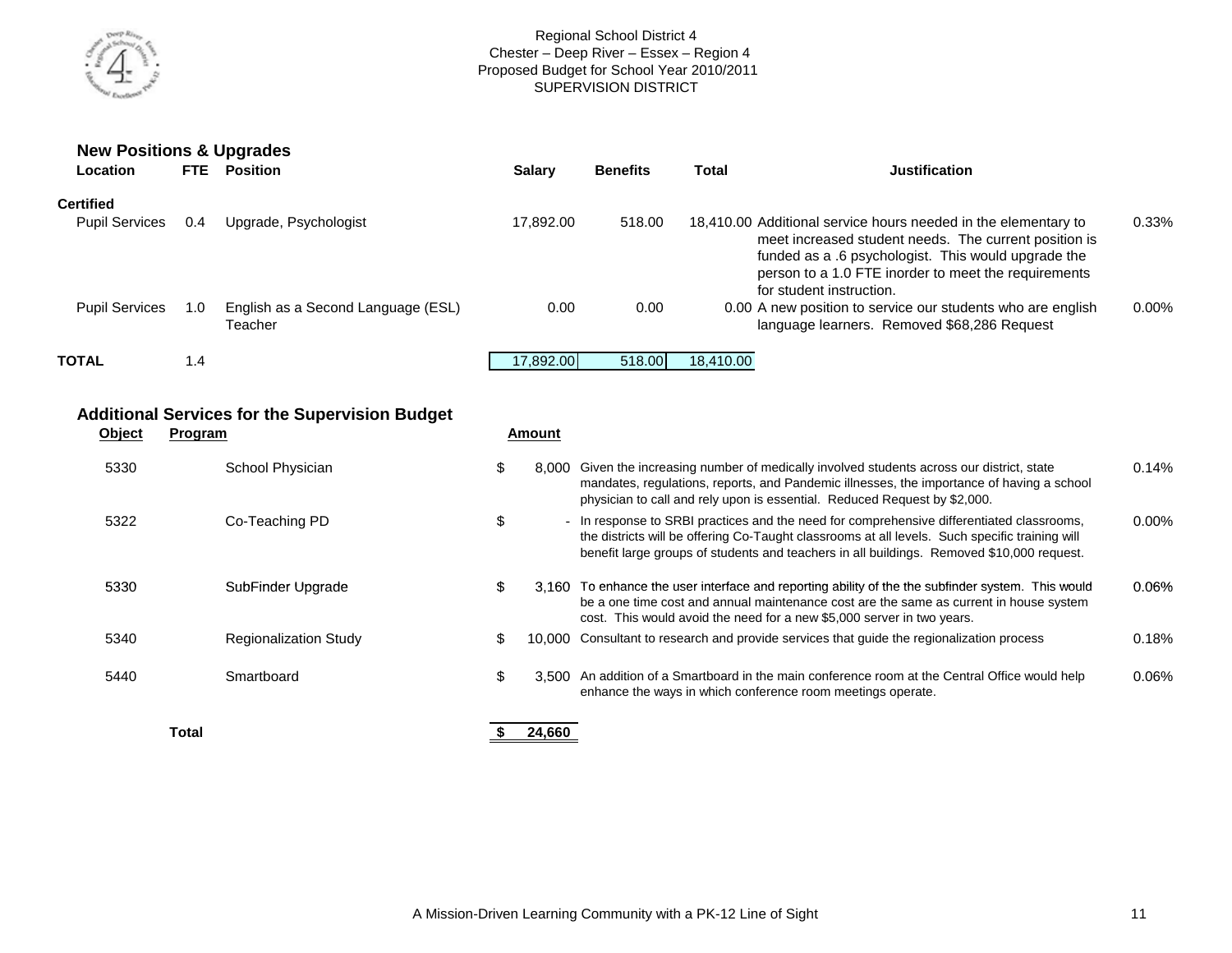

### Budget Allocation - 2010-2011

|     |                                         |       |           | Deep       |              |            |            |
|-----|-----------------------------------------|-------|-----------|------------|--------------|------------|------------|
|     |                                         |       | Chester   | River      | <b>Essex</b> | Region #4  | Total      |
|     |                                         | 1     | 0.00%     | 0.00%      | 0.00%        | 100.00%    | 100.00%    |
| Obj |                                         | 3     | 24.90%    | 29.05%     | 46.05%       | 0.00%      | 100.00%    |
| #   | Description                             | 4     | 13.82%    | 16.13%     | 25.56%       | 44.49%     | 100.00%    |
| 100 | <b>Salaries</b>                         |       | 753,178   | 870,608    | 1,327,729    | 583,730    | 3,535,245  |
| 200 | Employee Benefits                       |       | 204,967   | 237,885    | 381,350      | 195,677    | 1,019,879  |
| 300 | <b>Purchased Services</b>               |       | 36,188    | 42,236     | 66,929       | 109,732    | 255,085    |
| 400 | <b>Purchased Property Services</b>      |       | 3,610     | 4,214      | 6,677        | 11,622     | 26,123     |
| 500 | <b>Other Purchased Services</b>         |       | 122,994   | 143,533    | 227,472      | 270,268    | 764,266    |
| 600 | Supplies                                |       | 22,332    | 26,071     | 41,337       | 68,575     | 158,315    |
| 700 | Property                                |       |           |            |              |            |            |
| 800 | <b>Other Objects</b>                    |       | 1,278     | 1,492      | 2,364        | 4,115      | 9,250      |
|     | <b>TOTAL 2009-10 BUDGET</b>             |       | 1,144,548 | 1,326,038  | 2,053,858    | 1,243,719  | 5,768,163  |
|     | Superintendent's Staffing Recommendatio | $***$ | 4,584     | 5,348      | 8,478        |            | 18,410     |
|     | <b>Additional Services</b>              | $***$ | 3,408     | 3,978      | 6,303        | 10,971     | 24,660     |
|     | <b>GRAND TOTAL</b>                      |       | 1,152,540 | 1,335,364  | 2,068,639    | 1,254,690  | 5,811,233  |
|     |                                         |       | Chester   | Deep River | <b>Essex</b> | Region 4   |            |
|     | 2009-10 Supervision District Allocation |       | 1,195,339 | 1,319,382  | 1,993,500    | 1,106,238  | 5,614,459  |
|     | \$ Change for 2010-11                   |       | (42, 799) | 15,982     | 75,139       | 148,452    | 196,774    |
|     | Local Budget Impact                     |       |           |            |              |            |            |
|     | 2009-10 Local BOE Budget                |       | 4,117,092 | 4,836,758  | 7,085,169    | 14,625,749 | 30,664,768 |
|     | % Impact to local budget for 2010-11    |       | $-1.04%$  | 0.33%      | 1.06%        | 1.02%      | 0.64%      |
|     |                                         |       |           |            |              |            |            |

A Mission-Driven Learning Community with a PK-12 Line of Sight 12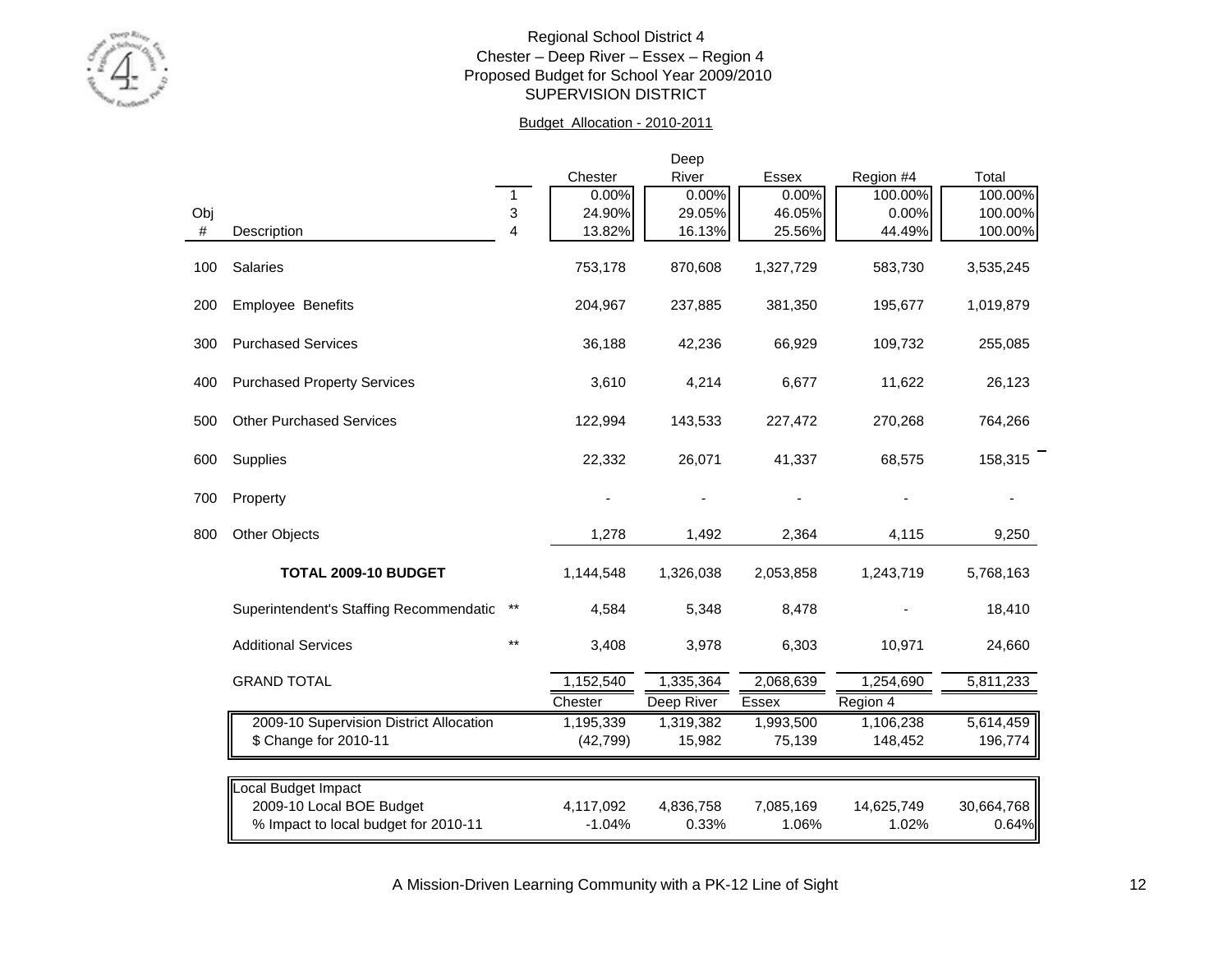

| Object            | <b>Description</b>                     | 2007-08       | 2007-08     | 2008-09       | $2008 - 09$ | 2009-2010     | 2009-2010    | 2010-2011 | <b>Object Description</b>                                                                                                                                                                                                    |
|-------------------|----------------------------------------|---------------|-------------|---------------|-------------|---------------|--------------|-----------|------------------------------------------------------------------------------------------------------------------------------------------------------------------------------------------------------------------------------|
|                   |                                        | Original      | Actual      | Original      | Actual      | Original      | Projected    | Requested |                                                                                                                                                                                                                              |
|                   |                                        | <b>Budget</b> | Expense     | <b>Budget</b> | Expense     | <b>Budget</b> |              |           |                                                                                                                                                                                                                              |
|                   |                                        |               |             |               |             |               |              |           |                                                                                                                                                                                                                              |
|                   | <b>OBJECT 100 - SALARIES:</b>          |               |             |               |             |               |              |           |                                                                                                                                                                                                                              |
| 5111              | Administration                         | 555,816       | 544,410     | 566,089       | 544,855     | 565,101       | 550,089      | 563,624   | Includes salaries of the Superintendent, Assistant Superintendent,<br>Business Manager, Director of Technology and 80% of the Director<br>of Pupil Services (the remaining 20% is paid from IDEA Special Ed.<br>Grant money. |
| 5113              | Teachers                               | 2,214,440     | 2,213,669   | 2,369,848     | 2,340,613   | 2,467,697     | 2,434,895    | 2,435,567 | Contractual salaries for special education and special area teachers.                                                                                                                                                        |
| 5114              | Bookkeepers/Secretaries                | 370,931       | 379,661     | 346,777       | 355,213     | 353,649       | 369,149      | 362,842   | Salaries for Bookkeepers and Secretaries in the Central Office                                                                                                                                                               |
| 5115              | <b>Custodial Service</b>               | 6,900         | 7,046       | 7,159         | 7,168       | 7,373         | 7,373        | 7,594     | Part-time custodial service for the Central Office.                                                                                                                                                                          |
| 5119              | Para Educators                         | 119,316       | 119,158     | 122,740       | 142,718     | 53,521        | 53,521       | 56,007    | Wages for special education para-educators. 5 Para-educators are<br>currently being funded by ARRA funds through June 2011 then will<br>need to be put back into Supervision budget.                                         |
| 5120              | Managemnt System Admin.                | $\mathbf 0$   | $\mathbf 0$ | 48,992        | 48,992      | 49,727        | 51,327       | 51.219    | Salary for Management System Adminstrator. This position has<br>historically been posted within line 5114 Secretaries but has been<br>separated since 08-09 to properly classify position.                                   |
| 5121              | Expert / Master Teachers               | 10,000        | 10,000      | 0             | 0           | 0             | $\mathbf{0}$ | $\Omega$  | Stipend for Master teacher position.                                                                                                                                                                                         |
| 5123              | <b>Substitute Teachers</b>             | 25,000        | 18,384      | 25,000        | 19,969      | 20,000        | 20,000       | 20,000    | To provide coverage for when teachers are absent from school.                                                                                                                                                                |
| 5124              | Substitute Secretary/Para-Educators    | 6,000         | 1,115       | 6,000         | 939         | 3,000         | 3,000        | 3,000     | To provide coverage for when secretaries and para-educators are                                                                                                                                                              |
| 5133              | Extra-Curricular                       | 1,921         | 1,912       | 1,952         | 3,904       | 1,991         | 1,991        | 5.030     | Stipends for three BEST mentors.                                                                                                                                                                                             |
| 5134              | Secretary OT                           | 4,026         | 3,211       | 2,500         | 2,891       | 2,500         | 2,500        | 3,000     | Overtime necessary for projects to remain on a timely basis.                                                                                                                                                                 |
| 5135              | <b>Board of Education Clerk</b>        | $\mathbf 0$   | $\mathbf 0$ | 1,064         | 1,064       | 1,100         | 1,100        | 1,100     | To provide wages for Board of Education Clerk.                                                                                                                                                                               |
| 5141              | <b>Early Retirement</b>                | 26,913        | 26,913      | $\Omega$      | 18,401      | $\Omega$      | $\Omega$     | 26,262    | The District's participation in the State of CT early retirement<br>program.                                                                                                                                                 |
|                   | <b>TOTAL SALARIES</b>                  | 3,341,263     | 3,325,479   | 3,498,121     | 3,486,726   | 3,525,659     | 3,494,945    | 3,535,245 |                                                                                                                                                                                                                              |
|                   |                                        |               |             |               |             |               |              |           |                                                                                                                                                                                                                              |
|                   |                                        |               |             |               |             |               |              |           |                                                                                                                                                                                                                              |
|                   | <b>OBJECT 200 - EMPLOYEE BENEFITS:</b> |               |             |               |             |               |              |           |                                                                                                                                                                                                                              |
| 5210              | <b>Health Insurance</b>                | 564,950       | 534,773     | 622,196       | 611,729     | 691,435       | 691,435      | 816,257   | To provide contractual health insurance to supervision employees.                                                                                                                                                            |
| $\overline{5214}$ | Life Insurance                         | 6,315         | 6,424       | 5,664         | 5,694       | 6,344         | 6,344        | 6.600     | To provide contractual life insurance to supervision employees.                                                                                                                                                              |
| 5215              | <b>Disability Insurance</b>            | $\mathbf 0$   | 970         | 995           | 900         | 995           | $\Omega$     | $\Omega$  | To provide contractual disability insurance to the Superintendent.                                                                                                                                                           |
| 5222              | <b>MERF</b>                            | 50,794        | 49,768      | 51,498        | 50,879      | 51,816        | 51,816       | 56,094    | To provide contractual contribution to the State's Municipal<br>Employees Retirement Fund for non-certified employees.                                                                                                       |
| 5223              | FICA/Medicare                          | 87,215        | 105,805     | 104,569       | 109,505     | 99,724        | 99,724       | 101,410   | Required by statute for all non-certified personnel and certified<br>personnel hired after 4/1/1986.                                                                                                                         |
| 5250              | <b>Unemployment Compensation</b>       | 500           | 1,487       | $\mathbf 0$   | 16,467      | 500           | 3,000        | 500       | Payments for actual unemployment claims filed by former<br>Supervision District employees.                                                                                                                                   |
| 5260              | <b>Worker's Compensation</b>           | 500           | 29,463      | 24,513        | 21,295      | 22,885        | 23,094       | 24.249    | Premium payments, required by statute, for all Supervision<br>employees.                                                                                                                                                     |
| 5291              | Annuities                              | 4.053         | 13,271      | 18,777        | 23,300      | 21,000        | 12,369       | 14.768    | Contractual contributions to annuity contracts.                                                                                                                                                                              |
|                   |                                        |               |             |               |             |               |              |           |                                                                                                                                                                                                                              |
|                   | <b>TOTAL EMPLOYEE BENEFITS</b>         | 714,327       | 741,962     | 828,212       | 839,769     | 894,699       | 887,782      | 1,019,878 |                                                                                                                                                                                                                              |
|                   |                                        |               |             |               |             |               |              |           |                                                                                                                                                                                                                              |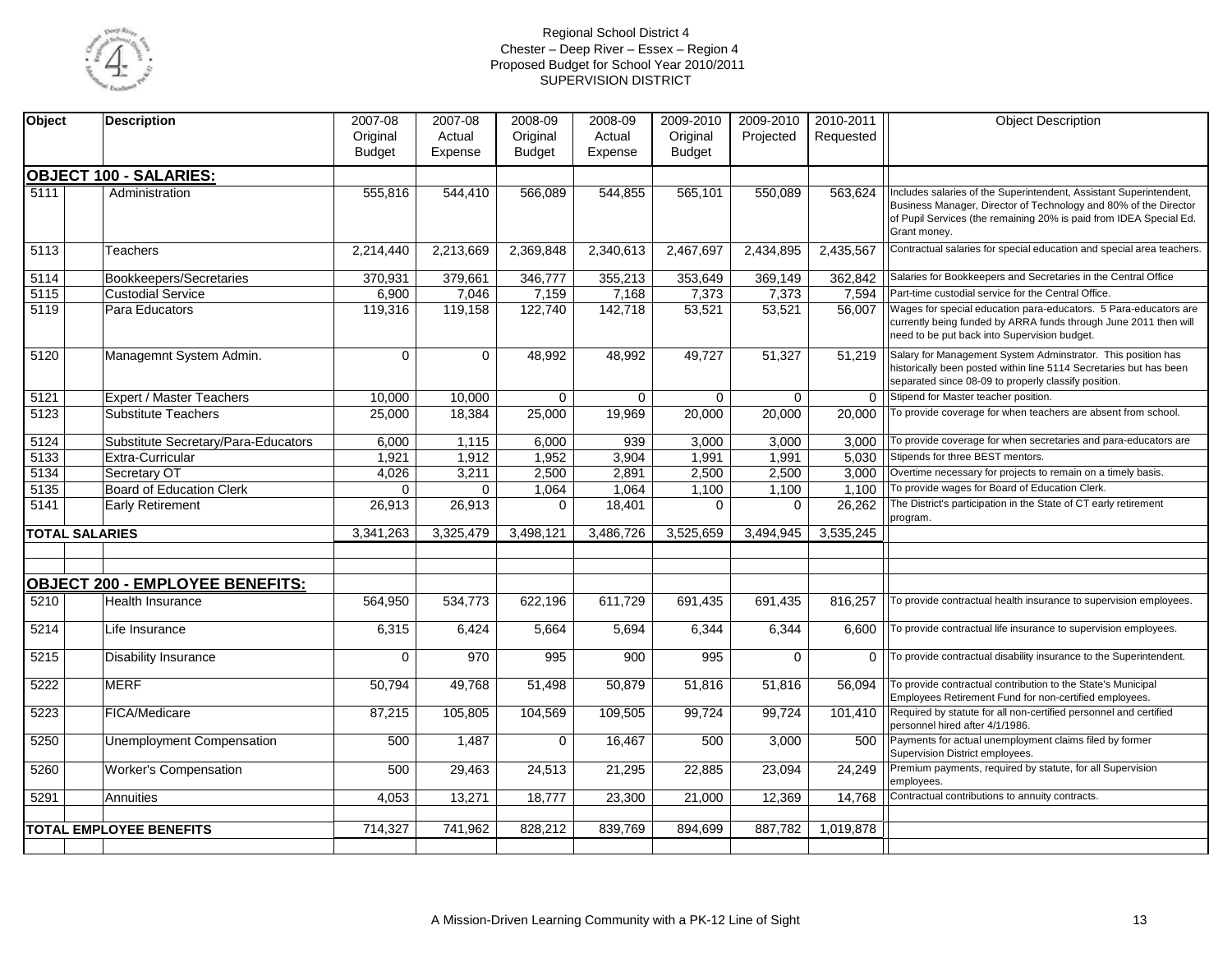

| Object | <b>Description</b>                                      | 2007-08<br>Original<br><b>Budget</b> | 2007-08<br>Actual<br>Expense | 2008-09<br>Original<br><b>Budget</b> | 2008-09<br>Actual<br>Expense | 2009-2010<br>Original<br><b>Budget</b> | 2009-2010<br>Projected | 2010-2011<br>Requested | Object Description                                                                                                                                                                                                                                                                                                                                                       |
|--------|---------------------------------------------------------|--------------------------------------|------------------------------|--------------------------------------|------------------------------|----------------------------------------|------------------------|------------------------|--------------------------------------------------------------------------------------------------------------------------------------------------------------------------------------------------------------------------------------------------------------------------------------------------------------------------------------------------------------------------|
|        | <b>OBJECT 300 - PURCHASED &amp; TECHNICAL SERVICES:</b> |                                      |                              |                                      |                              |                                        |                        |                        |                                                                                                                                                                                                                                                                                                                                                                          |
| 5322   | <b>Instructional Program Improvement</b>                |                                      |                              |                                      |                              |                                        |                        |                        |                                                                                                                                                                                                                                                                                                                                                                          |
|        | 1190 Professional Development Programs                  | 25,000                               | 58,620                       | 50,000                               | 48,576                       | 45,000                                 | 45,000                 | 45,000                 | Services performed by persons qualified to assist teachers and<br>supervisors to enhance the quality of the teaching process.<br>Professional development PK-12 activities include Understanding by<br>Design, Professional Learning Communities, Assessment and Data<br>Analysis for Instructional Decisions, curriculum mapper, and<br>differentiation of instruction. |
|        | 2213 Curriculum Writing                                 | 55,000                               | 34,004                       | 45,000                               | 18,976                       | 45,000                                 | 40,000                 | 42,000                 | Curriculum development and revision across all content areas.                                                                                                                                                                                                                                                                                                            |
|        | 2310 Teacher Course Reimbursment                        | 21,759                               | 1.407                        | 10,440                               | 4,455                        | 10.440                                 | 8,440                  | 8.440                  | Contractual reimbursement for courses.                                                                                                                                                                                                                                                                                                                                   |
|        | <b>TOTAL INSTRUCTIONAL PROGRAMS</b>                     | 101.759                              | 94.030                       | 105,440                              | 72.006                       | 100.440                                | 93,440                 | 95,440                 |                                                                                                                                                                                                                                                                                                                                                                          |
|        |                                                         |                                      |                              |                                      |                              |                                        |                        |                        |                                                                                                                                                                                                                                                                                                                                                                          |
| 5330   | <b>Other Professional Services</b>                      |                                      |                              |                                      |                              |                                        |                        |                        |                                                                                                                                                                                                                                                                                                                                                                          |
|        | 1116 Summer School                                      | 30,000                               | 31,766                       | 30,000                               | 30,571                       | 30,000                                 | 32,900                 | 33,000                 | To provide enrichment and remedial support services during the<br>summer.                                                                                                                                                                                                                                                                                                |
|        | 1207 Management Information Systems                     | 35,000                               | 47,295                       | 50,900                               | 53,658                       | 50,900                                 | 61,900                 | 61.645                 | Annual maintenance and support costs for the districts management<br>information systems such as MUNIS accounting system,<br>Powerschool Student Database, Subfinder, virus and other protective<br>software. Maintenance & support costs were included with the initial<br>purchase of MUNIS and Powerschool systems in 5440 Rentals.                                   |
|        | 1215 Occupational Therapy                               | 10,000                               | $\mathbf 0$                  | 10.000                               | 7.100                        | 10.000                                 | 10.000                 | 10.000                 | To provide additional occupational therapy support for the Region's<br>increasing student's needs.                                                                                                                                                                                                                                                                       |
|        | 1290 Preschool Move                                     | $\mathbf 0$                          | $\mathbf 0$                  | 10,000                               | 8,429                        | $\Omega$                               | $\Omega$               | $\Omega$               | To provide funds for moving the preschool program from Deep River<br><b>Elementary to Essex Elementary</b>                                                                                                                                                                                                                                                               |
|        | 2310 Legal/Audit                                        | 50,000                               | 22,997                       | 50,000                               | 34,279                       | 55,000                                 | 65,000                 | 55,000                 | To provide Legal and Audit services for the Supervision District                                                                                                                                                                                                                                                                                                         |
|        | 2510 Professional Services                              | 25,000                               | 43,541                       | 35,000                               | 31,195                       | $\Omega$                               | $\Omega$               | $\Omega$               | To provide outside professional services for fiscal services transition.<br>Includes enrollment projection services                                                                                                                                                                                                                                                      |
|        | TOTAL OTHER PROFESSIONAL SERV                           | 150,000                              | 145,599                      | 185,900                              | 165,233                      | 145,900                                | 169,800                | 159,645                |                                                                                                                                                                                                                                                                                                                                                                          |
|        |                                                         |                                      |                              |                                      |                              |                                        |                        |                        |                                                                                                                                                                                                                                                                                                                                                                          |
|        | <b>TOTAL PURCHASED &amp; TECHNICAL SERVICES</b>         | 251,759                              | 239,629                      | 291,340                              | 237,239                      | 246,340                                | 263,240                | 255,085                |                                                                                                                                                                                                                                                                                                                                                                          |
|        |                                                         |                                      |                              |                                      |                              |                                        |                        |                        |                                                                                                                                                                                                                                                                                                                                                                          |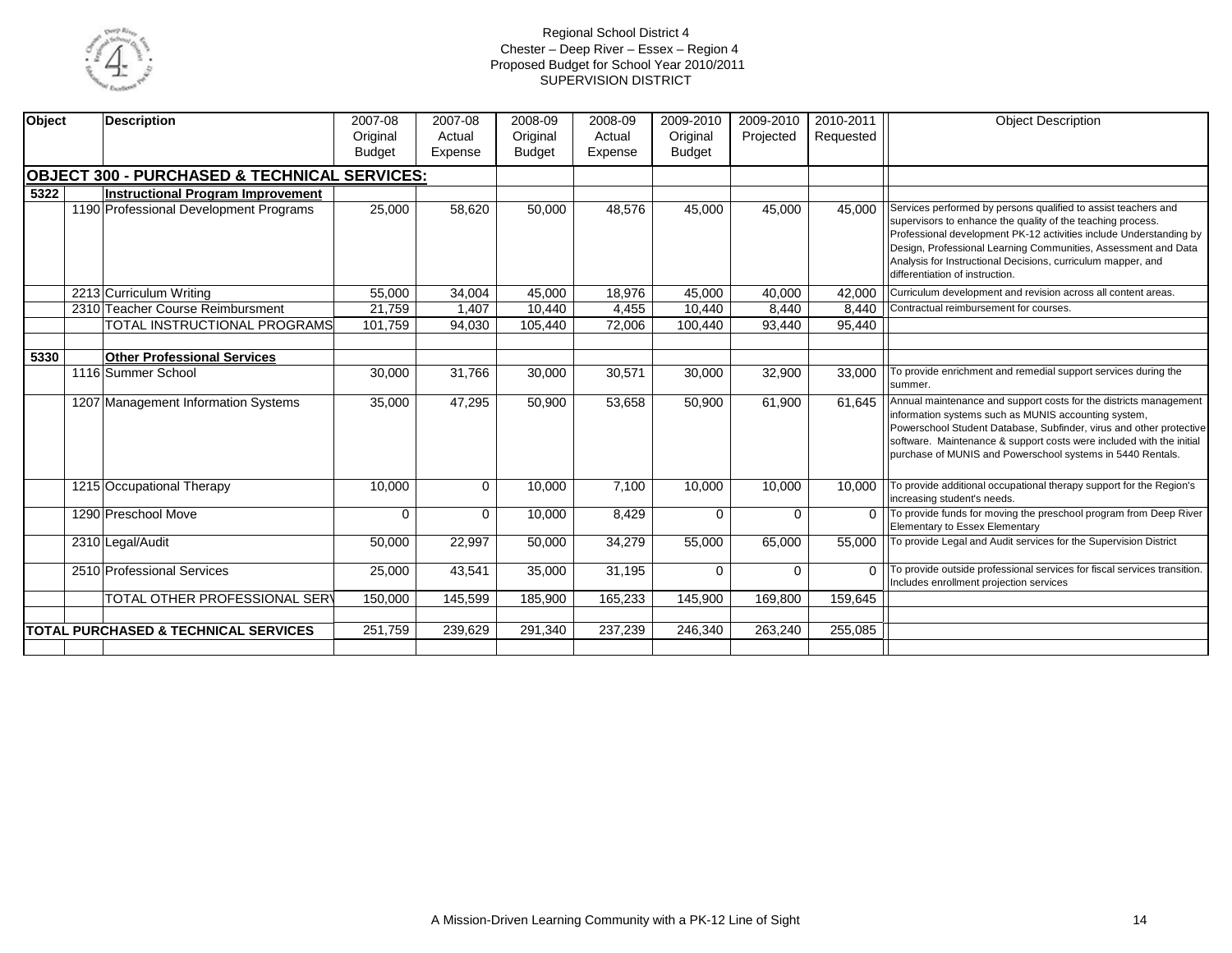

| Object | <b>Description</b>                               | 2007-08       | 2007-08        | 2008-09       | 2008-09     | 2009-2010     | 2009-2010 | 2010-2011 | <b>Object Description</b>                                                                                                                                                                                                                                                                |
|--------|--------------------------------------------------|---------------|----------------|---------------|-------------|---------------|-----------|-----------|------------------------------------------------------------------------------------------------------------------------------------------------------------------------------------------------------------------------------------------------------------------------------------------|
|        |                                                  | Original      | Actual         | Original      | Actual      | Original      | Projected | Requested |                                                                                                                                                                                                                                                                                          |
|        |                                                  | <b>Budget</b> | Expense        | <b>Budget</b> | Expense     | <b>Budget</b> |           |           |                                                                                                                                                                                                                                                                                          |
|        | <b>OBJECT 400 - PURCHASED PROPERTY SERVICES:</b> |               |                |               |             |               |           |           |                                                                                                                                                                                                                                                                                          |
| 5412   | Electricity                                      | 9.900         | 11,415         | 9,900         | 9.758       | 10,395        | 10.395    | 10.915    | To provide electrical energy to the Central Office.                                                                                                                                                                                                                                      |
|        |                                                  |               |                |               |             |               |           |           |                                                                                                                                                                                                                                                                                          |
| 5430   | <b>Repairs &amp; Maintenance</b>                 |               |                |               |             |               |           |           |                                                                                                                                                                                                                                                                                          |
|        | 1207 General Tech Repairs                        | 1,500         | $\mathbf 0$    | 500           | 688         | 500           | 500       | 500       | To provide repairs to the technology equipment.                                                                                                                                                                                                                                          |
|        | 2150 Instructional Repairs                       | 500           | $\mathbf 0$    | 500           | $\mathbf 0$ | 500           | 500       | 500       | To provide repairs to Special Education equipment.                                                                                                                                                                                                                                       |
|        | 2321 Superintendents Office Repairs              | 6,000         | $\overline{0}$ | 3,000         | 230         | 2,000         | 2,000     | 2,000     | To provide repairs to Central Office equipment.                                                                                                                                                                                                                                          |
|        | 2510 Non-Instructional Repairs                   | 2,000         | 866            | 2,000         | 953         | 2,000         | 2,000     | 2,000     | To provide repairs to non-instructional district equipment.                                                                                                                                                                                                                              |
|        | <b>TOTAL REPAIRS &amp; MAINTENANCE</b>           | 10,000        | 866            | 6,000         | 1,870       | 5,000         | 5,000     | 5,000     |                                                                                                                                                                                                                                                                                          |
|        |                                                  |               |                |               |             |               |           |           |                                                                                                                                                                                                                                                                                          |
| 5440   | Rentals                                          |               |                |               |             |               |           |           |                                                                                                                                                                                                                                                                                          |
|        | 1207 Technology Lease                            | 32,748        | 32,748         | 32,748        | 32,748      | 6,983         | 6,983     | 1,156     | To provide the lease purchase of technology for the district. Annual<br>maintenance & support cost is included when purchased, in<br>subsequent years it is charged to Other Professional Services. 10-<br>11 includes technology lease for replacement of powerschool server.           |
|        | 2321 Central Office Rentals                      | 10,291        | 9,417          | 9,052         | 8,692       | 9,052         | 9,052     | 9,052     | Equipment lease agreements for the postage meter and Central<br>Office copy machines.                                                                                                                                                                                                    |
|        | 2510 Fiscal Service Rentals                      | $\mathbf 0$   | $\mathbf 0$    | 0             | 0           | $\mathbf{0}$  | 0         | $\Omega$  | Central Office technology lease agreements. Also includes purchase<br>of MUNIS Accounting Software, where annual maintenance &<br>support cost is included in 05-06 in purchase price. Maintenance &<br>support costs in subsequent years are charged to Other Professional<br>Services. |
|        | <b>TOTAL RENTALS</b>                             | 43,039        | 42,165         | 41,800        | 41,441      | 16,035        | 16,035    | 10,208    |                                                                                                                                                                                                                                                                                          |
|        |                                                  |               |                |               |             |               |           |           |                                                                                                                                                                                                                                                                                          |
|        | TOTAL PURCHASED PROPERTY SERVICES                | 62,939        | 54,446         | 57,700        | 53,069      | 31,430        | 31,430    | 26,123    |                                                                                                                                                                                                                                                                                          |
|        | <b>OBJECT 500 - OTHER PURCHASED SERVICES:</b>    |               |                |               |             |               |           |           |                                                                                                                                                                                                                                                                                          |
| 5510   | Daily Transportation                             | 600,463       | 615,748        | 619,921       | 625,951     | 633,870       | 640,035   | 640,035   | Contractual bus service for public elementary, middle and high<br>schools. (15 regular, 1 all-purpose mini-bus, and 8 Kindergarten bus<br>runs). Budgeted amount does not increase the number of vehicles                                                                                |
| 5513   | Sp Ed. In-District Transportation                | 88,308        | 70,058         | 78,549        | 72,033      | 80,316        | 73,654    | 73,654    | Contractual bus service for special education transportation includes<br>2 pre-school and 1 "tri-town" mini buses.                                                                                                                                                                       |
| 5515   | SpEd - Extended School Year                      | 4,090         | 3,838          | 4,182         | 10,930      | 11,176        | 11,176    | 11.176    | Provides transportation for 20 days for the mandatory summer<br>program.                                                                                                                                                                                                                 |
| 5520   | Comprehensive Insurance                          | 4,840         | $\mathbf 0$    | 4,840         | 1,728       | 1,901         | 1,901     | 1.779     | Supervision's portion of premium payments for Property and Liability<br>Insurance. Previously allocated in Region 4 budget.                                                                                                                                                              |
| 5530   | Communications                                   | 8,000         | 12,116         | 10,000        | 11,450      | 10,980        | 10,980    | 11,500    | Based on history. Includes Central Office telephone, FAX and<br>necessary repairs to inter-building computer lines and service.                                                                                                                                                          |
| 5540   | Advertising                                      | 2,000         | 606            | 1,000         | 1,240       | 750           | 750       | 750       | Provides for typical advertising needs.                                                                                                                                                                                                                                                  |
| 5580   | <b>Travel &amp; Conference</b>                   |               |                |               |             |               |           |           |                                                                                                                                                                                                                                                                                          |
|        | 2213 Professional Development                    | 14,500        | (3,393)        | 8,000         | 7,562       | 4,300         | 4,300     | 4,300     | Conferences/training for Superintendent and Administrative Staff.                                                                                                                                                                                                                        |
|        | 2321 Central Office Travel & Conference          | $\mathbf{0}$  | 12,935         | 12,000        | 15,664      | 7,000         | 7,000     | 12,500    | Contractual travel and conference allowances for Central Office staff.                                                                                                                                                                                                                   |
|        | 2600 Courier Service                             | 8,640         | 8,573          | 9,264         | 8,557       | 8,323         | 8,323     | 8,573     | Provides the inter-building and post office courier service.                                                                                                                                                                                                                             |
|        | TOTAL TRAVEL & CONFERENCES                       | 23,140        | 18,115         | 29,264        | 31,782      | 19,623        | 19,623    | 25,373    |                                                                                                                                                                                                                                                                                          |
|        | <b>TOTAL OTHER PURCHASED SERVICES</b>            | 730,841       | 720,481        | 747,756       | 755,115     | 758,616       | 758,119   | 764,267   |                                                                                                                                                                                                                                                                                          |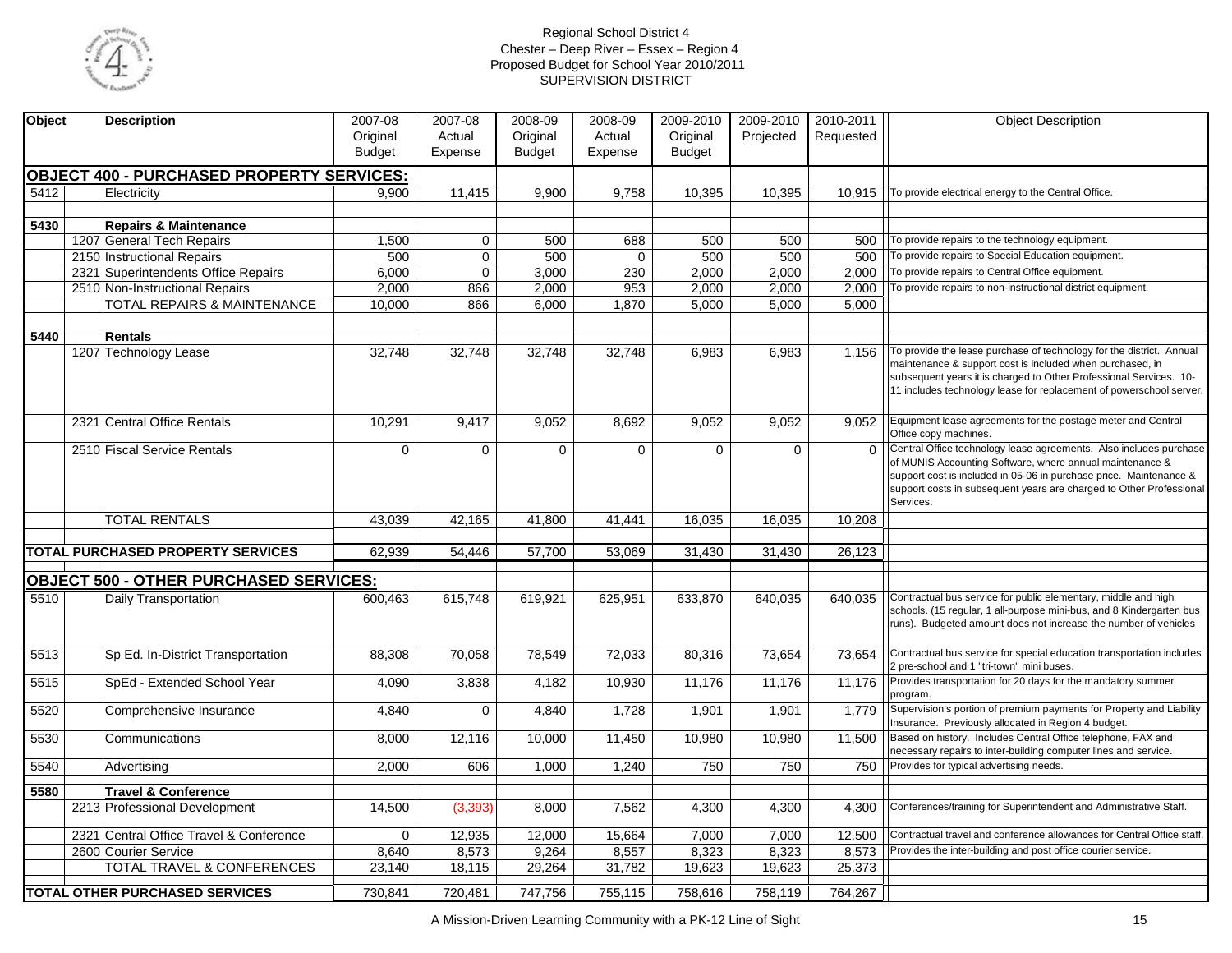

| Original<br>Actual<br>Original<br>Actual<br>Original<br>Projected<br>Requested<br><b>Budget</b><br><b>Budget</b><br>Expense<br><b>Budget</b><br>Expense<br><b>OBJECT 600 - SUPPLIES:</b><br><b>General Supplies</b><br>5610<br>2310 Printing & Distribution of Regional Public<br>0   To provide funds for the printing and distribution of regional<br>$\Omega$<br>0<br>$\mathbf 0$<br>$\Omega$<br>$\mathbf 0$<br>$\mathbf 0$<br>2321 General Office Supplies<br>15,750<br>To provide the supplies necessary to conduct the business of the<br>17,628<br>15,000<br>17,811<br>15,000<br>15,000<br>15,000<br>Central Office.<br>To provide the supplies necessary to conduct the business of the<br>2510 Fiscal Services Supplies<br>7,350<br>1,497<br>3,000<br>3,217<br>3,000<br>3.000<br>3,000<br>Business Office.<br><b>TOTAL GENERAL SUPPLIES</b><br>23,100<br>19,125<br>18,000<br>21,028<br>18,000<br>18,000<br>18,000<br>5611<br><b>Instructional Supplies</b><br>1215 Occupational Therapy Supplies<br>749<br>900<br>1,200<br>1,092<br>900<br>900<br>900<br>  To provide for consumable materials and other supplies necessary to<br>conduct special education and pupil services.<br>1290 Preschool Special Education Supplies<br>To provide for consumable materials and other supplies necessary to<br>1,500<br>1,213<br>900<br>1,034<br>900<br>900<br>1,400<br>conduct the preschool special education program.<br>2113 Social Work Services Supplies<br>500<br>$\mathbf 0$<br>200<br>0<br>200<br>200<br>To provide for consumable materials and other supplies necessary to<br>200<br>for the District's social workers.<br>To provide for consumable materials and other supplies necessary to<br>2150 Speech & Language Supplies<br>2,000<br>900<br>900<br>674<br>651<br>944<br>900<br>for the District's speech and language program.<br>2310 Staff Recognition<br>500<br>100<br>100<br>To provide for funding for recognition and awards for staff special<br>305<br>146<br>100<br>100<br>achievements.<br>TOTAL INSTRUCTIONAL SUPPLIES<br>5,700<br>3,000<br>2,580<br>3,000<br>3,044<br>3,284<br>3,500<br>To provide for maintenance and cleaning supplies for Central Office.<br>5613<br>$\Omega$<br>$\Omega$<br>$\Omega$<br>$\Omega$<br>$\Omega$<br>$\Omega$<br>1.000<br>Maintenance Supplies<br>Region 4 plant operations account has been kind enough to provide<br>these supplies in the past but Supervision District should be<br>purchasing these items for the Central Office building.<br>6,252<br>6,565<br>To provide gas to heat the Central Office.<br>5624<br>Heating Fuel<br>5,684<br>6,101<br>4,938<br>6,565<br>6.565<br>To Provide the diesal fuel necessary for our daily transportation.<br>5626<br>96,360<br>131,676<br>118,350<br>118,350<br>126,500<br>Diesal Fuel<br>102,488<br>180,854<br>Currently do not have a locked in rate for 10-11 but are using a rate<br>of \$2.75 a gallon.<br>5641<br><b>Textbooks &amp; Workbooks</b><br>1290 Preschool Special Education<br>500<br>500<br>500<br>500<br>500<br>250<br>To provide for the preschool special education program new and<br>500<br>replacement textbooks, workbooks and periodicals used in the<br>To provide for the social work program new and replacement<br>2113 Social Work Services<br>150<br>$\mathbf 0$<br>150<br>0<br>150<br>150<br>150<br>textbooks, workbooks and periodicals.<br>To provide for the pupil service programs new and replacement<br>1,500<br>500<br>1,144<br>500<br>2140 Psychological Services<br>1,618<br>500<br>700<br>textbooks, workbooks, periodicals and testing supplies.<br>$\mathbf 0$<br>$\mathbf{0}$<br>To provide for special education and pupil service programs new and<br>2150 Speech & Language<br>1,400<br>400<br>400<br>350<br>400<br>replacement textbooks, workbooks and periodicals used in the<br>TOTAL TEXTBOOK & WORKBOOKS<br>3,550<br>2,118<br>1,550<br>1,644<br>1,550<br>1,250<br>1,750<br>To provide professional materials for staff to support instructional<br>5642<br>2,500<br>3,053<br>1,000<br>1,070<br>1,000<br>1,000<br>1.000<br><b>Professional Books</b><br>improvement.<br><b>TOTAL SUPPLIES</b><br>161,478<br>148,209<br>136,894<br>136,170<br>212,115<br>148,465<br>158,315 | Object | <b>Description</b> | 2007-08 | 2007-08 | 2008-09 | 2008-09 | 2009-2010 | 2009-2010 | 2010-2011 | <b>Object Description</b> |
|---------------------------------------------------------------------------------------------------------------------------------------------------------------------------------------------------------------------------------------------------------------------------------------------------------------------------------------------------------------------------------------------------------------------------------------------------------------------------------------------------------------------------------------------------------------------------------------------------------------------------------------------------------------------------------------------------------------------------------------------------------------------------------------------------------------------------------------------------------------------------------------------------------------------------------------------------------------------------------------------------------------------------------------------------------------------------------------------------------------------------------------------------------------------------------------------------------------------------------------------------------------------------------------------------------------------------------------------------------------------------------------------------------------------------------------------------------------------------------------------------------------------------------------------------------------------------------------------------------------------------------------------------------------------------------------------------------------------------------------------------------------------------------------------------------------------------------------------------------------------------------------------------------------------------------------------------------------------------------------------------------------------------------------------------------------------------------------------------------------------------------------------------------------------------------------------------------------------------------------------------------------------------------------------------------------------------------------------------------------------------------------------------------------------------------------------------------------------------------------------------------------------------------------------------------------------------------------------------------------------------------------------------------------------------------------------------------------------------------------------------------------------------------------------------------------------------------------------------------------------------------------------------------------------------------------------------------------------------------------------------------------------------------------------------------------------------------------------------------------------------------------------------------------------------------------------------------------------------------------------------------------------------------------------------------------------------------------------------------------------------------------------------------------------------------------------------------------------------------------------------------------------------------------------------------------------------------------------------------------------------------------------------------------------------------------------------------------------------------------------------------------------------------------------------------------------------------------------------------------------------------------------------------------------------------------------------------------------------------------------------------------------------------------------------------------------------------------------------------------------------------------------------------------------------------------------------------------------------------------------------|--------|--------------------|---------|---------|---------|---------|-----------|-----------|-----------|---------------------------|
|                                                                                                                                                                                                                                                                                                                                                                                                                                                                                                                                                                                                                                                                                                                                                                                                                                                                                                                                                                                                                                                                                                                                                                                                                                                                                                                                                                                                                                                                                                                                                                                                                                                                                                                                                                                                                                                                                                                                                                                                                                                                                                                                                                                                                                                                                                                                                                                                                                                                                                                                                                                                                                                                                                                                                                                                                                                                                                                                                                                                                                                                                                                                                                                                                                                                                                                                                                                                                                                                                                                                                                                                                                                                                                                                                                                                                                                                                                                                                                                                                                                                                                                                                                                                                                                   |        |                    |         |         |         |         |           |           |           |                           |
|                                                                                                                                                                                                                                                                                                                                                                                                                                                                                                                                                                                                                                                                                                                                                                                                                                                                                                                                                                                                                                                                                                                                                                                                                                                                                                                                                                                                                                                                                                                                                                                                                                                                                                                                                                                                                                                                                                                                                                                                                                                                                                                                                                                                                                                                                                                                                                                                                                                                                                                                                                                                                                                                                                                                                                                                                                                                                                                                                                                                                                                                                                                                                                                                                                                                                                                                                                                                                                                                                                                                                                                                                                                                                                                                                                                                                                                                                                                                                                                                                                                                                                                                                                                                                                                   |        |                    |         |         |         |         |           |           |           |                           |
|                                                                                                                                                                                                                                                                                                                                                                                                                                                                                                                                                                                                                                                                                                                                                                                                                                                                                                                                                                                                                                                                                                                                                                                                                                                                                                                                                                                                                                                                                                                                                                                                                                                                                                                                                                                                                                                                                                                                                                                                                                                                                                                                                                                                                                                                                                                                                                                                                                                                                                                                                                                                                                                                                                                                                                                                                                                                                                                                                                                                                                                                                                                                                                                                                                                                                                                                                                                                                                                                                                                                                                                                                                                                                                                                                                                                                                                                                                                                                                                                                                                                                                                                                                                                                                                   |        |                    |         |         |         |         |           |           |           |                           |
|                                                                                                                                                                                                                                                                                                                                                                                                                                                                                                                                                                                                                                                                                                                                                                                                                                                                                                                                                                                                                                                                                                                                                                                                                                                                                                                                                                                                                                                                                                                                                                                                                                                                                                                                                                                                                                                                                                                                                                                                                                                                                                                                                                                                                                                                                                                                                                                                                                                                                                                                                                                                                                                                                                                                                                                                                                                                                                                                                                                                                                                                                                                                                                                                                                                                                                                                                                                                                                                                                                                                                                                                                                                                                                                                                                                                                                                                                                                                                                                                                                                                                                                                                                                                                                                   |        |                    |         |         |         |         |           |           |           |                           |
|                                                                                                                                                                                                                                                                                                                                                                                                                                                                                                                                                                                                                                                                                                                                                                                                                                                                                                                                                                                                                                                                                                                                                                                                                                                                                                                                                                                                                                                                                                                                                                                                                                                                                                                                                                                                                                                                                                                                                                                                                                                                                                                                                                                                                                                                                                                                                                                                                                                                                                                                                                                                                                                                                                                                                                                                                                                                                                                                                                                                                                                                                                                                                                                                                                                                                                                                                                                                                                                                                                                                                                                                                                                                                                                                                                                                                                                                                                                                                                                                                                                                                                                                                                                                                                                   |        |                    |         |         |         |         |           |           |           |                           |
|                                                                                                                                                                                                                                                                                                                                                                                                                                                                                                                                                                                                                                                                                                                                                                                                                                                                                                                                                                                                                                                                                                                                                                                                                                                                                                                                                                                                                                                                                                                                                                                                                                                                                                                                                                                                                                                                                                                                                                                                                                                                                                                                                                                                                                                                                                                                                                                                                                                                                                                                                                                                                                                                                                                                                                                                                                                                                                                                                                                                                                                                                                                                                                                                                                                                                                                                                                                                                                                                                                                                                                                                                                                                                                                                                                                                                                                                                                                                                                                                                                                                                                                                                                                                                                                   |        |                    |         |         |         |         |           |           |           |                           |
|                                                                                                                                                                                                                                                                                                                                                                                                                                                                                                                                                                                                                                                                                                                                                                                                                                                                                                                                                                                                                                                                                                                                                                                                                                                                                                                                                                                                                                                                                                                                                                                                                                                                                                                                                                                                                                                                                                                                                                                                                                                                                                                                                                                                                                                                                                                                                                                                                                                                                                                                                                                                                                                                                                                                                                                                                                                                                                                                                                                                                                                                                                                                                                                                                                                                                                                                                                                                                                                                                                                                                                                                                                                                                                                                                                                                                                                                                                                                                                                                                                                                                                                                                                                                                                                   |        |                    |         |         |         |         |           |           |           |                           |
|                                                                                                                                                                                                                                                                                                                                                                                                                                                                                                                                                                                                                                                                                                                                                                                                                                                                                                                                                                                                                                                                                                                                                                                                                                                                                                                                                                                                                                                                                                                                                                                                                                                                                                                                                                                                                                                                                                                                                                                                                                                                                                                                                                                                                                                                                                                                                                                                                                                                                                                                                                                                                                                                                                                                                                                                                                                                                                                                                                                                                                                                                                                                                                                                                                                                                                                                                                                                                                                                                                                                                                                                                                                                                                                                                                                                                                                                                                                                                                                                                                                                                                                                                                                                                                                   |        |                    |         |         |         |         |           |           |           |                           |
|                                                                                                                                                                                                                                                                                                                                                                                                                                                                                                                                                                                                                                                                                                                                                                                                                                                                                                                                                                                                                                                                                                                                                                                                                                                                                                                                                                                                                                                                                                                                                                                                                                                                                                                                                                                                                                                                                                                                                                                                                                                                                                                                                                                                                                                                                                                                                                                                                                                                                                                                                                                                                                                                                                                                                                                                                                                                                                                                                                                                                                                                                                                                                                                                                                                                                                                                                                                                                                                                                                                                                                                                                                                                                                                                                                                                                                                                                                                                                                                                                                                                                                                                                                                                                                                   |        |                    |         |         |         |         |           |           |           |                           |
|                                                                                                                                                                                                                                                                                                                                                                                                                                                                                                                                                                                                                                                                                                                                                                                                                                                                                                                                                                                                                                                                                                                                                                                                                                                                                                                                                                                                                                                                                                                                                                                                                                                                                                                                                                                                                                                                                                                                                                                                                                                                                                                                                                                                                                                                                                                                                                                                                                                                                                                                                                                                                                                                                                                                                                                                                                                                                                                                                                                                                                                                                                                                                                                                                                                                                                                                                                                                                                                                                                                                                                                                                                                                                                                                                                                                                                                                                                                                                                                                                                                                                                                                                                                                                                                   |        |                    |         |         |         |         |           |           |           |                           |
|                                                                                                                                                                                                                                                                                                                                                                                                                                                                                                                                                                                                                                                                                                                                                                                                                                                                                                                                                                                                                                                                                                                                                                                                                                                                                                                                                                                                                                                                                                                                                                                                                                                                                                                                                                                                                                                                                                                                                                                                                                                                                                                                                                                                                                                                                                                                                                                                                                                                                                                                                                                                                                                                                                                                                                                                                                                                                                                                                                                                                                                                                                                                                                                                                                                                                                                                                                                                                                                                                                                                                                                                                                                                                                                                                                                                                                                                                                                                                                                                                                                                                                                                                                                                                                                   |        |                    |         |         |         |         |           |           |           |                           |
|                                                                                                                                                                                                                                                                                                                                                                                                                                                                                                                                                                                                                                                                                                                                                                                                                                                                                                                                                                                                                                                                                                                                                                                                                                                                                                                                                                                                                                                                                                                                                                                                                                                                                                                                                                                                                                                                                                                                                                                                                                                                                                                                                                                                                                                                                                                                                                                                                                                                                                                                                                                                                                                                                                                                                                                                                                                                                                                                                                                                                                                                                                                                                                                                                                                                                                                                                                                                                                                                                                                                                                                                                                                                                                                                                                                                                                                                                                                                                                                                                                                                                                                                                                                                                                                   |        |                    |         |         |         |         |           |           |           |                           |
|                                                                                                                                                                                                                                                                                                                                                                                                                                                                                                                                                                                                                                                                                                                                                                                                                                                                                                                                                                                                                                                                                                                                                                                                                                                                                                                                                                                                                                                                                                                                                                                                                                                                                                                                                                                                                                                                                                                                                                                                                                                                                                                                                                                                                                                                                                                                                                                                                                                                                                                                                                                                                                                                                                                                                                                                                                                                                                                                                                                                                                                                                                                                                                                                                                                                                                                                                                                                                                                                                                                                                                                                                                                                                                                                                                                                                                                                                                                                                                                                                                                                                                                                                                                                                                                   |        |                    |         |         |         |         |           |           |           |                           |
|                                                                                                                                                                                                                                                                                                                                                                                                                                                                                                                                                                                                                                                                                                                                                                                                                                                                                                                                                                                                                                                                                                                                                                                                                                                                                                                                                                                                                                                                                                                                                                                                                                                                                                                                                                                                                                                                                                                                                                                                                                                                                                                                                                                                                                                                                                                                                                                                                                                                                                                                                                                                                                                                                                                                                                                                                                                                                                                                                                                                                                                                                                                                                                                                                                                                                                                                                                                                                                                                                                                                                                                                                                                                                                                                                                                                                                                                                                                                                                                                                                                                                                                                                                                                                                                   |        |                    |         |         |         |         |           |           |           |                           |
|                                                                                                                                                                                                                                                                                                                                                                                                                                                                                                                                                                                                                                                                                                                                                                                                                                                                                                                                                                                                                                                                                                                                                                                                                                                                                                                                                                                                                                                                                                                                                                                                                                                                                                                                                                                                                                                                                                                                                                                                                                                                                                                                                                                                                                                                                                                                                                                                                                                                                                                                                                                                                                                                                                                                                                                                                                                                                                                                                                                                                                                                                                                                                                                                                                                                                                                                                                                                                                                                                                                                                                                                                                                                                                                                                                                                                                                                                                                                                                                                                                                                                                                                                                                                                                                   |        |                    |         |         |         |         |           |           |           |                           |
|                                                                                                                                                                                                                                                                                                                                                                                                                                                                                                                                                                                                                                                                                                                                                                                                                                                                                                                                                                                                                                                                                                                                                                                                                                                                                                                                                                                                                                                                                                                                                                                                                                                                                                                                                                                                                                                                                                                                                                                                                                                                                                                                                                                                                                                                                                                                                                                                                                                                                                                                                                                                                                                                                                                                                                                                                                                                                                                                                                                                                                                                                                                                                                                                                                                                                                                                                                                                                                                                                                                                                                                                                                                                                                                                                                                                                                                                                                                                                                                                                                                                                                                                                                                                                                                   |        |                    |         |         |         |         |           |           |           |                           |
|                                                                                                                                                                                                                                                                                                                                                                                                                                                                                                                                                                                                                                                                                                                                                                                                                                                                                                                                                                                                                                                                                                                                                                                                                                                                                                                                                                                                                                                                                                                                                                                                                                                                                                                                                                                                                                                                                                                                                                                                                                                                                                                                                                                                                                                                                                                                                                                                                                                                                                                                                                                                                                                                                                                                                                                                                                                                                                                                                                                                                                                                                                                                                                                                                                                                                                                                                                                                                                                                                                                                                                                                                                                                                                                                                                                                                                                                                                                                                                                                                                                                                                                                                                                                                                                   |        |                    |         |         |         |         |           |           |           |                           |
|                                                                                                                                                                                                                                                                                                                                                                                                                                                                                                                                                                                                                                                                                                                                                                                                                                                                                                                                                                                                                                                                                                                                                                                                                                                                                                                                                                                                                                                                                                                                                                                                                                                                                                                                                                                                                                                                                                                                                                                                                                                                                                                                                                                                                                                                                                                                                                                                                                                                                                                                                                                                                                                                                                                                                                                                                                                                                                                                                                                                                                                                                                                                                                                                                                                                                                                                                                                                                                                                                                                                                                                                                                                                                                                                                                                                                                                                                                                                                                                                                                                                                                                                                                                                                                                   |        |                    |         |         |         |         |           |           |           |                           |
|                                                                                                                                                                                                                                                                                                                                                                                                                                                                                                                                                                                                                                                                                                                                                                                                                                                                                                                                                                                                                                                                                                                                                                                                                                                                                                                                                                                                                                                                                                                                                                                                                                                                                                                                                                                                                                                                                                                                                                                                                                                                                                                                                                                                                                                                                                                                                                                                                                                                                                                                                                                                                                                                                                                                                                                                                                                                                                                                                                                                                                                                                                                                                                                                                                                                                                                                                                                                                                                                                                                                                                                                                                                                                                                                                                                                                                                                                                                                                                                                                                                                                                                                                                                                                                                   |        |                    |         |         |         |         |           |           |           |                           |
|                                                                                                                                                                                                                                                                                                                                                                                                                                                                                                                                                                                                                                                                                                                                                                                                                                                                                                                                                                                                                                                                                                                                                                                                                                                                                                                                                                                                                                                                                                                                                                                                                                                                                                                                                                                                                                                                                                                                                                                                                                                                                                                                                                                                                                                                                                                                                                                                                                                                                                                                                                                                                                                                                                                                                                                                                                                                                                                                                                                                                                                                                                                                                                                                                                                                                                                                                                                                                                                                                                                                                                                                                                                                                                                                                                                                                                                                                                                                                                                                                                                                                                                                                                                                                                                   |        |                    |         |         |         |         |           |           |           |                           |
|                                                                                                                                                                                                                                                                                                                                                                                                                                                                                                                                                                                                                                                                                                                                                                                                                                                                                                                                                                                                                                                                                                                                                                                                                                                                                                                                                                                                                                                                                                                                                                                                                                                                                                                                                                                                                                                                                                                                                                                                                                                                                                                                                                                                                                                                                                                                                                                                                                                                                                                                                                                                                                                                                                                                                                                                                                                                                                                                                                                                                                                                                                                                                                                                                                                                                                                                                                                                                                                                                                                                                                                                                                                                                                                                                                                                                                                                                                                                                                                                                                                                                                                                                                                                                                                   |        |                    |         |         |         |         |           |           |           |                           |
|                                                                                                                                                                                                                                                                                                                                                                                                                                                                                                                                                                                                                                                                                                                                                                                                                                                                                                                                                                                                                                                                                                                                                                                                                                                                                                                                                                                                                                                                                                                                                                                                                                                                                                                                                                                                                                                                                                                                                                                                                                                                                                                                                                                                                                                                                                                                                                                                                                                                                                                                                                                                                                                                                                                                                                                                                                                                                                                                                                                                                                                                                                                                                                                                                                                                                                                                                                                                                                                                                                                                                                                                                                                                                                                                                                                                                                                                                                                                                                                                                                                                                                                                                                                                                                                   |        |                    |         |         |         |         |           |           |           |                           |
|                                                                                                                                                                                                                                                                                                                                                                                                                                                                                                                                                                                                                                                                                                                                                                                                                                                                                                                                                                                                                                                                                                                                                                                                                                                                                                                                                                                                                                                                                                                                                                                                                                                                                                                                                                                                                                                                                                                                                                                                                                                                                                                                                                                                                                                                                                                                                                                                                                                                                                                                                                                                                                                                                                                                                                                                                                                                                                                                                                                                                                                                                                                                                                                                                                                                                                                                                                                                                                                                                                                                                                                                                                                                                                                                                                                                                                                                                                                                                                                                                                                                                                                                                                                                                                                   |        |                    |         |         |         |         |           |           |           |                           |
|                                                                                                                                                                                                                                                                                                                                                                                                                                                                                                                                                                                                                                                                                                                                                                                                                                                                                                                                                                                                                                                                                                                                                                                                                                                                                                                                                                                                                                                                                                                                                                                                                                                                                                                                                                                                                                                                                                                                                                                                                                                                                                                                                                                                                                                                                                                                                                                                                                                                                                                                                                                                                                                                                                                                                                                                                                                                                                                                                                                                                                                                                                                                                                                                                                                                                                                                                                                                                                                                                                                                                                                                                                                                                                                                                                                                                                                                                                                                                                                                                                                                                                                                                                                                                                                   |        |                    |         |         |         |         |           |           |           |                           |
|                                                                                                                                                                                                                                                                                                                                                                                                                                                                                                                                                                                                                                                                                                                                                                                                                                                                                                                                                                                                                                                                                                                                                                                                                                                                                                                                                                                                                                                                                                                                                                                                                                                                                                                                                                                                                                                                                                                                                                                                                                                                                                                                                                                                                                                                                                                                                                                                                                                                                                                                                                                                                                                                                                                                                                                                                                                                                                                                                                                                                                                                                                                                                                                                                                                                                                                                                                                                                                                                                                                                                                                                                                                                                                                                                                                                                                                                                                                                                                                                                                                                                                                                                                                                                                                   |        |                    |         |         |         |         |           |           |           |                           |
|                                                                                                                                                                                                                                                                                                                                                                                                                                                                                                                                                                                                                                                                                                                                                                                                                                                                                                                                                                                                                                                                                                                                                                                                                                                                                                                                                                                                                                                                                                                                                                                                                                                                                                                                                                                                                                                                                                                                                                                                                                                                                                                                                                                                                                                                                                                                                                                                                                                                                                                                                                                                                                                                                                                                                                                                                                                                                                                                                                                                                                                                                                                                                                                                                                                                                                                                                                                                                                                                                                                                                                                                                                                                                                                                                                                                                                                                                                                                                                                                                                                                                                                                                                                                                                                   |        |                    |         |         |         |         |           |           |           |                           |
|                                                                                                                                                                                                                                                                                                                                                                                                                                                                                                                                                                                                                                                                                                                                                                                                                                                                                                                                                                                                                                                                                                                                                                                                                                                                                                                                                                                                                                                                                                                                                                                                                                                                                                                                                                                                                                                                                                                                                                                                                                                                                                                                                                                                                                                                                                                                                                                                                                                                                                                                                                                                                                                                                                                                                                                                                                                                                                                                                                                                                                                                                                                                                                                                                                                                                                                                                                                                                                                                                                                                                                                                                                                                                                                                                                                                                                                                                                                                                                                                                                                                                                                                                                                                                                                   |        |                    |         |         |         |         |           |           |           |                           |
|                                                                                                                                                                                                                                                                                                                                                                                                                                                                                                                                                                                                                                                                                                                                                                                                                                                                                                                                                                                                                                                                                                                                                                                                                                                                                                                                                                                                                                                                                                                                                                                                                                                                                                                                                                                                                                                                                                                                                                                                                                                                                                                                                                                                                                                                                                                                                                                                                                                                                                                                                                                                                                                                                                                                                                                                                                                                                                                                                                                                                                                                                                                                                                                                                                                                                                                                                                                                                                                                                                                                                                                                                                                                                                                                                                                                                                                                                                                                                                                                                                                                                                                                                                                                                                                   |        |                    |         |         |         |         |           |           |           |                           |
|                                                                                                                                                                                                                                                                                                                                                                                                                                                                                                                                                                                                                                                                                                                                                                                                                                                                                                                                                                                                                                                                                                                                                                                                                                                                                                                                                                                                                                                                                                                                                                                                                                                                                                                                                                                                                                                                                                                                                                                                                                                                                                                                                                                                                                                                                                                                                                                                                                                                                                                                                                                                                                                                                                                                                                                                                                                                                                                                                                                                                                                                                                                                                                                                                                                                                                                                                                                                                                                                                                                                                                                                                                                                                                                                                                                                                                                                                                                                                                                                                                                                                                                                                                                                                                                   |        |                    |         |         |         |         |           |           |           |                           |
|                                                                                                                                                                                                                                                                                                                                                                                                                                                                                                                                                                                                                                                                                                                                                                                                                                                                                                                                                                                                                                                                                                                                                                                                                                                                                                                                                                                                                                                                                                                                                                                                                                                                                                                                                                                                                                                                                                                                                                                                                                                                                                                                                                                                                                                                                                                                                                                                                                                                                                                                                                                                                                                                                                                                                                                                                                                                                                                                                                                                                                                                                                                                                                                                                                                                                                                                                                                                                                                                                                                                                                                                                                                                                                                                                                                                                                                                                                                                                                                                                                                                                                                                                                                                                                                   |        |                    |         |         |         |         |           |           |           |                           |
|                                                                                                                                                                                                                                                                                                                                                                                                                                                                                                                                                                                                                                                                                                                                                                                                                                                                                                                                                                                                                                                                                                                                                                                                                                                                                                                                                                                                                                                                                                                                                                                                                                                                                                                                                                                                                                                                                                                                                                                                                                                                                                                                                                                                                                                                                                                                                                                                                                                                                                                                                                                                                                                                                                                                                                                                                                                                                                                                                                                                                                                                                                                                                                                                                                                                                                                                                                                                                                                                                                                                                                                                                                                                                                                                                                                                                                                                                                                                                                                                                                                                                                                                                                                                                                                   |        |                    |         |         |         |         |           |           |           |                           |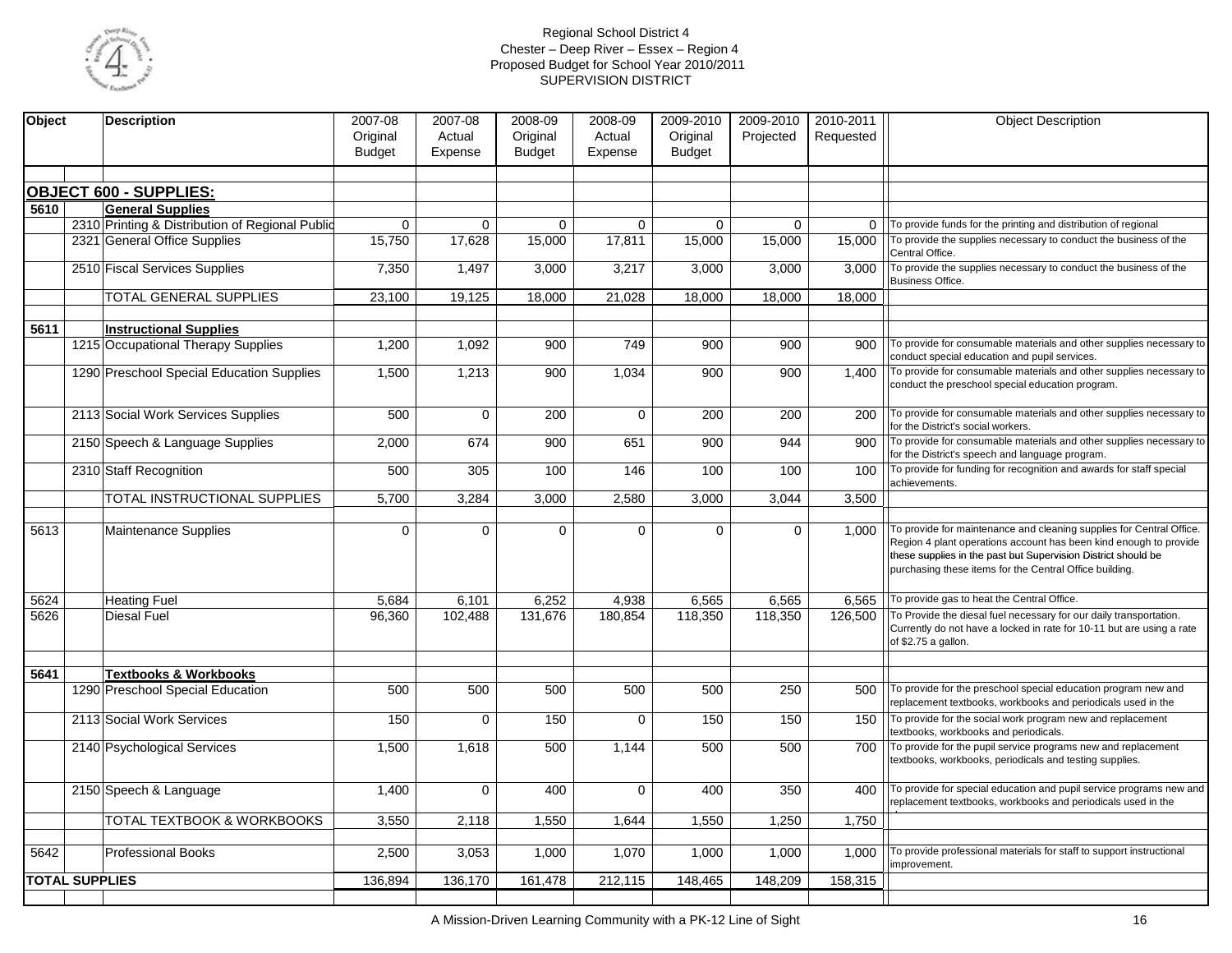

| Object<br><b>Description</b>                    | 2007-08<br>Original<br><b>Budget</b> | 2007-08<br>Actual<br>Expense | 2008-09<br>Original<br><b>Budget</b> | 2008-09<br>Actual<br>Expense | 2009-2010<br>Original<br><b>Budget</b> | 2009-2010<br>Projected | 2010-2011<br>Requested | <b>Object Description</b>                                        |
|-------------------------------------------------|--------------------------------------|------------------------------|--------------------------------------|------------------------------|----------------------------------------|------------------------|------------------------|------------------------------------------------------------------|
| <b>OBJECT 700 - PROPERTY:</b>                   |                                      |                              |                                      |                              |                                        |                        |                        |                                                                  |
| 5730<br>Equipment                               | $\Omega$                             | $\Omega$                     | 0                                    | 0                            | $\Omega$                               | $\Omega$               | $\Omega$               | To provide new and replacement equipment for the Central Office. |
| <b>TOTAL PROPERTY</b>                           | $\Omega$                             | $\mathbf 0$                  | $\Omega$                             | 0                            | $\Omega$                               | 0                      | 0                      |                                                                  |
| <b>OBJECT 800 - OTHER OBJECTS:</b>              |                                      |                              |                                      |                              |                                        |                        |                        |                                                                  |
| 5810<br>Dues & Fees                             |                                      |                              |                                      |                              |                                        |                        |                        |                                                                  |
| 2222 Library Dues & Fees                        | 650                                  | 447                          | 600                                  | 449                          | 600                                    | 600                    | 600                    | To provide for Central Office and district-wide dues and fees.   |
| 2321 Superintendent's Office Dues & Fees        | 6,075                                | 5,113                        | 9,575                                | 8,484                        | 8,075                                  | 8,075                  | 8,075                  | To provide for Central Office and district-wide dues and fees.   |
| 2510 Fiscal Services Dues & Fees                | 525                                  | 575                          | 575                                  | 575                          | 575                                    | 575                    | 575                    | To provide for Fiscal Services dues and fees.                    |
| TOTAL DUES & FEES                               | 7,250                                | 6,135                        | 10,750                               | 9,508                        | 9,250                                  | 9,250                  | 9,250                  |                                                                  |
| 5811<br><b>Undesignated Funds</b>               | $\Omega$                             | $\mathbf 0$                  | 0                                    | $\Omega$                     | $\Omega$                               | $\Omega$               | 0                      |                                                                  |
| <b>TOTAL OTHER OBJECTS</b>                      | 7,250                                | 6,135                        | 10,750                               | 9,508                        | 9,250                                  | 9,250                  | 9,250                  | <b>Operational &amp; Contractual Increase</b>                    |
| <b>TOTAL</b>                                    | 5,245,273                            | 5,224,302                    | 5,595,357                            | 5,593,542                    | 5,614,459                              | 5,592,975              | 5,768,163              | 2.74%                                                            |
| <b>Superintendent's Staffing Recommendation</b> |                                      |                              |                                      |                              |                                        |                        | 18,410                 | 0.33%                                                            |
| <b>Additional Services</b>                      |                                      |                              |                                      |                              |                                        | 24,660                 | 0.44%                  |                                                                  |
| <b>GRAND TOTAL</b>                              | 5,245,273                            | 5,224,302                    | 5,595,357                            | 5,593,542                    | 5,614,459                              | 5,592,975              | 5,811,233              | 3.50%                                                            |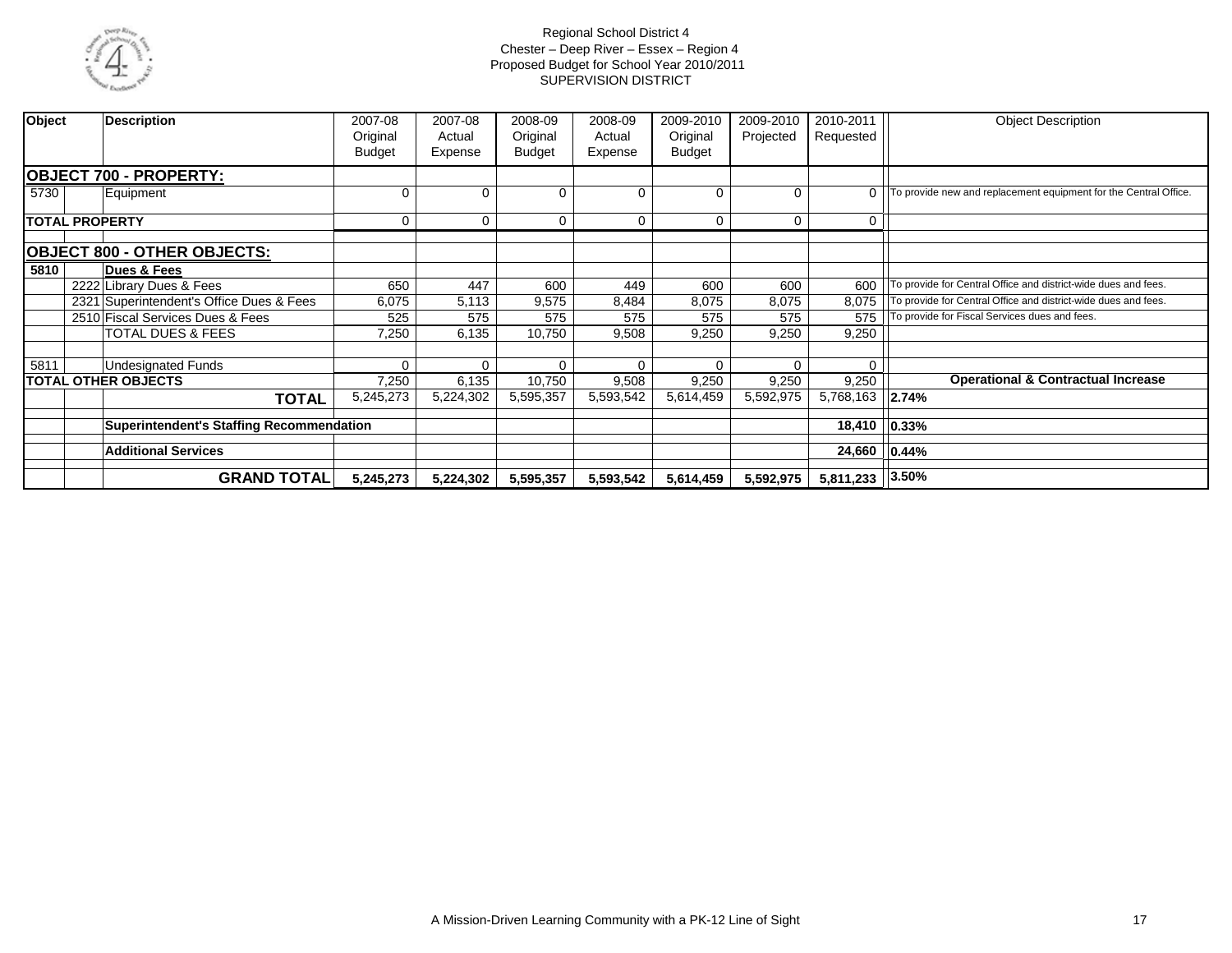### **SUPERVISION DISTRICT STAFFING ANALYSIS**

|                 |                                        | 09-10 Actual | 10-11 Proposed | <b>Adjustments</b> |
|-----------------|----------------------------------------|--------------|----------------|--------------------|
| <b>Position</b> | <b>Description</b>                     |              |                |                    |
| 5111            | <b>Administration</b>                  |              |                |                    |
|                 | Superintendent                         | 1.00         | 1.00           | 0.00               |
|                 | <b>Assistant Superintendent</b>        | 1.00         | 1.00           | 0.00               |
|                 | <b>Business Manager</b>                | 1.00         | 1.00           | 0.00               |
|                 | Director of Technology                 | 1.00         | 1.00           | 0.00               |
|                 | Director of Pupil Services             | 0.80         | 0.80           | 0.00               |
|                 | <b>Total Administration</b>            | 4.80         | 4.80           | 0.00               |
| 5113            | <b>Teachers</b>                        |              |                |                    |
|                 | Art                                    | 3.20         | 3.20           | 0.00               |
|                 | <b>FLES</b>                            | 3.50         | 3.50           | 0.00               |
|                 | Music                                  | 6.20         | 6.20           | 0.00               |
|                 | Gifted and Talented                    | 2.00         | 2.00           | 0.00               |
|                 | <b>Special Education</b>               | 12.50        | 12.50          | 0.00               |
|                 | Psychologists                          | 2.20         | 2.60           | 0.40               |
|                 | <b>Social Workers</b>                  | 1.80         | 1.80           | 0.00               |
|                 | <b>Occupational Therapist</b>          | 1.00         | 1.00           | 0.00               |
|                 | Speech & Language                      | 4.60         | 4.60           | 0.00               |
|                 | <b>ESL</b>                             | 0.00         | 0.00           | 0.00               |
|                 | Preschool                              | 2.00         | 2.00           | 0.00               |
|                 | <b>Total Teachers</b>                  | 39.00        | 39.40          | 0.40               |
| 5114            | <b>Secretaries/Bookkeepers</b>         |              |                |                    |
|                 | <b>Fiscal Services</b>                 | 3.00         | 3.00           | 0.00               |
|                 | <b>Central Office</b>                  | 4.00         | 4.00           | 0.00               |
|                 | <b>Total Secretaries/Bookkeepers</b>   | 7.00         | 7.00           | 0.00               |
| 5115            | <b>P/T Custodian</b>                   |              |                |                    |
|                 | <b>Central Office</b>                  | 0.25         | 0.25           | 0.00               |
| 5119            | Para-educators                         |              |                |                    |
|                 | Elementary Special Education - 5 Paras |              |                |                    |
|                 | currently being funded through ARRA    |              |                |                    |
|                 | funds.                                 | 3.50         | 3.50           | 0.00               |
| 5120            | <b>Management System Adminstrator</b>  |              |                |                    |
|                 | <b>Central Office</b>                  | 1.00         | 1.00           | 0.00               |
|                 | <b>TOTALS</b>                          | 55.55        | 55.95          | 0.40               |
|                 |                                        |              |                |                    |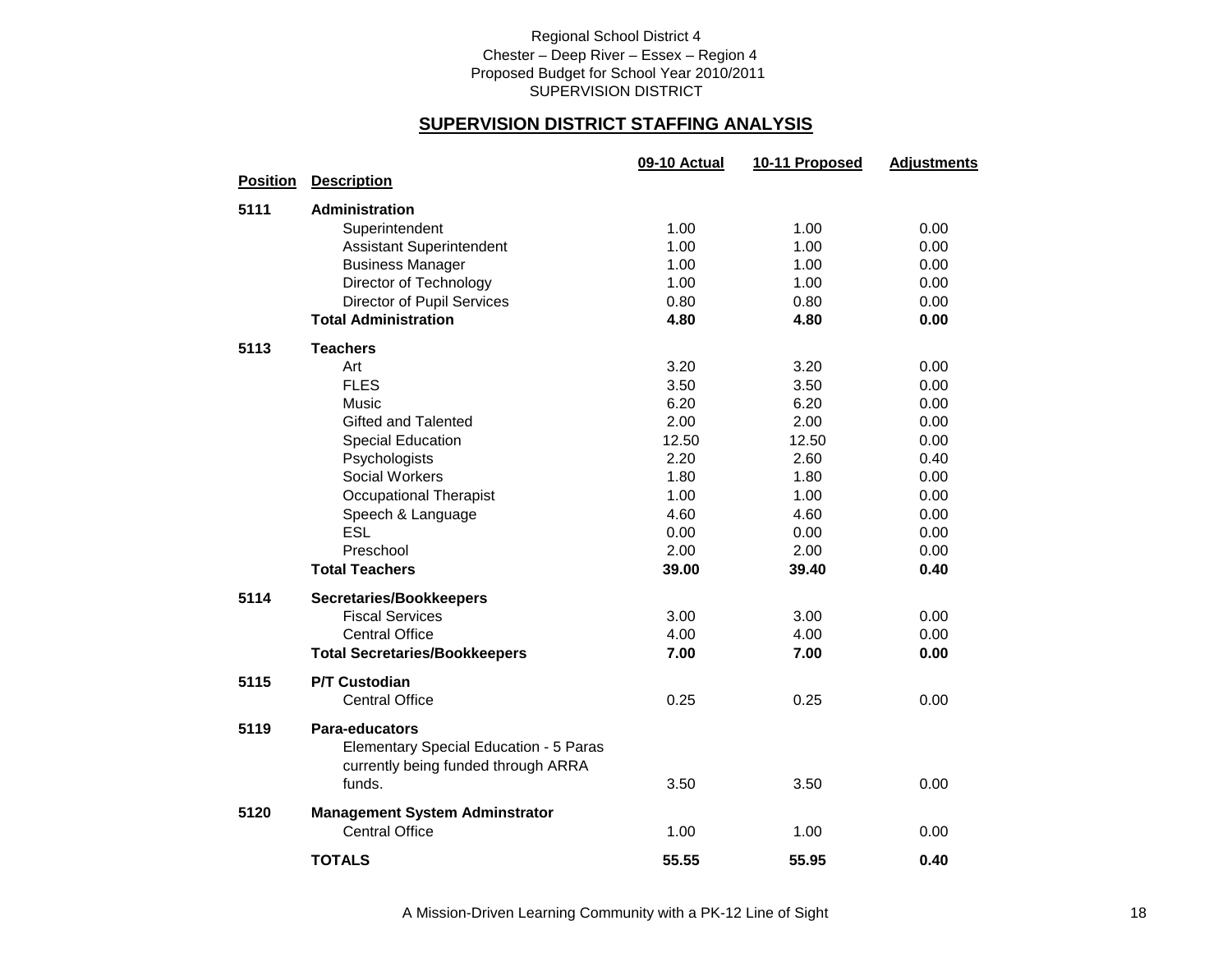

| <b>By Function Code</b><br><b>Actual</b><br><b>Budget</b><br><b>Actual</b><br><b>Budget</b><br><b>Budget</b><br>Projection<br><b>1101 ART</b><br>511011<br>5113<br>ART TEACHER SALARY<br>213,549<br>206,838<br>220,761<br>222,203<br>228,737<br>228,737 | Requested<br>176,087<br>52,357<br>270 |
|---------------------------------------------------------------------------------------------------------------------------------------------------------------------------------------------------------------------------------------------------------|---------------------------------------|
|                                                                                                                                                                                                                                                         |                                       |
|                                                                                                                                                                                                                                                         |                                       |
|                                                                                                                                                                                                                                                         |                                       |
|                                                                                                                                                                                                                                                         |                                       |
| 511011<br>5210<br>ART HEALTH INSURANCE<br>34,302<br>39,909<br>39,238<br>36,238<br>44,351<br>44,351                                                                                                                                                      |                                       |
| 511011<br>5214<br>LIFE INSURANCE<br>252<br>232<br>232<br>260<br>260<br>258                                                                                                                                                                              |                                       |
| 511011<br>5223<br>FICA/MEDICARE<br>1,503<br>1,045<br>1,095<br>996<br>996<br>871                                                                                                                                                                         | 1,013                                 |
| 261,947<br>274,344<br>274,344<br><b>TOTAL BY ART DEPARTMENT</b><br>244,205<br>249,606<br>262,768                                                                                                                                                        | 229,727                               |
|                                                                                                                                                                                                                                                         |                                       |
| To provide art teachers for the three elementary schools. Supplies and equipment are provided in individual district budgets.                                                                                                                           |                                       |
|                                                                                                                                                                                                                                                         |                                       |
| 1104 FOREIGN LANGUAGE/FLES                                                                                                                                                                                                                              |                                       |
| 511041<br><b>FLES TEACHER SALARY</b><br>5113<br>190,821<br>200,231<br>186,855<br>183,122<br>207,301<br>215,307                                                                                                                                          | 222,548                               |
| 511041<br>5210<br><b>HEALTH INSURANCE</b><br>43,953<br>41,605<br>48,406<br>47,592<br>53,793<br>53,793                                                                                                                                                   | 63,504                                |
| 511041<br>5214<br>LIFE INSURANCE<br>258<br>252<br>232<br>260<br>260<br>232                                                                                                                                                                              | 270                                   |
| 511041<br>5223<br>FICA/MEDICARE<br>3,449<br>3,616<br>3,289<br>2,877<br>2,766<br>3,289                                                                                                                                                                   | 3,345                                 |
| TOTAL BY FOREIGN LANGUAGE/FLES DEPARTMENT<br>235,445<br>252,318<br>238,295<br>264,643<br>272,649<br>230,210                                                                                                                                             | 289,667                               |
|                                                                                                                                                                                                                                                         |                                       |
| To provide foreign language teachers for the three elementary schools. Supplies and equipment are provided in individual district budgets.                                                                                                              |                                       |
|                                                                                                                                                                                                                                                         |                                       |
| <b>1109 MUSIC</b>                                                                                                                                                                                                                                       |                                       |
| 511091<br>5113<br>MUSIC TEACHER SALARY<br>336,980<br>320,598<br>342,394<br>278,904<br>280,422<br>342,394                                                                                                                                                | 360,298                               |
| 511091<br>5210<br>44,008<br>51,202<br>50,341<br>56,900<br>HEALTH INSURANCE<br>46,492<br>56,900                                                                                                                                                          | 67,172                                |
| 5214<br>511091<br>LIFE INSURANCE<br>568<br>421<br>510<br>510<br>571<br>571                                                                                                                                                                              | 594                                   |
| 511091<br>5223<br>FICA/MEDICARE<br>3,847<br>5,411<br>4,612<br>4,835<br>4,399<br>4,399                                                                                                                                                                   | 4,473                                 |
| <b>TOTAL BY MUSIC DEPARTMENT</b><br>329,811<br>330,262<br>393,304<br>376,284<br>404,264<br>404,264                                                                                                                                                      | 432,537                               |
|                                                                                                                                                                                                                                                         |                                       |
| To provide music teachers for the three elementary schools. Supplies and equipment are provided in individual district budgets.                                                                                                                         |                                       |
|                                                                                                                                                                                                                                                         |                                       |
| 1115 SUBS R/P                                                                                                                                                                                                                                           |                                       |
| 511151<br>5123<br><b>SUB TEACHER SALARY</b><br>25,000<br>18,384<br>25,000<br>19,969<br>20,000<br>20,000                                                                                                                                                 | 20,000                                |
| 511151<br>5214<br>LIFE INSURANCE<br>167<br>$\mathbf 0$<br>150<br>151<br>168<br>168                                                                                                                                                                      | 175                                   |
| 511151<br>5223<br>FICA/MEDICARE<br>1,215<br>1,407<br>1,457<br>1,528<br>1,390<br>1,390                                                                                                                                                                   | 1,413                                 |
| 21,647<br>TOTAL BY SUBS R/P DEPARTMENT<br>26,382<br>19,791<br>26,607<br>21,558<br>21,558                                                                                                                                                                | 21,588                                |
|                                                                                                                                                                                                                                                         |                                       |
| To provide coverage for when teachers are absent from school.                                                                                                                                                                                           |                                       |
|                                                                                                                                                                                                                                                         |                                       |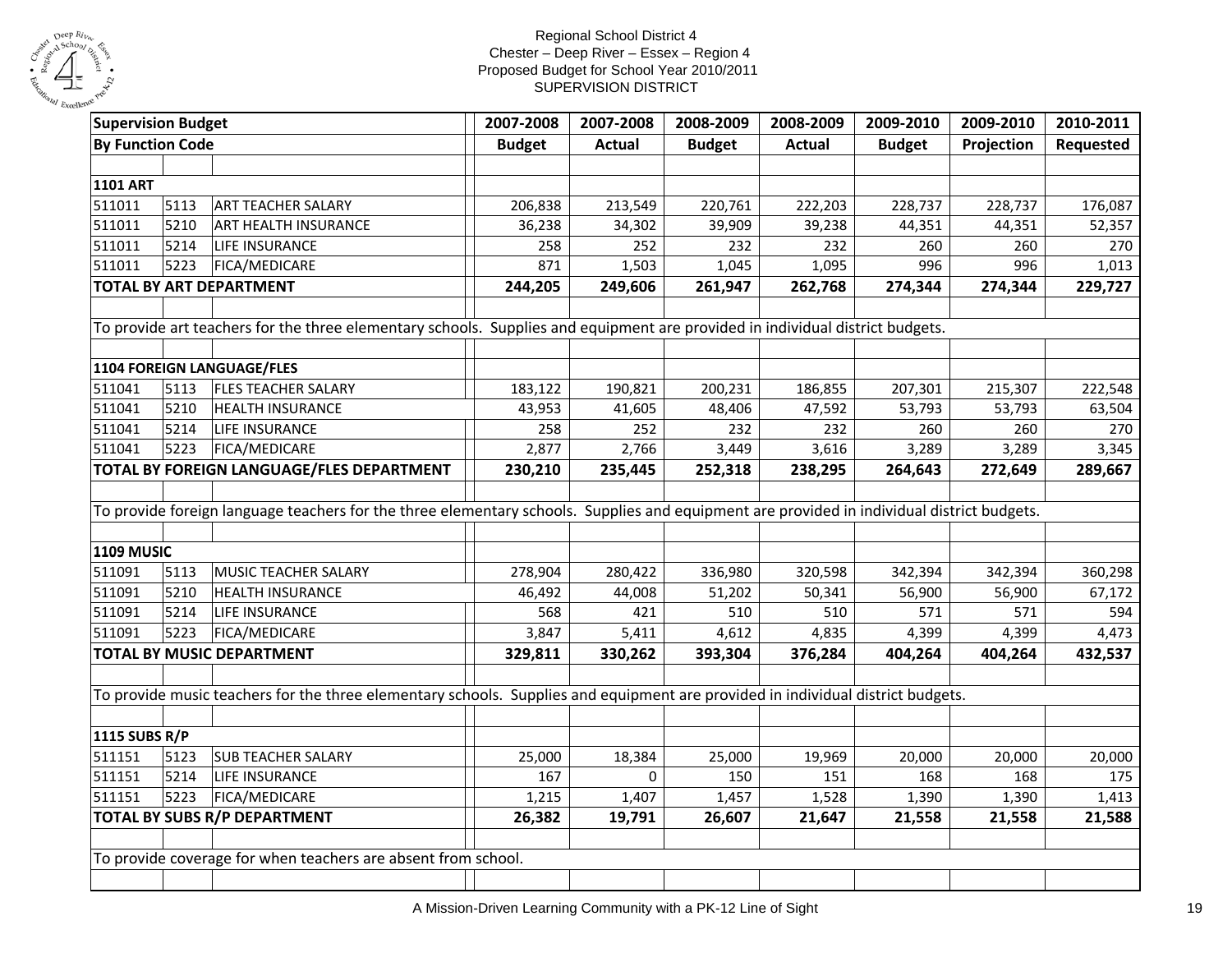

| <b>Supervision Budget</b> |      |                                                                                                                                                        | 2007-2008     | 2007-2008     | 2008-2009     | 2008-2009 | 2009-2010     | 2009-2010   | 2010-2011 |
|---------------------------|------|--------------------------------------------------------------------------------------------------------------------------------------------------------|---------------|---------------|---------------|-----------|---------------|-------------|-----------|
| <b>By Function Code</b>   |      |                                                                                                                                                        | <b>Budget</b> | <b>Actual</b> | <b>Budget</b> | Actual    | <b>Budget</b> | Projection  | Requested |
|                           |      |                                                                                                                                                        |               |               |               |           |               |             |           |
| 1116 SUMMER PROGRAM       |      |                                                                                                                                                        |               |               |               |           |               |             |           |
| 511161                    | 5223 | FICA/MEDICARE                                                                                                                                          | 57            | 85            | 68            | 72        | 65            | 65          | 66        |
| 511163                    | 5223 | FICA/MEDICARE                                                                                                                                          | 3,317         | 2,371         | 3,977         | 4,170     | 3,793         | 3,793       | 3,857     |
| 511163                    | 5330 | PURCHASED SERV-SUMMER SCH                                                                                                                              | 30,000        | 31,766        | 30,000        | 30,571    | 30,000        | 32,900      | 33,000    |
|                           |      | <b>TOTAL BY SUMMER PROGRAM</b>                                                                                                                         | 33,374        | 34,222        | 34,045        | 34,813    | 33,858        | 36,758      | 36,923    |
|                           |      |                                                                                                                                                        |               |               |               |           |               |             |           |
|                           |      | To provide enrichment and remedial support services during the summer for all four districts.                                                          |               |               |               |           |               |             |           |
|                           |      |                                                                                                                                                        |               |               |               |           |               |             |           |
| 1207 TECHNICAL SERVICES   |      |                                                                                                                                                        |               |               |               |           |               |             |           |
| 512071                    | 5111 | DIRECTOR TECHNOLOGY SALARY                                                                                                                             | 73,646        | $\mathbf 0$   | 75,893        | 46,000    | 70,000        | 70,000      | 72,100    |
| 512072                    | 5210 | <b>HEALTH INSURANCE</b>                                                                                                                                | 15,450        | 14,625        | 17,016        | 16,730    | 18,909        | 18,909      | 22,323    |
| 512071                    | 5214 | LIFE INSURANCE                                                                                                                                         | 310           | 0             | 278           | 0         | 311           | 311         | 324       |
| 512071                    | 5222 | <b>MERF</b>                                                                                                                                            | 4,897         | $\Omega$      | 4,965         | 3,640     | 4,996         | 4,996       | 5,408     |
| 512071                    | 5223 | FICA/MEDICARE                                                                                                                                          | 4,744         | $\Omega$      | 5,688         | $\Omega$  | 5,424         | 5,424       | 5,516     |
| 512073                    | 5330 | PURCHASED SERV-MAINT & SUPPORT                                                                                                                         | 35,000        | 47,295        | 50,900        | 53,658    | 50,900        | 61,900      | 64,805    |
| 512074                    | 5430 | <b>TECHNOLOGY REPAIRS</b>                                                                                                                              | 1,500         | 0             | 500           | 688       | 500           | 500         | 500       |
| 512074                    | 5440 | <b>TECHNOLOGY LEASE</b>                                                                                                                                | 32,748        | 32,748        | 32,748        | 32,748    | 6,983         | 6,983       | 1,156     |
|                           |      | TOTAL BY TECHNICAL SERVICES DEPARTMENT                                                                                                                 | 168,295       | 94,668        | 187,988       | 153,464   | 158,023       | 169,023     | 172,132   |
|                           |      |                                                                                                                                                        |               |               |               |           |               |             |           |
|                           |      | To provide for a Director of Technology to coordinate region-wide technology services. Includes annual maintenance and support costs for region-wide m |               |               |               |           |               |             |           |
|                           |      | information systems such as MUNIS accounting system, Powerschool Student Database, Subfinder, virus and other protective software. Maintenance & s     |               |               |               |           |               |             |           |
|                           |      | were included with the initial purchase of MUNIS and Powerschool systems in 5440 Rentals.                                                              |               |               |               |           |               |             |           |
|                           |      |                                                                                                                                                        |               |               |               |           |               |             |           |
| 1208 EARLY RETIREMENT     |      |                                                                                                                                                        |               |               |               |           |               |             |           |
| 512081                    | 5141 | <b>EARLY RETIREMENT</b>                                                                                                                                | 26,913        | 26,913        | 0             | 18,401    | 0             | $\mathbf 0$ | 26,262    |
|                           |      | TOTAL BY EARLY RETIREMENT DEPARTMENT                                                                                                                   | 26,913        | 26,913        | 0             | 18,401    | 0             | 0           | 26,262    |
|                           |      |                                                                                                                                                        |               |               |               |           |               |             |           |
|                           |      | To provide for early retirement offerings.                                                                                                             |               |               |               |           |               |             |           |
|                           |      |                                                                                                                                                        |               |               |               |           |               |             |           |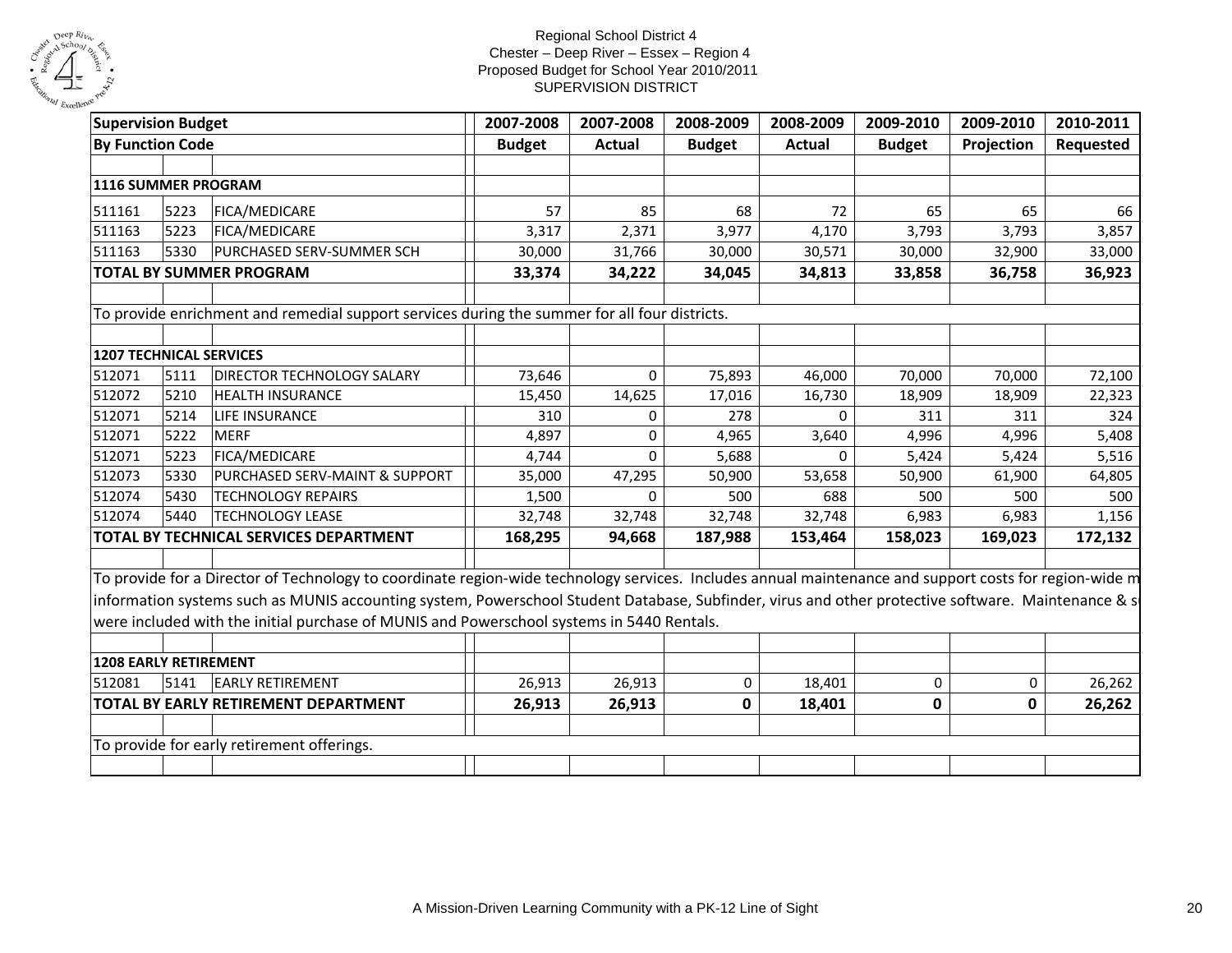

| <b>Supervision Budget</b>                          | 2007-2008     | 2007-2008 | 2008-2009     | 2008-2009 | 2009-2010     | 2009-2010  | 2010-2011                                                                                                                                                                                                                                                                          |
|----------------------------------------------------|---------------|-----------|---------------|-----------|---------------|------------|------------------------------------------------------------------------------------------------------------------------------------------------------------------------------------------------------------------------------------------------------------------------------------|
| <b>By Function Code</b>                            | <b>Budget</b> | Actual    | <b>Budget</b> | Actual    | <b>Budget</b> | Projection | Requested                                                                                                                                                                                                                                                                          |
|                                                    |               |           |               |           |               |            |                                                                                                                                                                                                                                                                                    |
| 1210 GIFTED & TALENTED                             |               |           |               |           |               |            |                                                                                                                                                                                                                                                                                    |
| 5113<br><b>GIFTED &amp; TALENTED TEACH SAL</b>     | 121,631       | 121,631   | 126,290       | 126,290   | 131,324       | 131,324    | 132,637                                                                                                                                                                                                                                                                            |
| 5210<br><b>HEALTH INSURANCE</b>                    | 19,778        | 18,722    | 21,782        | 21,416    | 24,206        | 24,206     | 28,576                                                                                                                                                                                                                                                                             |
| 5214<br><b>LIFE INSURANCE</b>                      | 172           | 168       | 154           | 154       | 173           | 173        | 180                                                                                                                                                                                                                                                                                |
| 5223<br><b>FICA/MEDICARE</b>                       | 1,457         | 1,764     | 1,747         | 1,831     | 1,666         | 1,666      | 1,694                                                                                                                                                                                                                                                                              |
| TOTAL BY GIFTED AND TALENTED DEPARTMENT            |               | 142,285   | 149,973       | 149,692   | 157,369       | 157,369    | 163,087                                                                                                                                                                                                                                                                            |
|                                                    |               |           |               |           |               |            |                                                                                                                                                                                                                                                                                    |
|                                                    |               |           |               |           |               |            |                                                                                                                                                                                                                                                                                    |
|                                                    |               |           |               |           |               |            |                                                                                                                                                                                                                                                                                    |
| 1211 MENTORS                                       |               |           |               |           |               |            |                                                                                                                                                                                                                                                                                    |
| 5133<br><b>MENTORS</b>                             | 1,921         | 1,912     | 1,952         | 3,904     | 1,991         | 1,991      | 5,030                                                                                                                                                                                                                                                                              |
| 5223<br>FICA/MEDICARE                              | 34            | 55        | 40            | 42        | 38            | 38         | 39                                                                                                                                                                                                                                                                                 |
| <b>TOTAL MENTORS</b>                               | 1,955         | 1,967     | 1,992         | 3,946     | 2,029         | 2,029      | 5,069                                                                                                                                                                                                                                                                              |
| Stipends for BEST mentors needed for new teachers. |               |           |               |           |               |            |                                                                                                                                                                                                                                                                                    |
| <b>1212 ESL</b>                                    |               |           |               |           |               |            |                                                                                                                                                                                                                                                                                    |
| 5113 ESL TEACHER SALARY                            | 0             | 0         | 0             | 0         | 0             | 0          | 0                                                                                                                                                                                                                                                                                  |
| 5210 HEALTH INSURANCE                              | 0             | 0         | 0             | 0         | 0             | 0          | 0                                                                                                                                                                                                                                                                                  |
| 5223 FICA/MEDICARE                                 | 0             | 0         | 0             | 0         | $\mathbf 0$   | 0          | 0                                                                                                                                                                                                                                                                                  |
| <b>TOTAL BY ESL DEPARTMENT</b>                     | 0             | 0         | 0             | 0         | 0             | 0          | 0                                                                                                                                                                                                                                                                                  |
|                                                    |               |           |               |           |               |            |                                                                                                                                                                                                                                                                                    |
|                                                    |               |           |               |           |               |            |                                                                                                                                                                                                                                                                                    |
|                                                    |               | 143,038   |               |           |               |            | To provide gifted and talented teachers for the four districts. Supplies and equipment are provided in individual district budgets.<br>To provide English as a Second Language teacher for the four districts. Supplies and equipment are provided in individual district budgets. |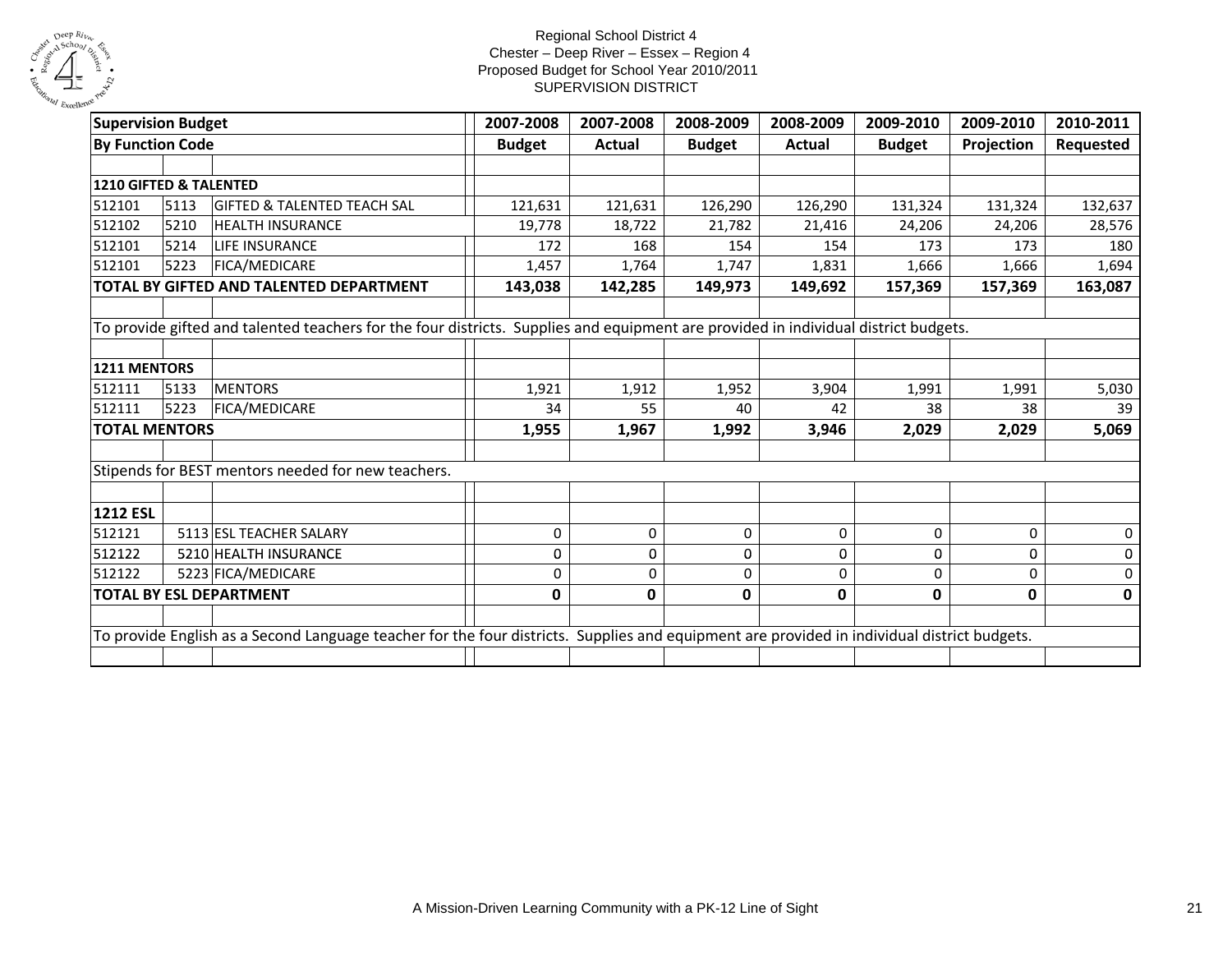

| <b>Supervision Budget</b>     |      |                                                                                                                                                            | 2007-2008      | 2007-2008     | 2008-2009     | 2008-2009     | 2009-2010     | 2009-2010    | 2010-2011 |
|-------------------------------|------|------------------------------------------------------------------------------------------------------------------------------------------------------------|----------------|---------------|---------------|---------------|---------------|--------------|-----------|
| <b>By Function Code</b>       |      |                                                                                                                                                            | <b>Budget</b>  | <b>Actual</b> | <b>Budget</b> | <b>Actual</b> | <b>Budget</b> | Projection   | Requested |
|                               |      |                                                                                                                                                            |                |               |               |               |               |              |           |
| <b>1215 SPECIAL EDUCATION</b> |      |                                                                                                                                                            |                |               |               |               |               |              |           |
| 512151                        | 5111 | DIRECTOR OF PUPIL SERV SALARY                                                                                                                              | 93,245         | 0             | 96,206        | 100,017       | 94,688        | 94,688       | 97,650    |
| 512151                        | 5113 | SP ED TEACHER SALARY                                                                                                                                       | 826,386        | 715,815       | 770,043       | 759,660       | 803,105       | 801,105      | 813,361   |
| 512151                        | 5119 | SP ED PARA SALARY                                                                                                                                          | 119,316        | 119,158       | 122,740       | 142,718       | 53,521        | 53,521       | 56,007    |
| 512151                        | 5124 | SUB SP ED PARA SALARY                                                                                                                                      | 6,000          | 1,115         | 6,000         | 939           | 3,000         | 3,000        | 3,000     |
| 512152                        | 5210 | <b>HEALTH INSURANCE</b>                                                                                                                                    | 166,829        | 157,916       | 183,733       | 180,643       | 204,179       | 204,179      | 241,039   |
| 512151                        | 5214 | LIFE INSURANCE                                                                                                                                             | 1,334          | 1,033         | 1,196         | 1,197         | 1,340         | 1,340        | 1,394     |
| 512151                        | 5223 | <b>FICA/MEDICARE</b>                                                                                                                                       | 18,757         | 15,625        | 22,489        | 23,578        | 21,447        | 21,447       | 21,810    |
| 512151                        | 5291 | PARA-EDUCATOR ANNUITY                                                                                                                                      | 4,053          | 2,271         | 2,777         | 2,300         | $\Omega$      | 2,369        | 2,768     |
|                               |      | TOTAL BY SPECIAL EDUCATION DEPARTMENT                                                                                                                      | 1,235,920      | 1,012,933     | 1,205,184     | 1,211,052     | 1,181,280     | 1,181,649    | 1,237,029 |
|                               |      |                                                                                                                                                            |                |               |               |               |               |              |           |
|                               |      | To provide a Director of Pupil Services & Special Education to support regionwide services. Also includes Special Education teachers and para-educators fo |                |               |               |               |               |              |           |
|                               |      | elementary schools. Supplies and equipment are provided in individual district budgets.                                                                    |                |               |               |               |               |              |           |
|                               |      |                                                                                                                                                            |                |               |               |               |               |              |           |
| <b>1290 PRE-K</b>             |      |                                                                                                                                                            |                |               |               |               |               |              |           |
| 512901                        | 5113 | PRE-K TEACHER SALARY                                                                                                                                       | 70,667         | 110,491       | 114,242       | 123,993       | 118,251       | 118,251      | 121,796   |
| 512901                        | 5119 | PRE-K PARA SALARY                                                                                                                                          | $\Omega$       | 0             | $\Omega$      | $\Omega$      | $\Omega$      | 0            |           |
| 512901                        | 5210 | <b>HEALTH INSURANCE</b>                                                                                                                                    | 19,778         | 18,722        | 21,782        | 21,416        | 24,206        | 24,206       | 28,576    |
| 512901                        | 5214 | LIFE INSURANCE                                                                                                                                             | 181            | 330           | 162           | 162           | 182           | 182          | 189       |
| 512901                        | 5223 | FICA/MEDICARE                                                                                                                                              | 1,430          | 3,370         | 1,715         | 1,798         | 1,635         | 1,635        | 1,663     |
| 512901                        | 5291 | PARA-EDUCATOR ANNUITY                                                                                                                                      | $\overline{0}$ | $\Omega$      | 0             | $\Omega$      | $\mathbf{0}$  | $\mathbf{0}$ |           |
| 512903                        | 5330 | PROF SERVICE - PRE-KIND                                                                                                                                    | $\Omega$       | $\Omega$      | 10,000        | 8,429         | $\mathbf 0$   | $\Omega$     | 0         |
| 512905                        | 5580 | TRAVEL/CONF - PRE-K                                                                                                                                        | $\Omega$       | $\Omega$      | $\Omega$      | $\Omega$      | $\mathbf 0$   | $\Omega$     | $\Omega$  |
| 512906                        | 5611 | <b>SUPPLIES - PER-K</b>                                                                                                                                    | 1,500          | 1,213         | 900           | 1,034         | 900           | 900          | 1,400     |
| 512906                        | 5641 | <b>TEXTBOOKS - PRE - K</b>                                                                                                                                 | 500            | 500           | 500           | 500           | 500           | 250          | 500       |
| 512907                        | 5730 | <b>EQUIPMENT - PRE -K</b>                                                                                                                                  | $\Omega$       | 0             | $\Omega$      | $\Omega$      | $\Omega$      | $\mathbf{0}$ |           |
|                               |      | <b>TOTAL BY PRE-K DEPARTMENT</b>                                                                                                                           | 94,056         | 134,626       | 149,301       | 157,331       | 145,674       | 145,424      | 154,124   |
|                               |      |                                                                                                                                                            |                |               |               |               |               |              |           |
|                               |      | To provide for a coordinated prekindergarten program for the three towns. Four para-educators for the program are funded through the IDEA Grant on a       |                |               |               |               |               |              |           |
|                               |      | basis. Currently located at Essex Elementary School.                                                                                                       |                |               |               |               |               |              |           |
|                               |      |                                                                                                                                                            |                |               |               |               |               |              |           |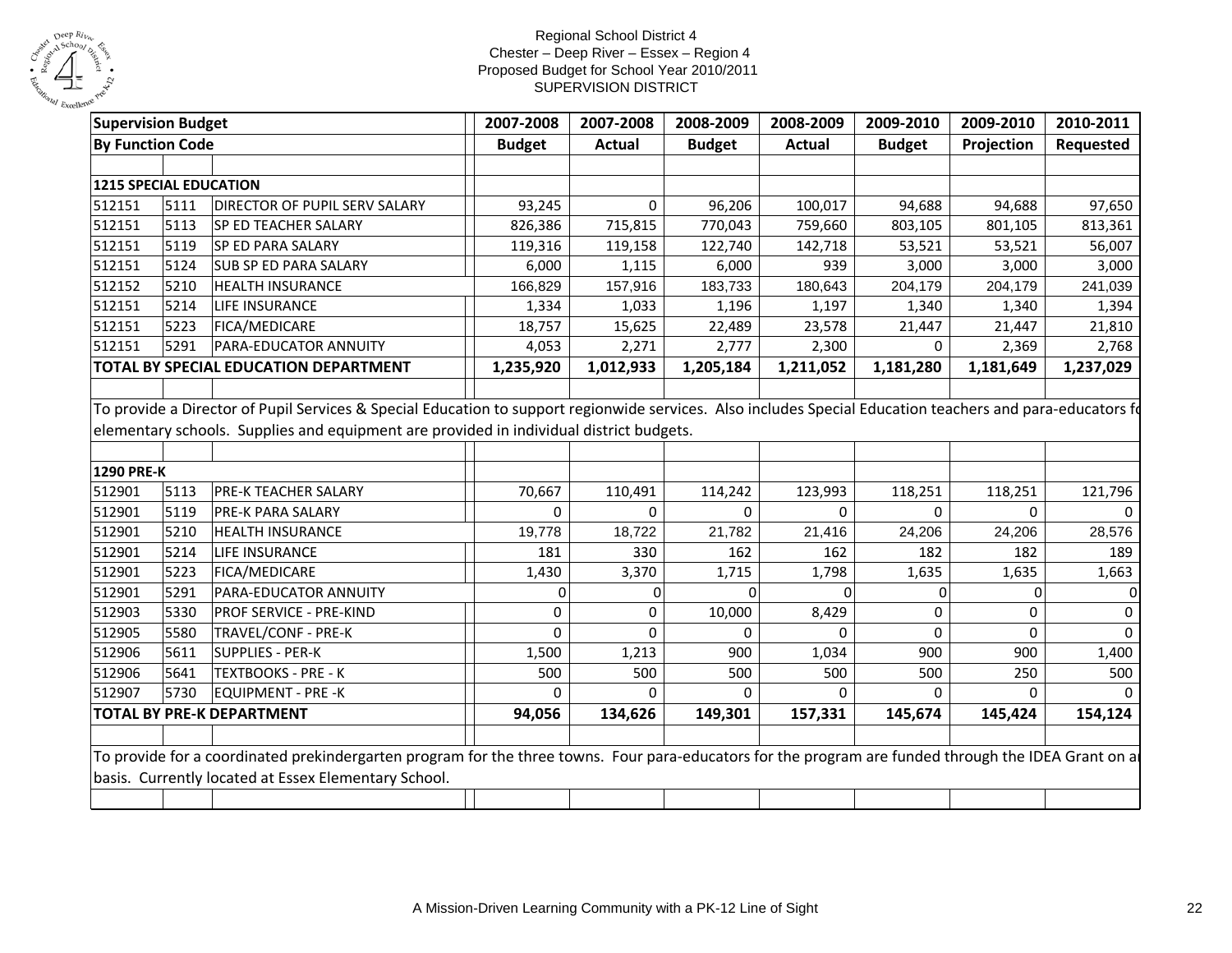

| <b>Supervision Budget</b> |      |                                                                                | 2007-2008     | 2007-2008 | 2008-2009     | 2008-2009 | 2009-2010     | 2009-2010  | 2010-2011 |
|---------------------------|------|--------------------------------------------------------------------------------|---------------|-----------|---------------|-----------|---------------|------------|-----------|
| <b>By Function Code</b>   |      |                                                                                | <b>Budget</b> | Actual    | <b>Budget</b> | Actual    | <b>Budget</b> | Projection | Requested |
|                           |      |                                                                                |               |           |               |           |               |            |           |
| 2113 SOCIAL WORK          |      |                                                                                |               |           |               |           |               |            |           |
| 521131                    | 5113 | SOCIAL WORKERS SALARY                                                          | 115,544       | 115,544   | 117,653       | 121,510   | 125,899       | 102,567    | 105,691   |
| 521131                    | 5214 | <b>LIFE INSURANCE</b>                                                          | 172           | 168       | 154           | 154       | 173           | 173        | 180       |
| 521131                    | 5223 | FICA/MEDICARE                                                                  | 1,451         | 1,675     | 1,740         | 1,824     | 1,659         | 1,659      | 1,687     |
| 521132                    | 5210 | <b>HEALTH INSURANCE</b>                                                        | 6,129         | 5,802     | 6,751         | 6,637     | 7,502         | 7,502      | 8,856     |
| 521135                    | 5580 | TRAVEL/CONF - SOCIAL WORKER                                                    | 0             | 0         | 0             | 0         | 0             | 0          | $\Omega$  |
| 521136                    | 5223 | FICA/MEDICARE                                                                  | $\Omega$      | 0         | $\Omega$      | $\Omega$  | 0             | $\Omega$   | $\Omega$  |
| 521136                    | 5611 | <b>SUPPLIES - SOCIAL WORKER</b>                                                | 500           | 0         | 200           | 0         | 200           | 200        | 200       |
| 521136                    | 5641 | TEXTBOOKS - SOCIAL WORKER                                                      | 150           | 0         | 150           | $\Omega$  | 150           | 150        | 150       |
|                           |      | <b>TOTAL BY SOCIAL WORK DEPARTMENT</b>                                         | 123,946       | 123,189   | 126,648       | 130,125   | 135,583       | 112,251    | 116,764   |
|                           |      |                                                                                |               |           |               |           |               |            |           |
|                           |      | To provide social work services for Deep River and Chester elementary schools. |               |           |               |           |               |            |           |
|                           |      |                                                                                |               |           |               |           |               |            |           |
|                           |      | <b>2135 OCCUPATIONAL THERAPY</b>                                               |               |           |               |           |               |            |           |
| 521351                    | 5113 | OCCUPATIONAL THERAPIST SALARY                                                  | $\Omega$      | 72,976    | 75,985        | 75,250    | 78,449        | 80,340     | 78,526    |
| 521351                    | 5210 | <b>HEALTH INSURANCE</b>                                                        | 14,651        | 13,868    | 16,135        | 15,864    | 17,931        | 17,931     | 21,168    |
| 521351                    | 5214 | LIFE INSURANCE                                                                 | 86            | 84        | 77            | 77        | 87            | 87         | 90        |
| 521351                    | 5223 | FICA/MEDICARE                                                                  | 6,179         | 7,719     | 7,409         | 7,767     | 7,066         | 7,066      | 7,185     |
| 512151                    | 5330 | PROF SERVICE - OCCUPATIONAL THERAPY                                            | 10,000        | 0         | 10,000        | 7,100     | 10,000        | 10,000     | 10,000    |
| 512155                    | 5580 | TRAVEL/CONF - OCCU THERAPY                                                     | 0             | 0         | 0             | 0         | 0             | 0          | $\Omega$  |
| 512156                    | 5611 | <b>SUPPLIES - OCC THERAPY</b>                                                  | 1,200         | 1,092     | 900           | 749       | 900           | 900        | 900       |
|                           |      | TOTAL BY OCCUPATIONAL THERAPY DEPARTMENT                                       | 32,116        | 95,740    | 110,506       | 106,808   | 114,433       | 116,324    | 117,869   |
|                           |      |                                                                                |               |           |               |           |               |            |           |
|                           |      | To provide occupational therapy services for all four districts.               |               |           |               |           |               |            |           |
|                           |      |                                                                                |               |           |               |           |               |            |           |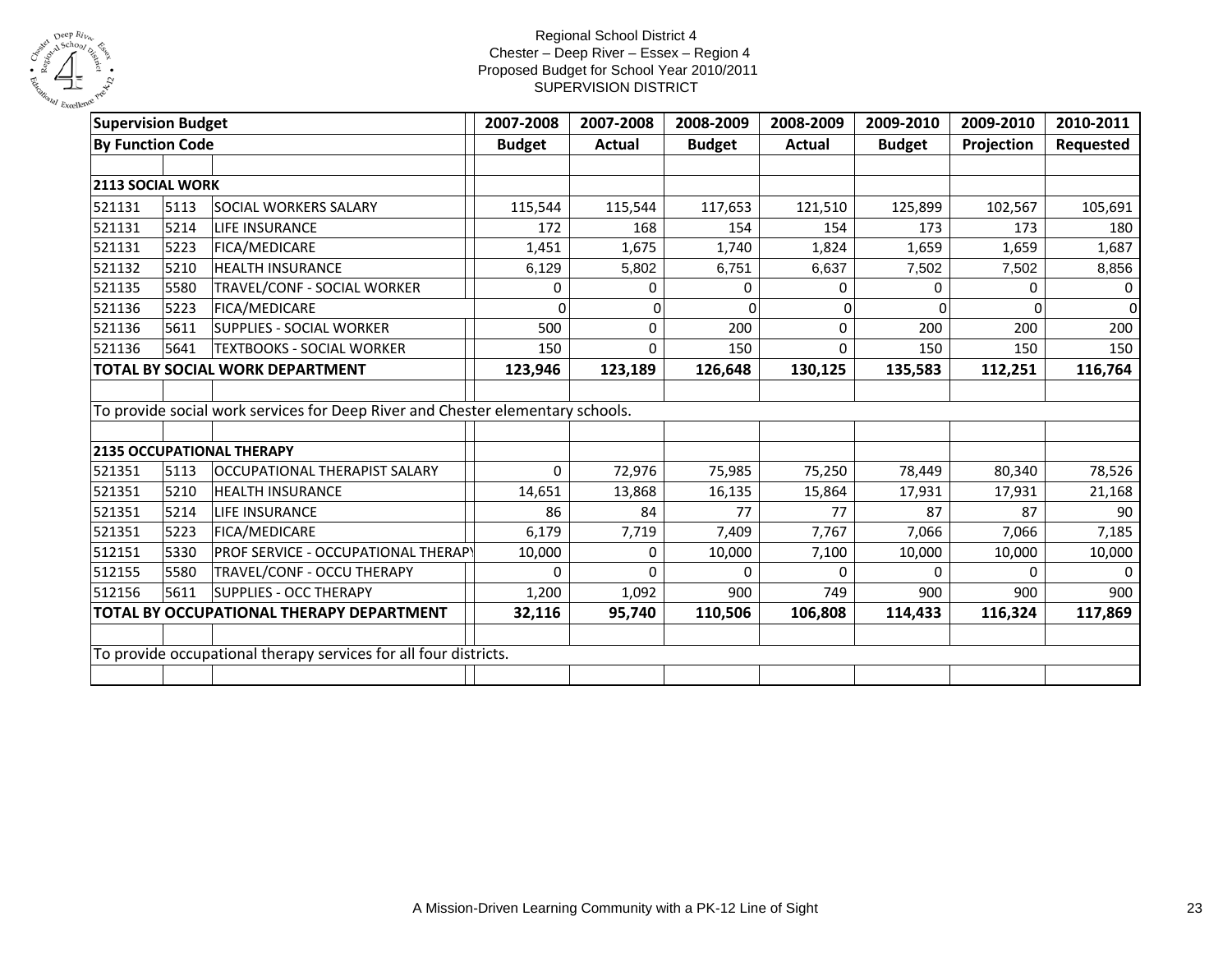

| <b>Supervision Budget</b> |      |                                                                | 2007-2008     | 2007-2008 | 2008-2009     | 2008-2009     | 2009-2010     | 2009-2010  | 2010-2011    |
|---------------------------|------|----------------------------------------------------------------|---------------|-----------|---------------|---------------|---------------|------------|--------------|
| <b>By Function Code</b>   |      |                                                                | <b>Budget</b> | Actual    | <b>Budget</b> | <b>Actual</b> | <b>Budget</b> | Projection | Requested    |
| 2140 PSYCHOLOGY           |      |                                                                |               |           |               |               |               |            |              |
| 521401                    | 5113 | PSYCHOLOGIST SALARY                                            | 133,185       | 133,202   | 139,935       | 139,935       | 144,933       | 127,566    | 146,734      |
| 521402                    | 5210 | <b>HEALTH INSURANCE</b>                                        | 34,429        | 32,590    | 37,918        | 37,280        | 42,137        | 42,137     | 49,744       |
| 521401                    | 5214 | LIFE INSURANCE                                                 | 172           | 168       | 154           | 154           | 173           | 173        | 180          |
| 521401                    | 5223 | FICA/MEDICARE                                                  | 1,614         | 1,931     | 1,935         | 2,029         | 1,846         | 1,846      | 2,395        |
| 521403                    | 5323 | PUPIL SERVICES - PSYCHOLOGY                                    | 0             | $\Omega$  | 0             | $\Omega$      | $\Omega$      | 0          | $\Omega$     |
| 521405                    | 5580 | TRAVEL/CONF-PSYCHOLOGIST                                       | $\Omega$      | 0         | $\Omega$      | $\Omega$      | $\Omega$      | $\Omega$   | $\Omega$     |
| 521406                    | 5641 | <b>TEXTBOOKS - TESTING SUPPLIES</b>                            | 1,500         | 1,618     | 500           | 1,144         | 500           | 500        | 700          |
|                           |      | TOTAL BY PSYCHOLOGY DEPARTMENT                                 | 170,900       | 169,510   | 180,442       | 180,543       | 189,589       | 172,222    | 199,753      |
|                           |      |                                                                |               |           |               |               |               |            |              |
|                           |      | To provide psychological services for all four districts.      |               |           |               |               |               |            |              |
| 2150 SPEECH/HEARING       |      |                                                                |               |           |               |               |               |            |              |
| 521501                    | 5113 | <b>SPEECH &amp; HEARING TEACH SAL</b>                          | 278,163       | 259,218   | 267,728       | 264,319       | 287,304       | 287,304    | 295,781      |
| 521502                    | 5210 | <b>HEALTH INSURANCE</b>                                        | 51,619        | 48,861    | 56,849        | 55,893        | 63,175        | 63,175     | 74,580       |
| 521501                    | 5214 | LIFE INSURANCE                                                 | 344           | 336       | 309           | 309           | 346           | 346        | 360          |
| 521501                    | 5223 | FICA/MEDICARE                                                  | 3,309         | 3,768     | 3,968         | 4,161         | 3,784         | 3,784      | 3,848        |
| 521503                    | 5330 | <b>SPEECH &amp; HEARING REPAIRS</b>                            | 0             | 0         | 0             | 0             | $\Omega$      | 0          | $\Omega$     |
| 521504                    | 5430 | <b>SPEECH &amp; HEARING REPAIRS</b>                            | 500           | $\Omega$  | 500           | $\Omega$      | 500           | 500        | 500          |
| 521505                    | 5580 | TRAVEL/CONF- SPEECH/ HEARING                                   | $\Omega$      | $\Omega$  | $\mathbf{0}$  | $\Omega$      | $\Omega$      | 0          | $\mathbf{0}$ |
| 521506                    | 5611 | <b>SUPPLIES - SPEECH &amp; HEARING</b>                         | 2,000         | 674       | 900           | 651           | 900           | 944        | 900          |
| 521506                    | 5641 | <b>TEXTBOOKS - SPEECH &amp; HEARING</b>                        | 1,400         | $\Omega$  | 400           | 0             | 400           | 350        | 400          |
| 521507                    | 5730 | <b>EQUIPMENT - SPEECH &amp; HEARING</b>                        | $\Omega$      | $\Omega$  | 0             | 0             | $\Omega$      | 0          |              |
|                           |      | TOTAL BY SPEECH/HEARING DEPARTMENT                             | 337,335       | 312,857   | 330,654       | 325,333       | 356,409       | 356,403    | 376,369      |
|                           |      |                                                                |               |           |               |               |               |            |              |
|                           |      | To provide speech and hearing services for all four districts. |               |           |               |               |               |            |              |
|                           |      |                                                                |               |           |               |               |               |            |              |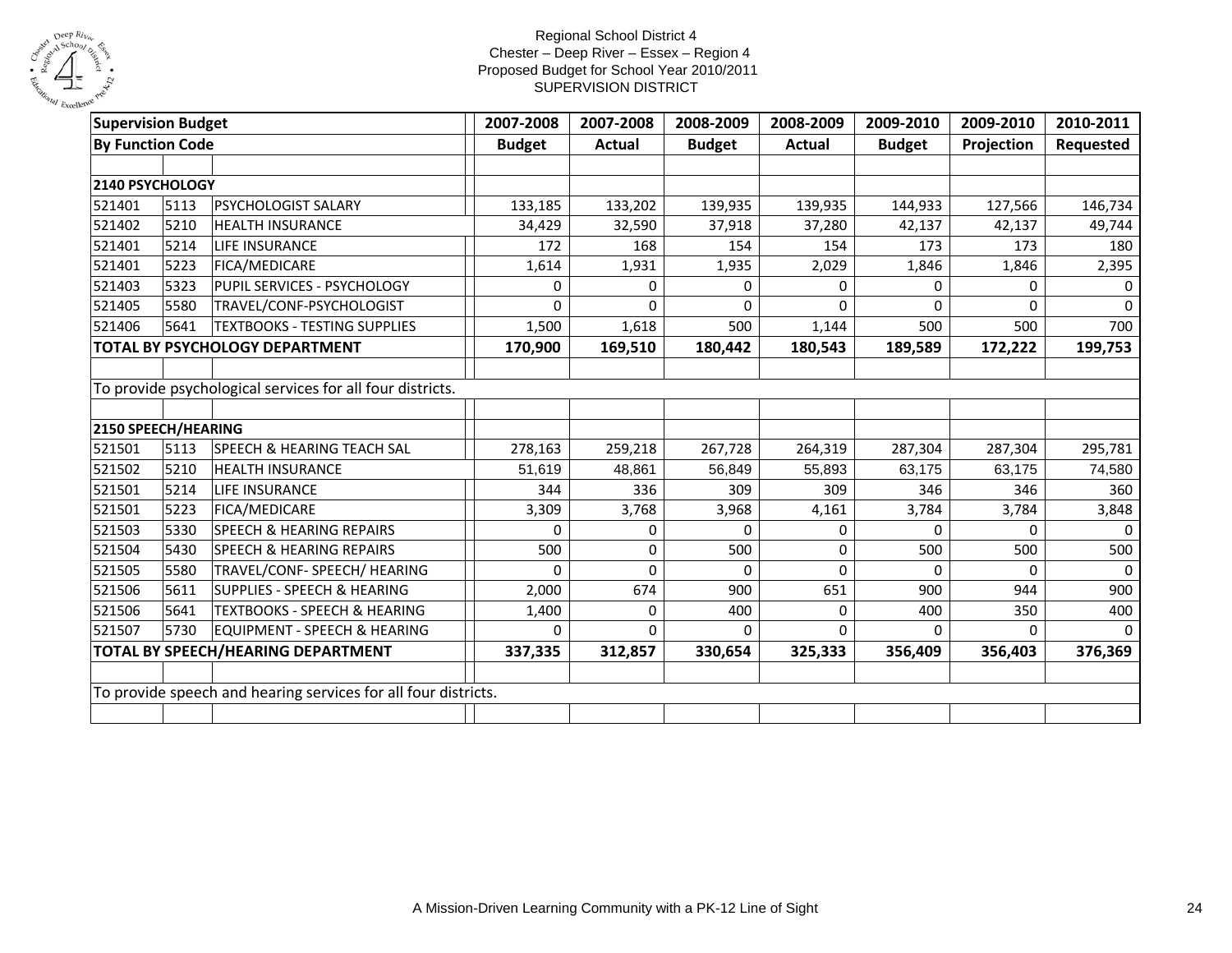

| <b>Supervision Budget</b> |      |                                                                                                                                                          | 2007-2008     | 2007-2008     | 2008-2009      | 2008-2009     | 2009-2010     | 2009-2010      | 2010-2011 |
|---------------------------|------|----------------------------------------------------------------------------------------------------------------------------------------------------------|---------------|---------------|----------------|---------------|---------------|----------------|-----------|
| <b>By Function Code</b>   |      |                                                                                                                                                          | <b>Budget</b> | <b>Actual</b> | <b>Budget</b>  | <b>Actual</b> | <b>Budget</b> | Projection     | Requested |
|                           |      |                                                                                                                                                          |               |               |                |               |               |                |           |
|                           |      | 2213 STAFF TRAINING/ PROFESSIONAL DEVELOPMENT                                                                                                            |               |               |                |               |               |                |           |
| 522133                    | 5223 | FICA/MEDICARE                                                                                                                                            | 941           | 2,592         | 1,128          | 1,182         | 1,076         | 1,076          | 1,094     |
| 522133                    | 5322 | <b>CURRICULUM WRITING</b>                                                                                                                                | 55,000        | 34,004        | 45,000         | 18,976        | 45,000        | 40,000         | 42,000    |
| 522135                    | 5223 | FICA/MEDICARE                                                                                                                                            | 0             | 0             | 0              | 0             | $\Omega$      | $\Omega$       | $\Omega$  |
| 522135                    | 5580 | TRAVEL/CONF-PROF DEV                                                                                                                                     | 14,500        | 7,316         | 8,000          | 7,562         | 4,300         | 4,300          | 4,300     |
| 511901                    | 5121 | <b>EXPERT/MASTER TEACHER SAL</b>                                                                                                                         | 10,000        | 10,000        | 0              | $\Omega$      | $\Omega$      | $\Omega$       |           |
| 511903                    | 5223 | <b>FICA/MEDICARE</b>                                                                                                                                     | 3,408         | 0             | 4,086          | 4,284         | 3,897         | 3,897          | 3,963     |
| 511903                    | 5322 | PROFESSIONAL DEVELOPMENT PROGRAN                                                                                                                         | 25,000        | 58,620        | 50,000         | 48,576        | 45,000        | 45,000         | 45,000    |
| 523103                    | 5322 | <b>TEACHER COURSE REIMBURSE</b>                                                                                                                          | 21,759        | 1,407         | 10,440         | 4,455         | 10,440        | 8,440          | 8,440     |
|                           |      | TOTAL BY STAFF TRAINING/PROF DEVELOPMENT                                                                                                                 | 130,608       | 113,938       | 118,654        | 85,035        | 109,713       | 102,713        | 104,797   |
|                           |      | Services performed by persons qualified to assist teachers and supervisors to enhance the quality of the teaching process. Professional development PK-2 |               |               |                |               |               |                |           |
| 2222 LIBRARY              |      | differentiation of instruction.                                                                                                                          |               |               |                |               |               |                |           |
| 522228                    | 5810 | <b>DUES - LIBRARY</b>                                                                                                                                    | 650           | 447           | 600            | 449           | 600           | 600            | 600       |
|                           |      | <b>TOTAL BY LIBRARY DEPARTMENT</b>                                                                                                                       | 650           | 447           | 600            | 449           | 600           | 600            | 600       |
|                           |      | To provide regionwide library dues.                                                                                                                      |               |               |                |               |               |                |           |
|                           |      | <b>2310 BOE TECHNICAL SERVICES</b>                                                                                                                       |               |               |                |               |               |                |           |
| 523103                    | 5330 | PURCHASED SERVICES - LEGAL/AUDIT/OT                                                                                                                      | 50,000        | 22,997        | 50,000         | 34,279        | 55,000        | 65,000         | 73,000    |
| 523105                    | 5520 | <b>INSURANCE - BOE</b>                                                                                                                                   | 4,840         | 0             | 4,840          | 1,728         | 1,901         | 1,901          | 1,779     |
| 523106                    | 5610 | PRINTING & DISTR OF REGIONAL PUBLICA                                                                                                                     | $\Omega$      | $\Omega$      | $\Omega$       | $\Omega$      | $\Omega$      | $\Omega$       | $\Omega$  |
| 523106                    | 5611 | <b>STAFF RECOGNITION</b>                                                                                                                                 | 500           | 305           | 100            | 146           | 100           | 100            | 100       |
| 523108                    | 5812 | <b>DEFICIT REDUCTION</b>                                                                                                                                 | $\Omega$      | $\mathbf{0}$  | $\overline{0}$ |               | $\Omega$      | $\overline{0}$ |           |
|                           |      | TOTAL BY BOE TECHNICAL DEPARTMENT                                                                                                                        | 55,340        | 23,302        | 54,940         | 36,153        | 57,001        | 67,001         | 74,879    |
|                           |      |                                                                                                                                                          |               |               |                |               |               |                |           |
|                           |      | To provide legal, audit and other purchased technical services for supervision district as well as general liability insurance.                          |               |               |                |               |               |                |           |
|                           |      |                                                                                                                                                          |               |               |                |               |               |                |           |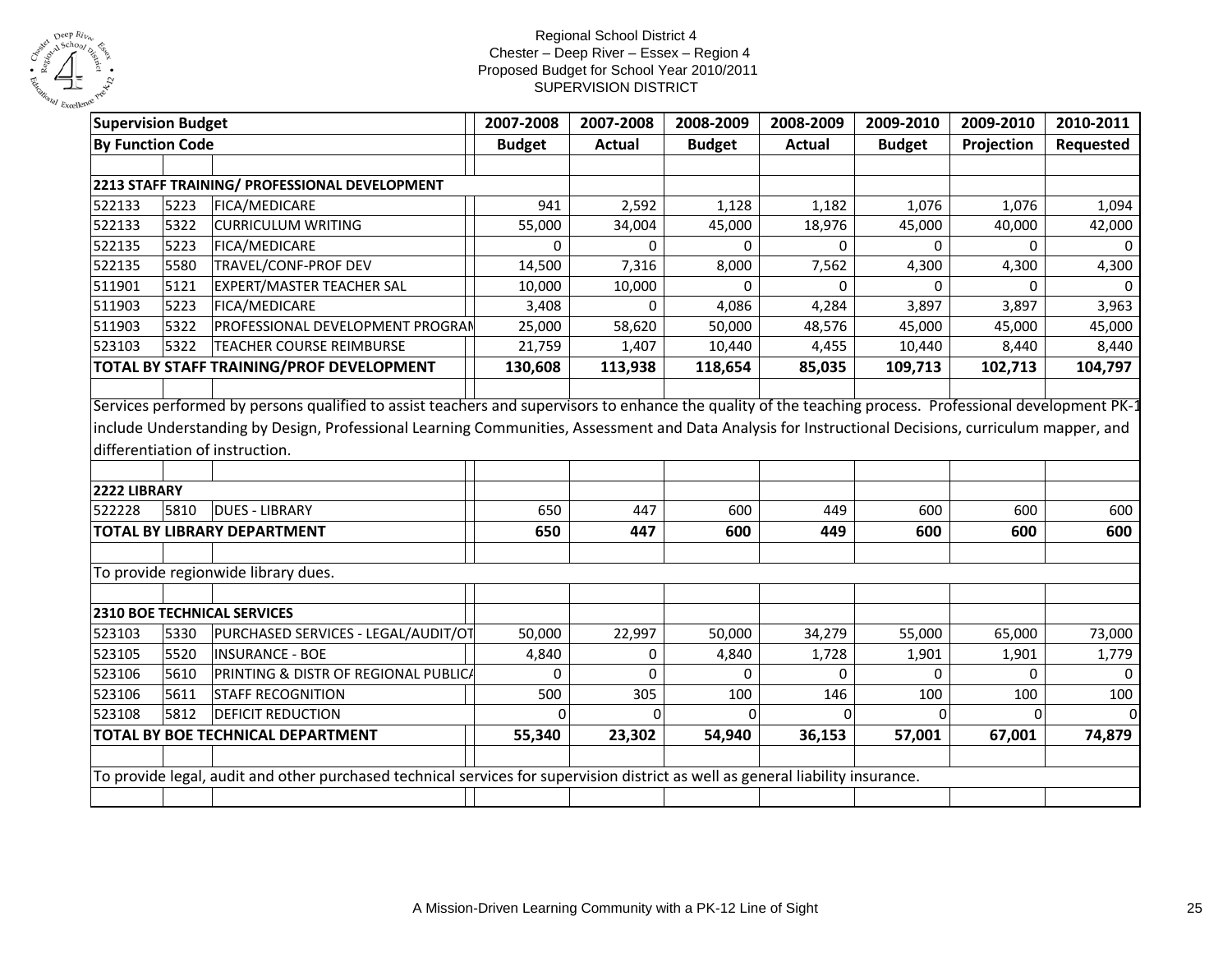

| <b>Supervision Budget</b> |      |                                                                        | 2007-2008     | 2007-2008     | 2008-2009     | 2008-2009     | 2009-2010     | 2009-2010  | 2010-2011    |
|---------------------------|------|------------------------------------------------------------------------|---------------|---------------|---------------|---------------|---------------|------------|--------------|
| <b>By Function Code</b>   |      |                                                                        | <b>Budget</b> | <b>Actual</b> | <b>Budget</b> | <b>Actual</b> | <b>Budget</b> | Projection | Requested    |
|                           |      |                                                                        |               |               |               |               |               |            |              |
|                           |      | 2321 SUPERINTENDENT OFFICE                                             |               |               |               |               |               |            |              |
| 523211                    | 5111 | SUPT'S, DIR CURR & BUS SALARY                                          | 388,925       | 444,410       | 288,990       | 293,838       | 293,838       | 278,826    | 284,102      |
| 523211                    | 5114 | SUPT OFFICE SECRETARY SAL                                              | 370,931       | 285,936       | 201,228       | 257,839       | 205,934       | 205,934    | 212,156      |
| 523211                    | 5120 | <b>STUDENT SYSTEM ADMIN</b>                                            | $\Omega$      | $\Omega$      | 48,992        | 48,992        | 49,727        | 51,327     | 51,219       |
| 523211                    | 5134 | SECRETARY OVERTIME SALARY                                              | 4,026         | 3,128         | 2,500         | 2,701         | 2,500         | 2,500      | 3,000        |
| 525101                    | 5135 | <b>BOE CLERK</b>                                                       | $\Omega$      | $\Omega$      | 1,064         | 1,064         | 1,100         | 1,100      | 1,100        |
| 523212                    | 5210 | <b>HEALTH INSURANCE</b>                                                | 65,662        | 62,154        | 72,315        | 71,099        | 80,362        | 80,362     | 94,870       |
| 523211                    | 5214 | SUPT OFFICE LIFE INSURANCE                                             | 1,609         | 2,759         | 1,443         | 1,752         | 1,617         | 1,617      | 1,682        |
| 523211                    | 5215 | <b>DISABILITY INSURANCE</b>                                            | $\mathbf 0$   | 970           | 995           | 900           | 995           | $\Omega$   | $\Omega$     |
| 523211                    | 5222 | <b>SUPT OFFICE - MERF</b>                                              | 17,887        | 24,969        | 18,135        | 21,648        | 18,247        | 18,247     | 19,753       |
| 523211                    | 5223 | FICA/MEDICARE - SUPT OFFICE                                            | 19,483        | 38,157        | 23,360        | 30,454        | 22,277        | 22,277     | 22,654       |
| 523211                    | 5260 | <b>WORKERS COMPENSATION - BOE</b>                                      | $\mathbf 0$   | $\mathbf 0$   | $\Omega$      | $\mathbf 0$   | $\Omega$      | 0          | $\mathbf{0}$ |
| 523212                    | 5222 | <b>MERF</b>                                                            | 8,529         | 11,219        | 8,647         | 9,419         | 8,701         | 8,701      | 9,419        |
| 523212                    | 5223 | FICA/MEDICARE                                                          | $\mathbf{0}$  | $\Omega$      | 0             | $\Omega$      | $\Omega$      | $\Omega$   | $\Omega$     |
| 523212                    | 5250 | UNEMPLOYMENT COMPENSATION                                              | 0             | 1,487         | $\Omega$      | 16,467        | 500           | 3,000      | 500          |
| 523212                    | 5260 | <b>WORKERS COMP</b>                                                    | 500           | 29,463        | 24,513        | 21,295        | 22,885        | 23,094     | 24,249       |
| 523212                    | 5291 | <b>ADMIN ANNUITIES</b>                                                 | $\mathbf 0$   | 11,000        | 16,000        | 21,000        | 21,000        | 10,000     | 12,000       |
| 523213                    | 5330 | PURCHASED SERV - COMPUTER                                              | $\Omega$      | 0             | $\Omega$      | $\Omega$      | $\Omega$      | $\Omega$   | $\Omega$     |
| 523214                    | 5430 | <b>SUPT OFFICE REPAIRS</b>                                             | 6,000         | 0             | 3,000         | 230           | 2,000         | 2,000      | 2,000        |
| 523214                    | 5440 | <b>SUPT OFFICE COPIERS</b>                                             | 10,291        | 9,417         | 9,052         | 8,692         | 9,052         | 9,052      | 9,052        |
| 523215                    | 5214 | LIFE INSURANCE                                                         | $\mathbf 0$   | $\mathbf 0$   | 0             | $\Omega$      | $\Omega$      | $\Omega$   | 0            |
| 523215                    | 5215 | <b>DISABILITY INSURANCE</b>                                            | $\mathbf 0$   | 0             | $\Omega$      | 0             | $\Omega$      | $\Omega$   | $\mathbf{0}$ |
| 523215                    | 5222 | <b>MERF</b>                                                            | 1,793         | 0             | 1,818         | 1,980         | 1,829         | 1,829      | 1,980        |
| 523215                    | 5223 | FICA/MEDICARE                                                          | 463           | 235           | 555           | 581           | 529           | 529        | 538          |
| 523215                    | 5530 | <b>COMMUNICATIONS-SUPT OFFICE</b>                                      | 8,000         | 12,116        | 10,000        | 11,450        | 10,980        | 10,980     | 11,500       |
| 523215                    | 5540 | ADVERTISING - SUPT OFFICE                                              | 2,000         | 606           | 1,000         | 1,240         | 750           | 750        | 750          |
| 523215                    | 5580 | TRAVEL-SUPT OFF/CURR DIR                                               | 8,640         | 12,935        | 12,000        | 15,664        | 7,000         | 7,000      | 12,500       |
| 523216                    | 5610 | <b>GENERAL OFFICE SUPPLIES</b>                                         | 15,750        | 17,628        | 15,000        | 17,811        | 15,000        | 15,000     | 15,000       |
| 523216                    | 5642 | PROFESSIONAL BOOKS -SUPT OFF                                           | 2,500         | 3,053         | 1,000         | 1,070         | 1,000         | 1,000      | 1,000        |
| 5232167                   | 5730 | <b>EQUIPMENT - SUPT OFFICE</b>                                         | $\mathbf 0$   | $\Omega$      | $\Omega$      | $\Omega$      | $\Omega$      | 0          | 3,500        |
| 523218                    | 5810 | <b>DUES - SUPT OFFICE</b>                                              | 6,075         | 5,113         | 9,575         | 8,484         | 8,075         | 8,075      | 8,075        |
| 523218                    | 5811 | UNDESIGNATED FUND                                                      | $\mathbf 0$   | $\mathbf 0$   | $\mathbf 0$   | $\mathbf 0$   | $\Omega$      | 0          |              |
|                           |      | <b>TOTAL BY SUPERINTENDENT DEPARTMENT</b>                              | 939,064       | 976,754       | 771,182       | 865,669       | 785,898       | 763,200    | 802,599      |
|                           |      |                                                                        |               |               |               |               |               |            |              |
|                           |      | To provide coordinated central office services for all four districts. |               |               |               |               |               |            |              |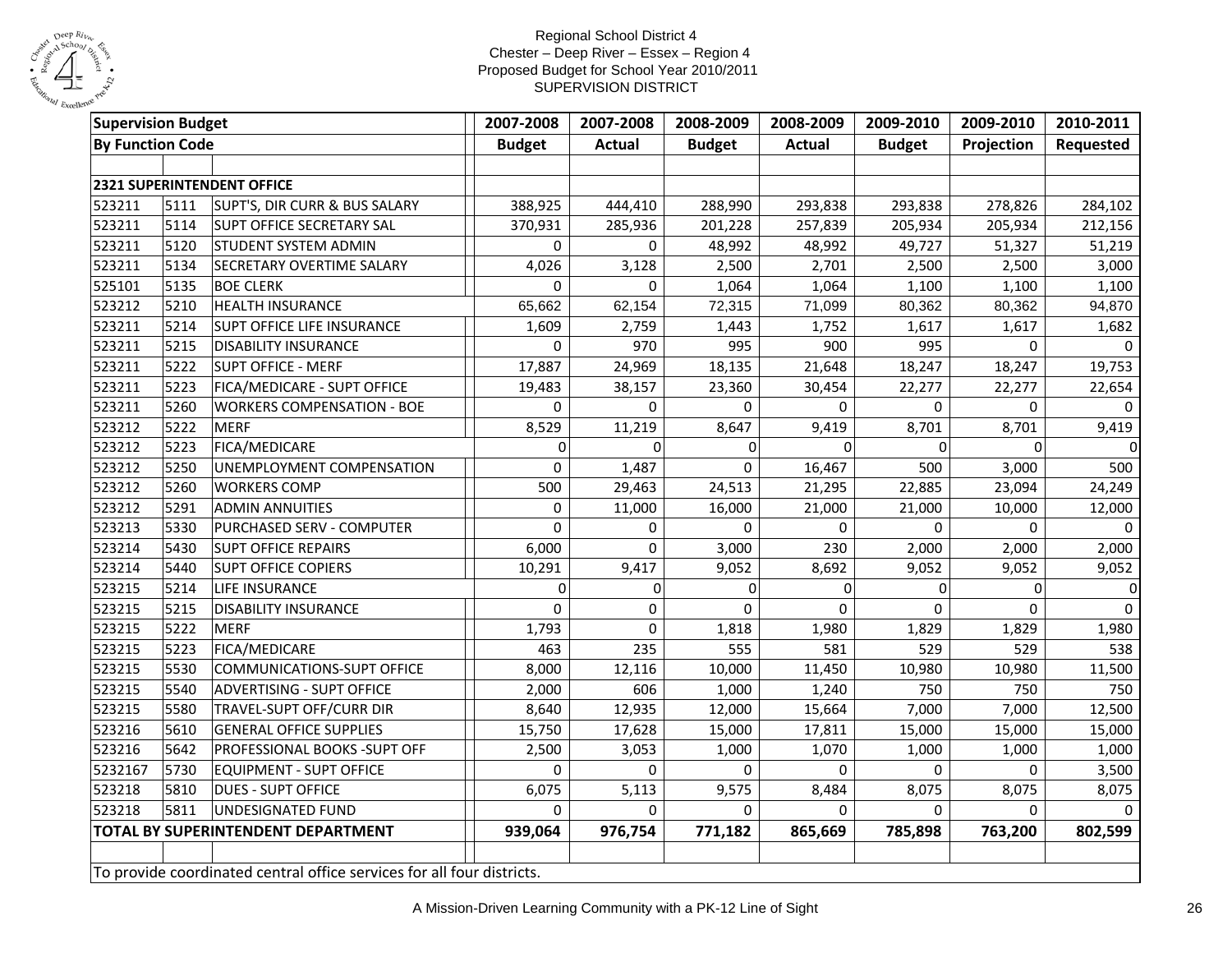

| <b>Supervision Budget</b>                         |      |                                                                | 2007-2008   | 2007-2008     | 2008-2009     | 2008-2009     | 2009-2010   | 2009-2010   | 2010-2011      |
|---------------------------------------------------|------|----------------------------------------------------------------|-------------|---------------|---------------|---------------|-------------|-------------|----------------|
| <b>By Function Code</b>                           |      | <b>Budget</b>                                                  | Actual      | <b>Budget</b> | <b>Actual</b> | <b>Budget</b> | Projection  | Requested   |                |
|                                                   |      |                                                                |             |               |               |               |             |             |                |
|                                                   |      |                                                                |             |               |               |               |             |             |                |
| 2510 FISCAL SERVICES                              |      |                                                                |             |               |               |               |             |             |                |
| 525101                                            | 5111 | <b>ADMINISTRATOR'S SALARY</b>                                  | 0           | 100,000       | 105,000       | 105,000       | 106,575     | 106,575     | 109,772        |
| 525101                                            | 5114 | <b>BOOKKEEPER/FISC SERV SALARY</b>                             | $\mathbf 0$ | 93,725        | 145,549       | 97,374        | 147,715     | 163,215     | 150,686        |
| 525101                                            | 5214 | FISCAL SERV LIFE INSURANCE                                     | 684         | 690           | 613           | 611           | 683         | 683         | 712            |
| 525101                                            | 5222 | FISCAL SERVICES - MERF                                         | 17,688      | 13,571        | 17,933        | 14,193        | 18,043      | 18,043      | 19,534         |
| 525101                                            | 5223 | FICA/MEDICARE - FISCAL SERV                                    | 11,761      | 15,370        | 14,101        | 14,657        | 13,448      | 13,448      | 13,675         |
| 525101                                            | 5330 | PROFESSIONAL SERVICES - CONSULTANTS                            | 25,000      | 43,541        | 35,000        | 31,195        | $\mathbf 0$ | 0           | $\Omega$       |
| 525102                                            | 5210 | HEALTH INSURANCE                                               | 43,942      | 41,598        | 48,398        | 47,580        | 53,784      | 53,784      | 63,492         |
| 525104                                            | 5430 | NON-INSTRUCTIONAL REPAIRS                                      | 2,000       | 866           | 2,000         | 953           | 2,000       | 2,000       | 2,000          |
| 525104                                            | 5440 | <b>FISCAL SERV RENTALS</b>                                     | $\mathbf 0$ | $\Omega$      | 0             | 0             | $\Omega$    | 0           |                |
| 525105                                            | 5580 | TRAVEL/CONF FISCAL SERV                                        | $\Omega$    | $\Omega$      | $\Omega$      | $\Omega$      | $\Omega$    | $\Omega$    | $\Omega$       |
| 525106                                            | 5610 | SUPPLIES FISCAL SERVICE                                        | 7,350       | 1,497         | 3,000         | 3,217         | 3,000       | 3,000       | 3,000          |
| 525108                                            | 5810 | <b>DUES - FISCAL SERV</b>                                      | 525         | 575           | 575           | 575           | 575         | 575         | 575            |
|                                                   |      | TOTAL BY FISCAL SERVICES DEPARTMENT                            | 108,950     | 311,433       | 372,169       | 315,354       | 345,823     | 361,323     | 363,446        |
|                                                   |      |                                                                |             |               |               |               |             |             |                |
|                                                   |      | To provide coordinated fiscal services for all four districts. |             |               |               |               |             |             |                |
|                                                   |      |                                                                |             |               |               |               |             |             |                |
| <b>2600 PLANT OPERATIONS</b>                      |      |                                                                |             |               |               |               |             |             |                |
| 523211                                            | 5115 | <b>CUSTODIAN SALARY</b>                                        | 6,900       | 7,046         | 7,159         | 7,168         | 7,373       | 7,373       | 7,594          |
| 526001                                            | 5210 | <b>HEALTH INSURANCE</b>                                        | 0           | $\mathbf 0$   | 0             | 0             | 0           | $\mathbf 0$ | $\overline{0}$ |
| 526001                                            | 5214 | <b>CUSTODIAN LIFE INSURANCE</b>                                | 0           | 0             | 0             | 0             | 0           | $\Omega$    | 0              |
| 526001                                            | 5223 | FICA/MEDICARE - CUSTODIAN                                      | $\Omega$    | $\Omega$      | $\Omega$      | 0             | $\Omega$    | $\Omega$    | 0              |
| 526004                                            | 5412 | <b>ELECTRICITY</b>                                             | 9,900       | 11,350        | 9,900         | 9,758         | 10,395      | 10,395      | 10,915         |
| 526005                                            | 5580 | <b>COURIER SERVICE</b>                                         | $\mathbf 0$ | 8,573         | 9,264         | 8,557         | 8,323       | 8,323       | 8,573          |
| 526006                                            | 5613 | MAINTENANCE SUPPLIES                                           | $\Omega$    | $\Omega$      | $\Omega$      | $\Omega$      | $\Omega$    | $\Omega$    | 1,000          |
| 526006                                            | 5624 | <b>HEATING FUEL</b>                                            | 5,684       | 6,101         | 6,252         | 4,938         | 6,565       | 6,565       | 6,565          |
| 526006                                            | 5730 | <b>EQUIPMENT</b>                                               | $\Omega$    | $\Omega$      | 0             | $\Omega$      | $\Omega$    | 0           |                |
|                                                   |      | <b>TOTAL BY PLANT OPERATIONS DEPARTMENT</b>                    | 22,484      | 33,070        | 32,575        | 30,421        | 32,656      | 32,656      | 34,647         |
|                                                   |      |                                                                |             |               |               |               |             |             |                |
| Plant Operations for the Central Office Building. |      |                                                                |             |               |               |               |             |             |                |
|                                                   |      |                                                                |             |               |               |               |             |             |                |